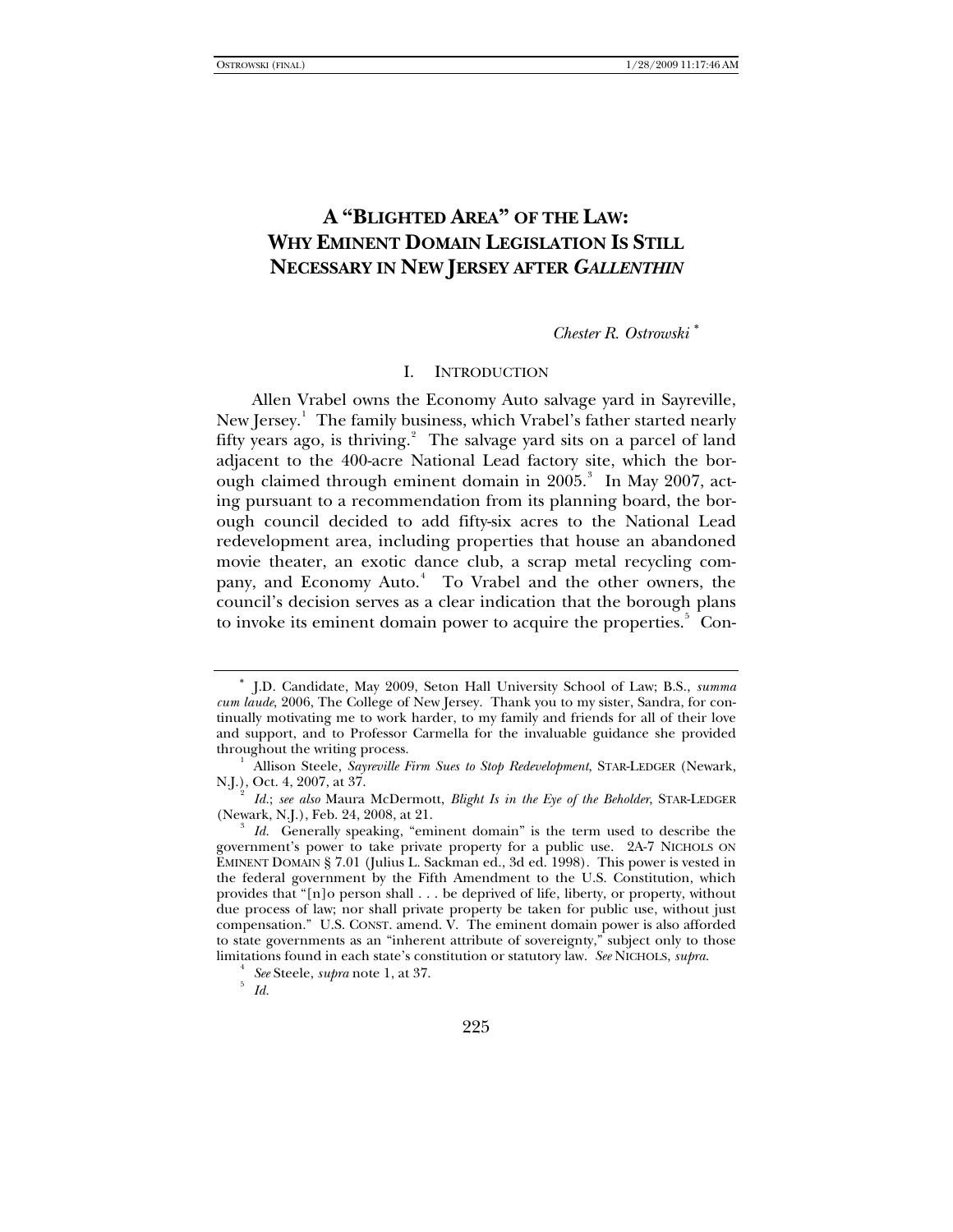sequently, Vrabel has filed suit, asserting that his tract does not meet the criteria required for designation as "in need of redevelopment" under New Jersey law.<sup>[6](#page-1-0)</sup> However, Sayreville officials planning to replace the existing businesses with newly constructed stores, restaurants, and apartments believe that Vrabel's land is "an essential com-ponent in making the National Lead site a success."<sup>[7](#page-1-1)</sup>

Vrabel's dilemma seems dreadfully common in recent years, particularly since the Supreme Court of the United States decided *Kelo v.*  City of New London<sup>[8](#page-1-2)</sup> in June 2005. In *Kelo*, the nation's highest court expanded the government's eminent domain power, holding that a municipality is permitted to use eminent domain to condemn private property for the sole purpose of "economic rejuvenation." While the Court had previously upheld takings to restore a blighted area in Washington, D.C.,<sup>[10](#page-1-4)</sup> and to remedy a land oligopoly in Hawaii,<sup>[11](#page-1-5)</sup> it had never before sanctioned the transfer of unblighted property from one private owner to another for purely economic reasons.

Both *Berman v. Parker*<sup>[12](#page-1-6)</sup> and *Hawaii Housing Authority v. Midkiff*<sup>[13](#page-1-7)</sup> produced somewhat narrower holdings. In *Berman*, the Supreme Court held that the proposed redevelopment of "substandard housing and blighted areas"[14](#page-1-8) constituted a valid "public purpose" under the Fifth Amendment of the U.S. Constitution.<sup>[15](#page-1-9)</sup> Nearly thirty years

<span id="page-1-0"></span><sup>6</sup>  *Id.*; *see generally* Local Redevelopment Housing Law (LRHL), N.J. STAT. ANN. § 40A:12A-1 to -49 (West 1992). 7

Steele, *supra* note 1, at 37.

 <sup>545</sup> U.S. 469 (2005).

<span id="page-1-3"></span><span id="page-1-2"></span><span id="page-1-1"></span><sup>9</sup>  *Id.* at 483–84. While the majority gave great weight to the fact that the City proposed a "carefully considered," comprehensive plan, it remains to be seen whether this factor is truly a prerequisite for *Kelo*-style takings.<br><sup>10</sup> See generally Berman v. Parker, 348 U.S. 26 (1954). "Blight" has been defined as

<span id="page-1-4"></span><sup>&</sup>quot;an area in which deteriorating forces have obviously reduced economic and social values to such a degree that widespread rehabilitation is necessary to forestall the development of an actual slum condition." MABEL L. WALKER, URBAN BLIGHT AND SLUMS 5 (1938), *quoted in* Gallenthin Realty Dev., Inc. v. Borough of Paulsboro, 924 A.2d 447, 457 (N.J. 2007). More recently, blight has been described as "an area, usually in a city, that is in transition from a state of relative civic health to the state of being a slum, a breeding ground for crime, disease, and unhealthful living conditions." Hudson Hayes Luce, *The Meaning of Blight: A Survey of Statutory and Case Law*, 35 REAL PROP. PROB. & TR. J. 389, 393 (2000), *quoted in Gallenthin*, 924 A.2d at 457.<br>
<sup>11</sup> See generally Haw. Hous. Auth. v. Midkiff, 467 U.S. 229 (1984).<br>
<sup>12</sup> 348 U.S. 26 (1954).<br>
<sup>13</sup> 467 U.S. 990 (1984).

 $\frac{13}{14}$  467 U.S. 229 (1984).

<span id="page-1-9"></span><span id="page-1-8"></span><span id="page-1-7"></span><span id="page-1-6"></span><span id="page-1-5"></span><sup>&</sup>lt;sup>14</sup> Berman, 348 U.S. at 28. 15 *Id.* at 35–36. Note that the *Berman* Court strengthened the government's power to exercise eminent domain by broadly reading "public use" as found in the Fifth Amendment to mean "public purpose." *See id.* at 32. In addition, the Court conceded that "[t]he public end may be as well or better served through an agency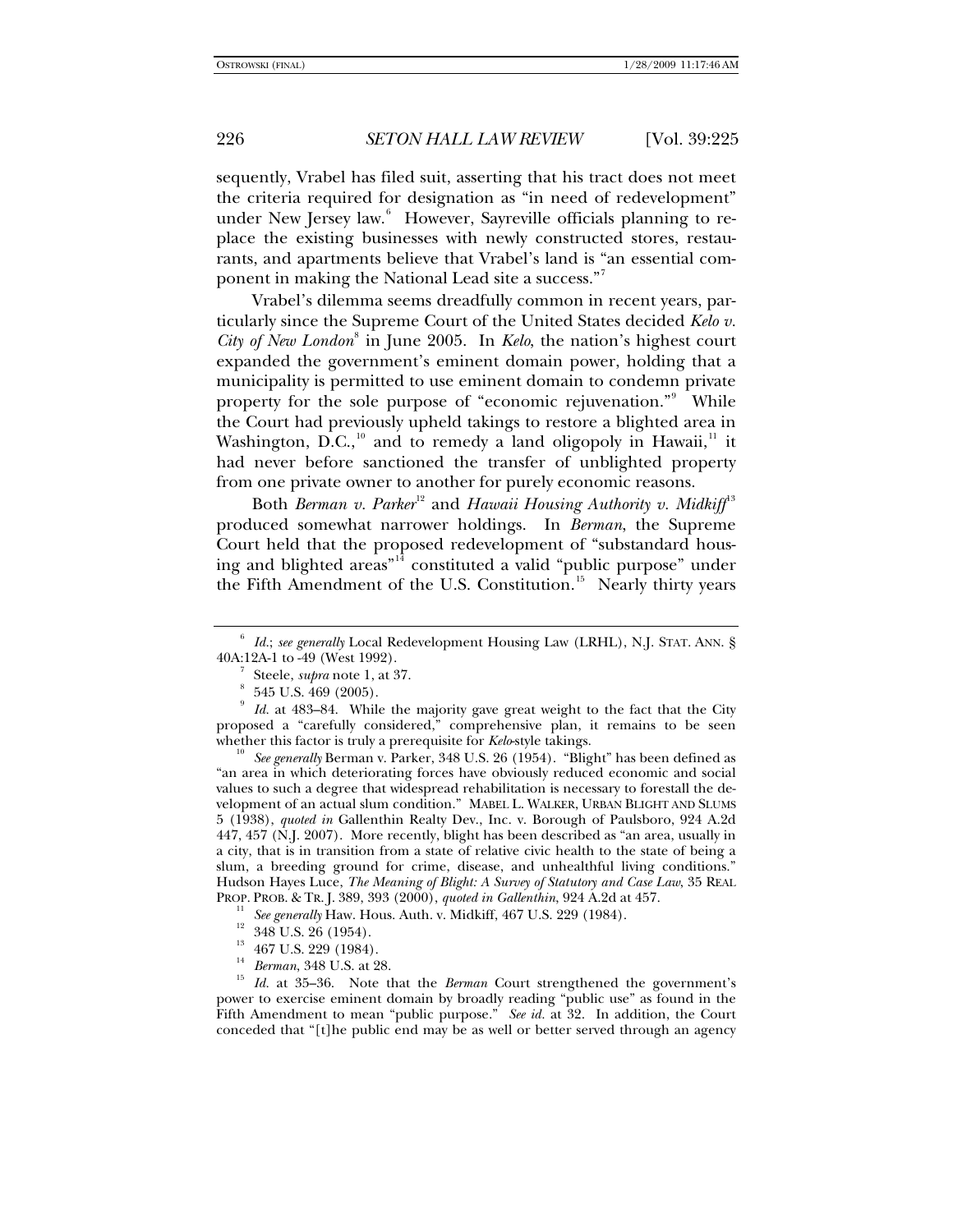later, the *Midkiff* Court held that Hawaii's desire to eliminate "certain perceived evils of concentrated property ownership" was a legitimate public purpose, which similarly satisfied the Fifth Amendment Takings Clause.[16](#page-2-0) The Court in *Midkiff* noted in its conclusion, however, that "[a] purely private taking could not withstand the scrutiny of the public use requirement; it would serve no legitimate purpose of gov-ernment and would thus be void."<sup>[17](#page-2-1)</sup>

According to Justice O'Connor, the type of purely private taking described in *Midkiff* was exactly what the City of New London had planned in *Kelo*.<sup>[18](#page-2-2)</sup> Dissenting from the majority opinion written by Justice Stevens, Justice O'Connor argued that the Court's determination effectively eliminated the "public use" requirement from the Constitution by allowing the government to take any property and transfer it to a private owner so long as it might be used "in a way that the legislature deems more beneficial to the public."<sup>[19](#page-2-3)</sup> Under the Court's ruling, Justice O'Connor opined, "Nothing is to prevent the State from replacing any Motel 6 with a Ritz-Carlton, any home with a shopping mall, or any farm with a factory. $n^{20}$  $n^{20}$  $n^{20}$ 

As evidenced by Justice O'Connor's dissent, one can interpret *Kelo* as opening the door for municipalities nationwide to seize private property for economic redevelopment purposes, even if the property itself is not blighted. Justice Stevens made clear, however, that states are free to adopt their own restrictions on the use of emi-nent domain.<sup>[21](#page-2-5)</sup> Justice Stevens further noted that, at the time *Kelo* was decided, many states had already chosen to impose "public use" requirements stricter than those imposed by the federal govern-ment.<sup>[22](#page-2-6)</sup> New Jersey adopted such requirements in 1947, when a State Constitutional Convention incorporated "blight" into the New Jersey

of private enterprise than through a department of government—or so the Congress might conclude. We cannot say that public ownership is the sole method of promoting the public purposes of community redevelopment projects." *Id.* at 33–34.<br><sup>16</sup> *Midkiff*, 467 U.S. at 245. In *Midkiff*, the Court reaffirmed the "public purpose"

<span id="page-2-0"></span>standard, as well as the legislature's broad discretion to determine what constitutes a valid "public purpose." *Id.* at 240. For a more thorough discussion concerning the development of the "public use test," see Jonathan Michels, Comment, Kelo v. City of New London*: Is the Response to Curb the Effect of the Supreme Court Decision Going Too* 

<span id="page-2-2"></span><span id="page-2-1"></span>*Fa Midkiff,* 467 U.S. at 245.<br><sup>18</sup> See Edward J. Trawinski, Kelo *Ruling: Destroying the American Dream*, N.J. LAW., July 4, 2005, at 7.

<span id="page-2-6"></span><span id="page-2-5"></span><span id="page-2-4"></span><span id="page-2-3"></span> $J_{\text{J}}^{19}$  Kelo v. City of New London, 545 U.S. 469, 494 (2005) (O'Connor, J., dissenting).

ing). 20 *Id.* at 503. 21 *Id.* at 489 (majority opinion). 22 *Id.*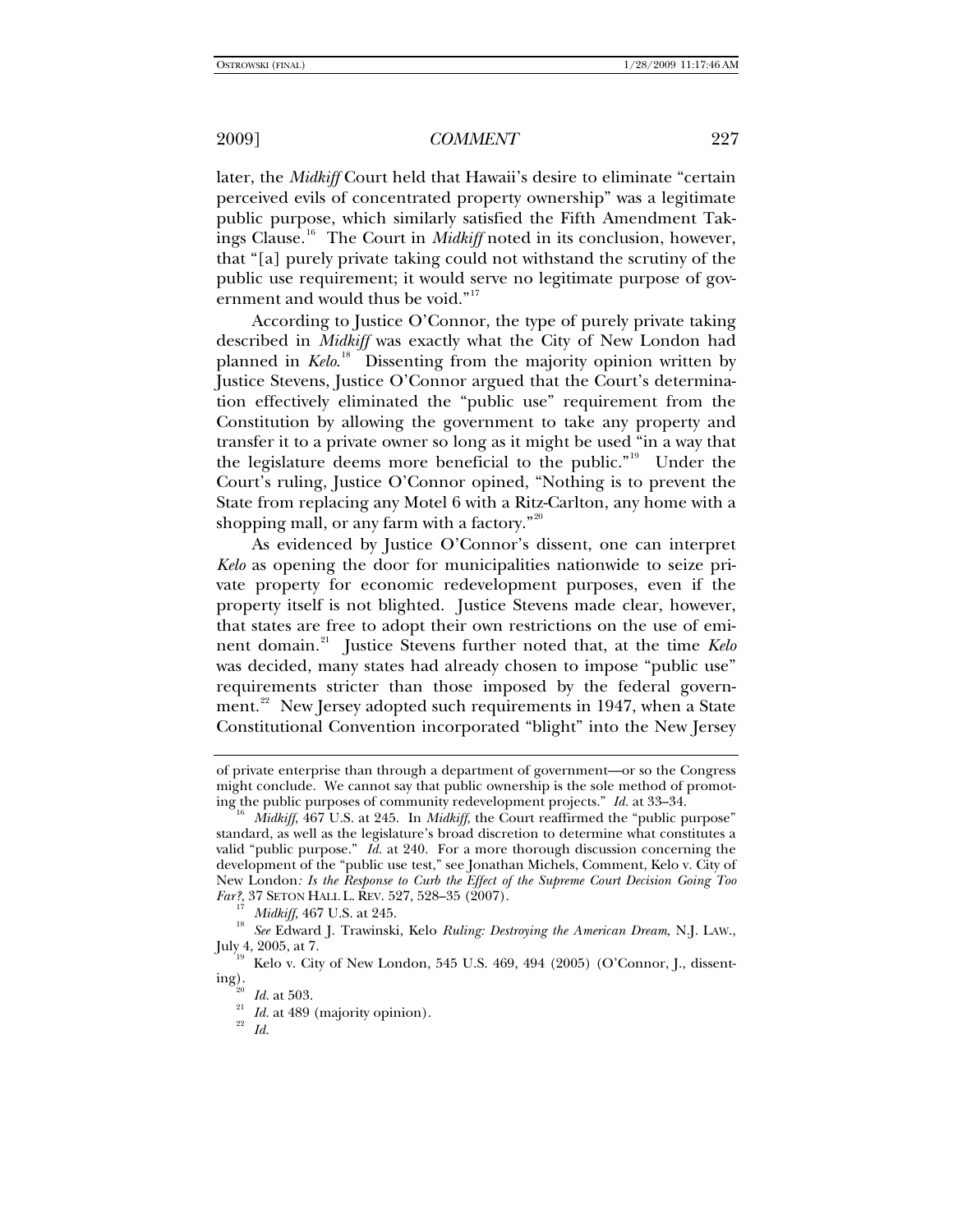Constitution.<sup>[23](#page-3-0)</sup> The so-called "blighted areas clause," which provides that "redevelopment of blighted areas shall be a public purpose and public use, for which private property may be taken or acquired," $24$ has been interpreted to limit the use of eminent domain for redevelopment to only those areas that can properly be described as "blighted."[25](#page-3-2) For this reason, it is clear that the takings upheld in *Kelo*  would not have been permitted in New Jersey.<sup>[26](#page-3-3)</sup>

Despite the blight requirement, however, New Jersey municipalities have historically experienced little difficulty in exercising eminent domain for redevelopment. For decades leading up to *Kelo*, New Jersey courts showed such great deference to the broad definitions of "blight" prescribed by the legislature that municipalities and other entities possessing eminent domain powers were permitted to seize property for redevelopment purposes with relative ease. $27$  Nevertheless, it took the Supreme Court's well-publicized decision in *Kelo*  to bring the various issues surrounding eminent domain to the attention of New Jersey residents.

After *Kelo*, New Jerseyans began to take a closer look at the way and extent to which eminent domain was being used throughout the state. One source reported that nearly one thousand redevelopment projects, including thirty in Jersey City alone, were ongoing in New Jersey when the Supreme Court decided *Kelo* in 2005.<sup>[28](#page-3-5)</sup> Another reported that since 2003 nearly seventy New Jersey towns had established redevelopment areas. $29$  The public outcry that resulted from

<span id="page-3-4"></span><sup>27</sup> See Richard Buck, *Thou Art Condemned: How New Jersey Courts Are Sacrificing Private Landowners on the Altar of Eminent Domain*, 2 RUTGERS J.L. & URB. POL'Y 330, 341 (2005); Hon. Peter G. Sheridan, Kelo v. City of New London*: New Jersey's Take on Tak-*

<sup>&</sup>lt;sup>23</sup> See N.J. CONST. art. VIII, § 3, ¶ 1 (1947).<br><sup>24</sup> Id.<br><sup>25</sup> See Hounrd Concelau & Susanno Potico

<span id="page-3-2"></span><span id="page-3-1"></span><span id="page-3-0"></span><sup>25</sup> *See* Howard Geneslaw & Susanne Peticolas, *Dealing with* Kelo*: New Jersey Legislature Considers Redevelopment Reforms*, NJPA REAL EST. J., Oct. 27, 2006, at 1; Elisa Ung, *Ruling Tightens N.J. Land Seizure*, PHILA. INQUIRER, June 14, 2007, at B9.<br><sup>26</sup> N.J. DEP'T OF THE PUB. ADVOCATE, REFORMING THE USE OF EMINENT DOMAIN FOR

<span id="page-3-3"></span>PRIVATE REDEVELOPMENT IN NEW JERSEY 5 (2006), *available at* http://www.state.nj.us/ publicadvocate/home/reports/pdfs/PAReportOnEminentDomainForPrivateRedeve lopment.pdf [hereinafter REFORMING THE USE OF EMINENT DOMAIN]. The Court in *Kelo* specifically found that "[t]hose who govern the City were not confronted with the need to remove blight." *Kelo*, 545 U.S. at 483.

<span id="page-3-5"></span>*See Dana E. Sullivan, Lawyers: Halt Anti-Kelo <i>Stampede*, N.J. LAW., Nov. 14, 2005, at 3. 29 Elisa Ung, *N.J. Seizes Initiative on Eminent Domain*, PHILA. INQUIRER, Mar. 20,

<span id="page-3-6"></span><sup>2006,</sup> at B1. For a discussion of several recent cases involving the use of eminent domain in New Jersey, see N.J. DEP'T OF THE PUB. ADVOCATE, IN NEED OF REDEVELOPMENT: REPAIRING NEW JERSEY'S EMINENT DOMAIN LAWS (2007), *available at*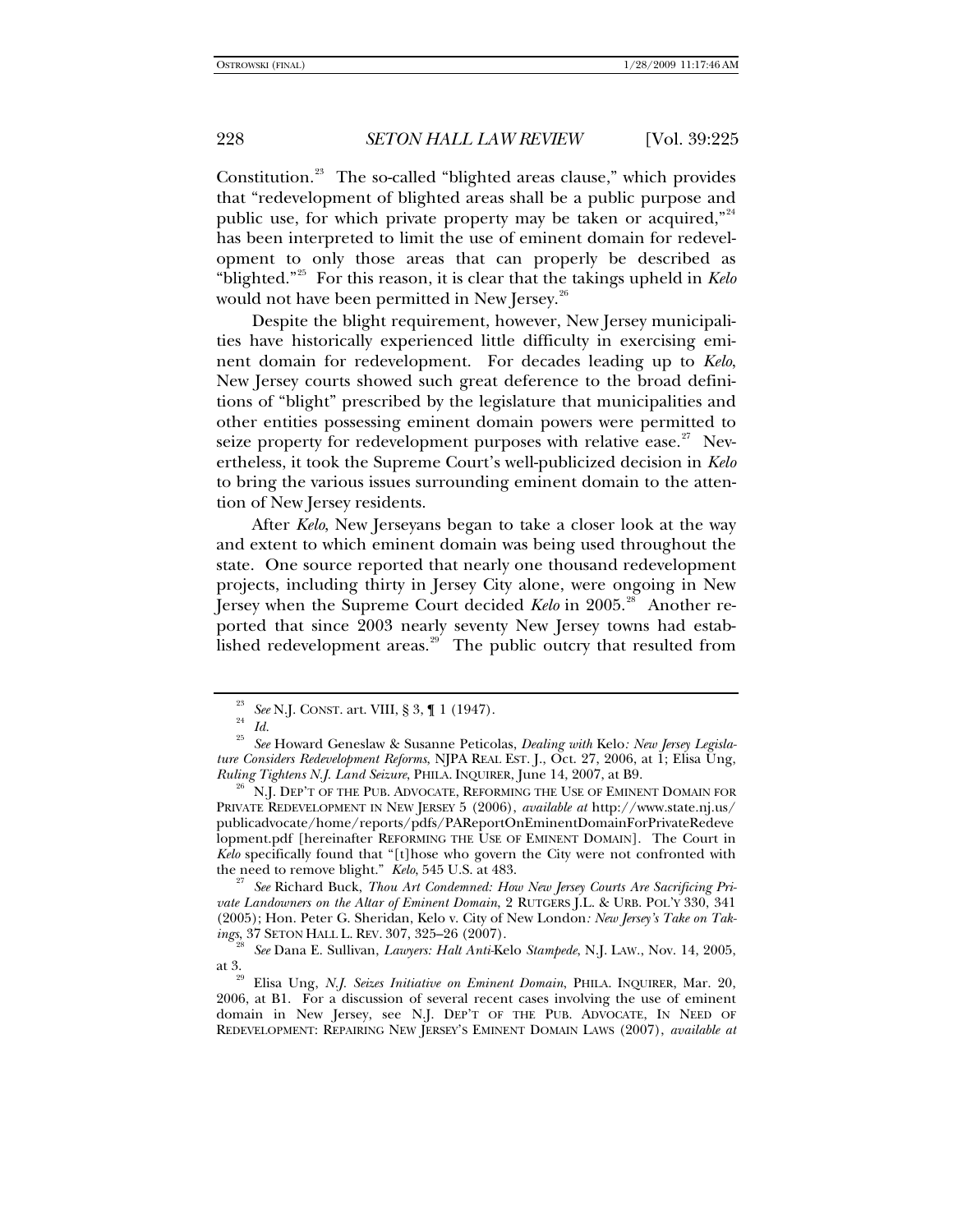*Kelo* encouraged political debate and stimulated bipartisan support for eminent domain reform.<sup>[30](#page-4-0)</sup> Like those in many other states, New Jersey legislators and judges were called upon to reevaluate the state's position on takings. Legislators responded by introducing reform bills, while trial courts simultaneously began to limit their previously broad authorization of eminent domain use.<sup>[31](#page-4-1)</sup>

Finally, in June 2007, the Supreme Court of New Jersey decided Gallenthin Realty Development, Inc. v. Borough of Paulsboro,<sup>[32](#page-4-2)</sup> marking the first time since *Kelo* that the state's highest court ruled on a case in-volving eminent domain.<sup>[33](#page-4-3)</sup> In *Gallenthin*, the court held that the "New Jersey Constitution does not permit government redevelopment of private property solely because the property is not used in an optimal manner."[34](#page-4-4) Rather, the court concluded, the property must be truly blighted before it can be designated as "in need of redevelopment."[35](#page-4-5) In this way, *Gallenthin* restored some vigor to the blighted areas clause and strengthened the growing trend within the state judiciary towards narrowing New Jersey's historically broad allowance of eminent domain.

While the court's decision in *Gallenthin* was a laudable step for New Jersey in its treatment of eminent domain issues, this Comment focuses on why reform legislation remains necessary even after *Gallenthin*. Part II provides a brief history of takings in New Jersey prior to the *Kelo* decision, focusing on the use of eminent domain in the redevelopment context. Part III explores *Kelo*'s impact within the state, including both the public reaction and the governmental response. Part IV describes the facts that gave rise to the dispute in *Gallenthin*, and then discusses what the New Jersey Supreme Court ultimately held. Part V examines various state trial and appellate court cases decided after *Gallenthin* in which the judiciary has continued to constrict the power of municipalities to invoke eminent domain, as well as the State Legislature's failure to pass any meaningful reform legis-

http://www.state.nj.us/publicadvocate/home/reports/pdfs/Eminent%20Domain-

<span id="page-4-0"></span>See Robert G. Seidenstein, *Eminent Domain: Trenton Tackling This Thorny Issue*, N.J. LAW., Mar. 6, 2006, at 1, 31; Sullivan, *supra* note 28, at 3; Ung, *supra* note 29, at B1; *see also infra* Part III.B. 31 *See infra* Part III.B. 32 924 A.2d 447 (N.J. 2007).

<span id="page-4-5"></span><span id="page-4-4"></span><span id="page-4-3"></span><span id="page-4-2"></span><span id="page-4-1"></span><sup>33</sup> *See* Ung, *supra* note 25, at B9. *Gallenthin* was also the first eminent domain case decided by the New Jersey Supreme Court since the State Legislature passed the Local Redevelopment Housing Law in 1992. Jeffrey S. Beenstock, *New Jersey Supreme Court Limits Scope of Redevelopment Law*, N.J. REAL EST. ALERT, June 27, 2007, at 1. 34 *Gallenthin*, 924 A.2d at 465. 35 *See id.*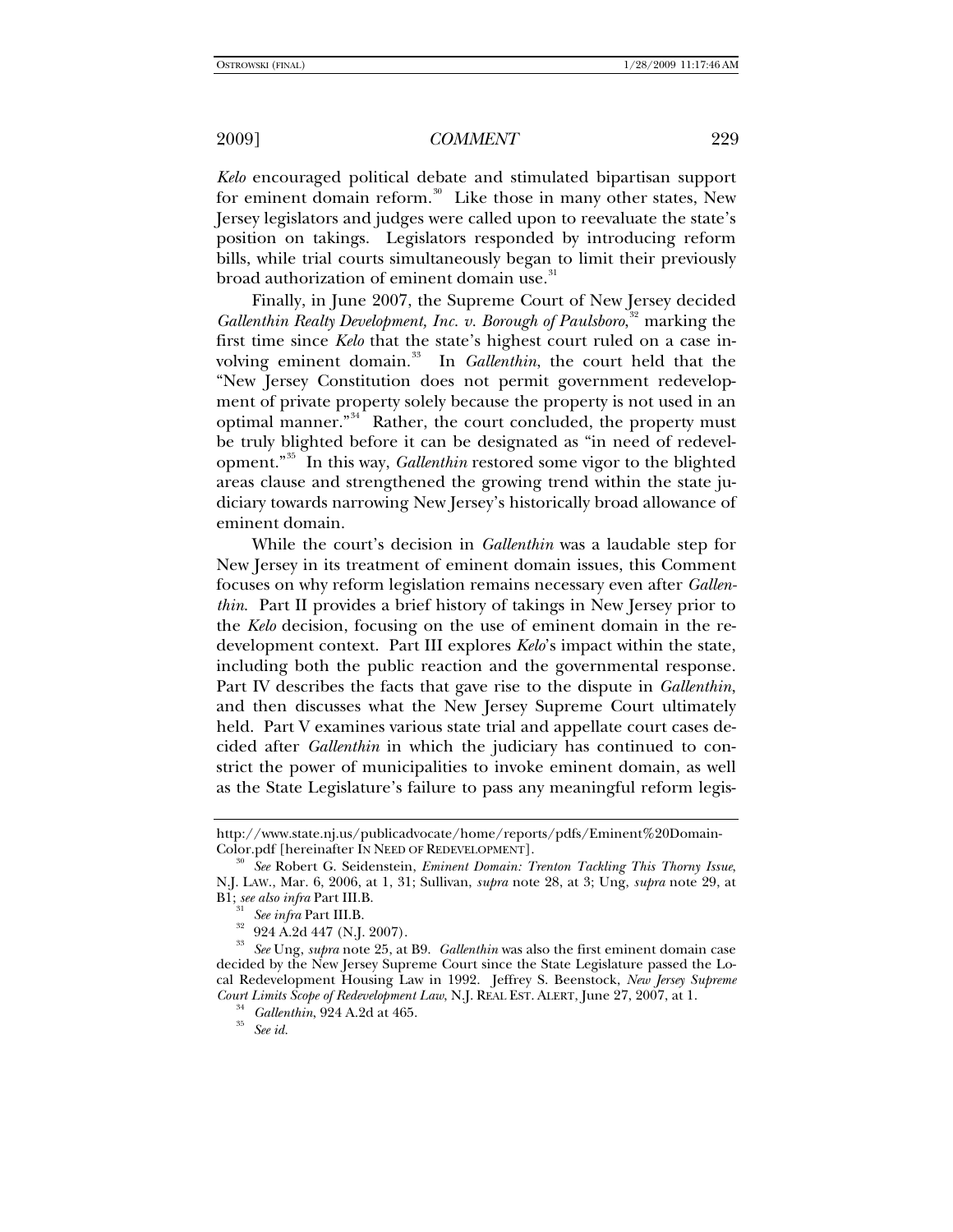lation since *Gallenthin* was decided. Finally, Part VI attempts to predict the future of jurisprudence in this realm and provides recommendations for immediate legislative action, including the adoption of alternative measures of "just compensation," a more exacting designation process, and stricter ethical limitations.

### II. EMINENT DOMAIN IN NEW JERSEY PRIOR TO *KELO*

Like its federal counterpart, the New Jersey Constitution provides that "[p]rivate property shall not be taken for public use without just compensation."[36](#page-5-0) This provision imposes two primary limitations on the State's power to take private property. $37$  First, the State may use its eminent domain power to take private property only for a "public use."<sup>[38](#page-5-2)</sup> Second, the State is required to pay "just compensation" for all property taken through eminent domain.

In New Jersey, the "public use" requirement has been relatively well-settled since the early 1900s. In *Mansfield & Swelt Inc. v. Town of* West Orange,<sup>[40](#page-5-4)</sup> Justice Heher declared:

The state possesses the inherent authority—it antedates the Constitution—to resort, in the building and expansion of its community life, to such measures as may be necessary to secure the essential common material and moral needs. The public welfare is of prime importance; and the correlative restrictions upon individual rights—either of person or of property—are incidents of the social order, considered a negligible loss compared with the resultant advantages to the community as a whole.

While *Mansfield*  $\mathcal{G}$  *Swelt* involved a municipality's exercise of the police power rather than eminent domain, $42$  New Jersey courts have since adopted a broad view of the "public use" requirement in accor-dance with the state supreme court's declaration in that case.<sup>[43](#page-5-7)</sup>

<span id="page-5-0"></span>*Compare* N.J. CONST. art. I,  $\llbracket 20 \right.$  (providing that "[p] rivate property shall not be taken for public use without just compensation"), *with* U.S. CONST. amend. V (providing that "private property" shall not "be taken for public use, without just com-

<span id="page-5-1"></span>pensation ).<br><sup>37</sup> See N.J. Const. art. I, 1 20; ROBERT F. WILLIAMS, THE NEW JERSEY STATE<br>CONSTITUTION 47–48, 71 (1997).

<span id="page-5-6"></span><span id="page-5-5"></span><span id="page-5-4"></span><span id="page-5-3"></span><span id="page-5-2"></span><sup>&</sup>lt;sup>38</sup> See N.J. CONST. art. I,  $\llbracket$  20; Twp. of W. Orange v. 769 Assocs., 800 A.2d 86, 90– 91 (N.J. 2002) (citing State v. Heppenheimer, 23 A. 664 (N.J. 1892)).<br><sup>39</sup> *See* N.J. CONST. art. I, ¶ 20.<br><sup>40</sup> 198 A. 225 (N.J. 1938).<br>*Id.* at 229.

<span id="page-5-7"></span><sup>41</sup> *Id.* at 229. 42 *Id.* at 229–30. 43 *See* Sheridan, *supra* note 27, at 326.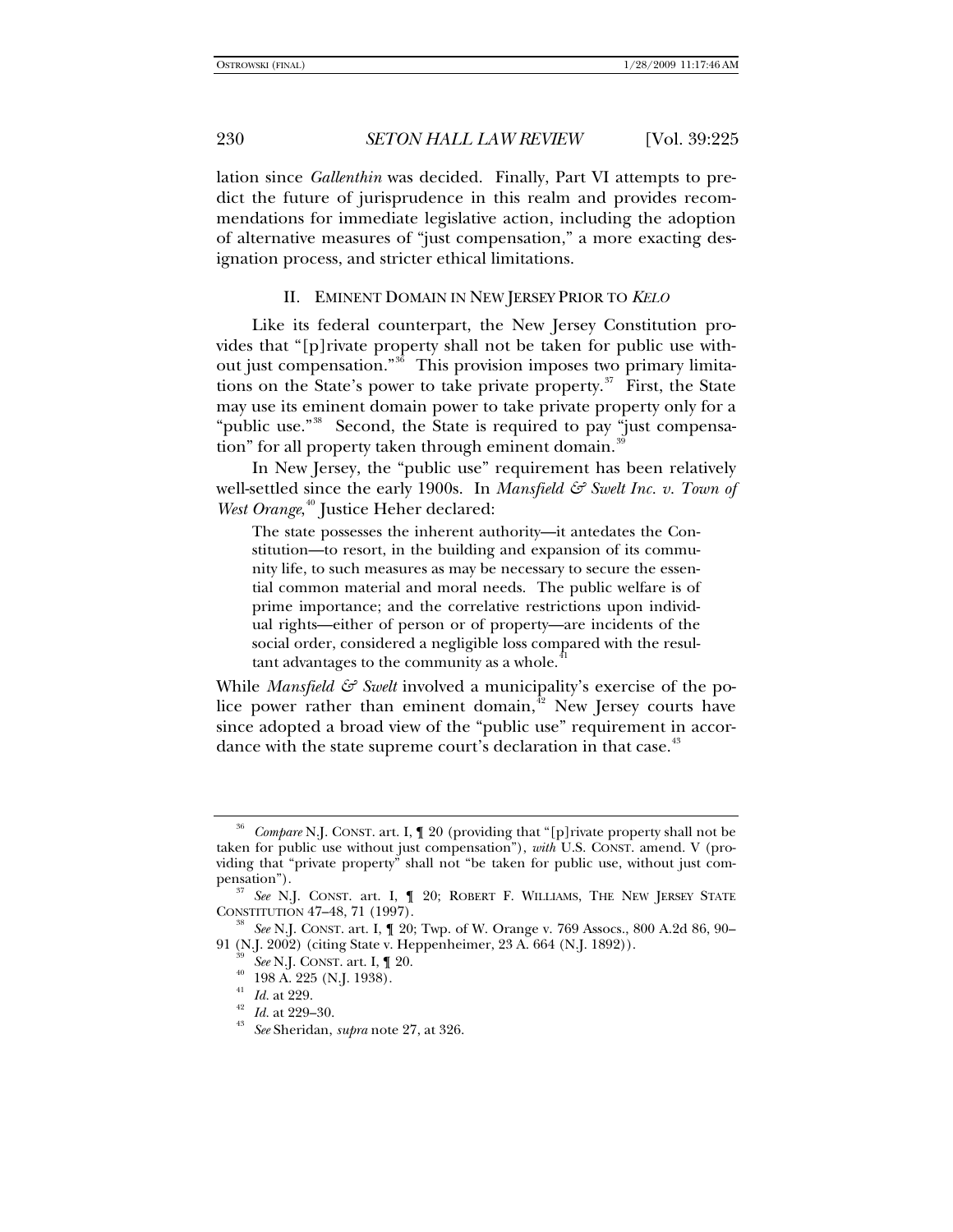The true authority to determine what constitutes a valid public use, however, lies with the legislature. In fact, the authority to provide for the exercise of eminent domain has "been allotted to the leg-islative branch of the government since the Magna Carta."<sup>[44](#page-6-0)</sup> Courts have routinely held that "constitutions do not give, but merely place limitations upon, the power of eminent domain which otherwise would be without limitation."<sup>[45](#page-6-1)</sup> The legislature's authority to pass enabling legislation is therefore limited "only by the pertinent clauses of [the] Constitution,"[46](#page-6-2) and state courts are obliged to defer to all such legislative determinations.

In New Jersey, the Legislature has delegated the eminent domain power to numerous state agencies as well as the state's various political subdivisions.<sup> $47$ </sup> In the mid-1940s, the Legislature began using its authority to provide for the exercise of eminent domain directed at "slum clearance."<sup>[48](#page-6-4)</sup> The 1944 Redevelopment Companies Law (RCL), for example, sought to promote redevelopment of areas plagued by substandard and unsanitary living conditions "owing to obsolescence, deterioration and dilapidation of buildings, or excessive land coverage, lack of planning, of public facilities, of sufficient light, air and space, and improper design and arrangement of living quarters."[49](#page-6-5) Similarly, the 1946 Urban Redevelopment Law (URL) was designed to remedy "congested, dilapidated, substandard, un-sanitary and dangerous housing conditions."<sup>[50](#page-6-6)</sup> However, neither the RCL nor the URL was successful in securing private investment because builders feared that the statutes would be declared unconstitu-tional under the "public use" requirement.<sup>[51](#page-6-7)</sup>

To alleviate the private investors' concerns, the 1947 Constitutional Convention decided to incorporate "blight" into the New Jer-

<span id="page-6-0"></span><sup>&</sup>lt;sup>44</sup> Abbott v. Beth Israel Cemetery Ass'n, 100 A.2d 532, 540 (N.J. 1953) (citations omitted). 45 *Id.*; *see also* City of Cincinnati v. Louisville & Nashville R.R. Co., 223 U.S. 390,

<span id="page-6-3"></span><span id="page-6-2"></span><span id="page-6-1"></span><sup>404–07 (1912). 46</sup> *Abbott*, 100 A.2d at 540. 47 *Id.* at 541; *see also* Sheridan, *supra* note 27, at 329–30 (noting that, in addition to municipalities, county improvement authorities and various other agencies in New Jersey possess condemnation powers, including the Port Authority of New York and New Jersey, the Delaware River Port Authority, the New Jersey Economic Develop-

<span id="page-6-4"></span>ment Authority, and the New Jersey Educational Facility Authority).<br><sup>48</sup> Gallenthin Realty Dev., Inc. v. Borough of Paulsboro, 924 A.2d 447, 458 (N.J. 2007).

<span id="page-6-7"></span><span id="page-6-6"></span><span id="page-6-5"></span><sup>&</sup>lt;sup>49</sup> Id. (citing L. 1944, c. 169, § 2).<br><sup>50</sup> Id. (citing L. 1946, c. 52, § 2).<br><sup>51</sup> Id. (citing 1 *Proceedings of the New Jersey Constitutional Convention of 1947*, at 744 [hereinafter *Proceedings*]).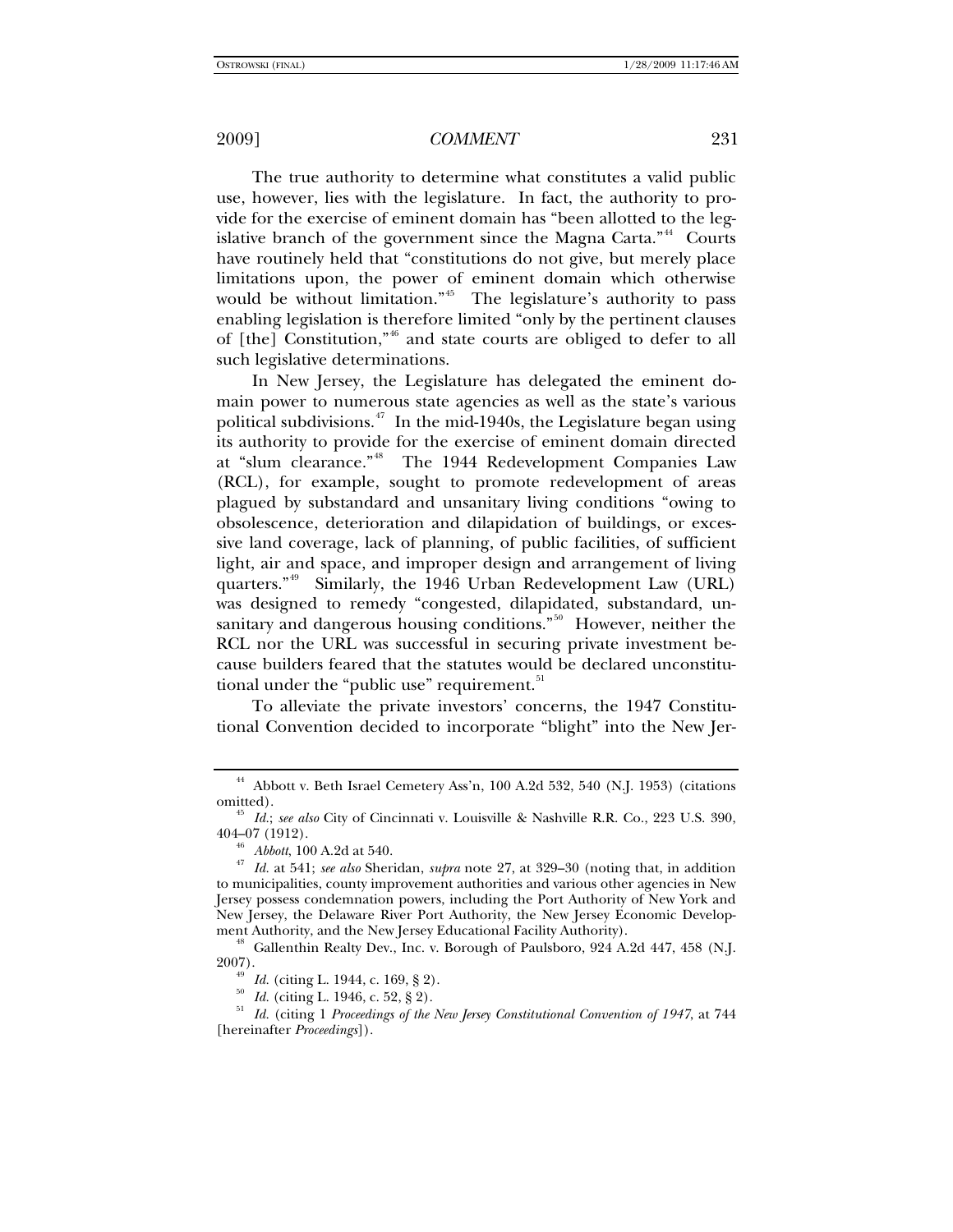sey Constitution.<sup>[52](#page-7-0)</sup> The blighted areas clause, which is unlike any provision in the U.S. Constitution, expressly authorizes the government to seize *blighted property* for redevelopment purposes.<sup>[53](#page-7-1)</sup> Specifically, the provision provides that "[t]he clearance, replanning, development, or redevelopment of blighted areas shall be a public purpose and public use, for which private property may be taken or ac-quired."<sup>[54](#page-7-2)</sup>

The Framers of the blighted areas clause intended the provision to enable rehabilitation of the state's older cities.<sup>[55](#page-7-3)</sup> In particular, the Framers sought to address deterioration in "certain sections" of those cities, which had been causing an "economic domino effect" to the detriment of surrounding properties.<sup>[56](#page-7-4)</sup> Since the provision was ratified, however, New Jersey courts have "liberally authorized the use of eminent domain,"<sup>[57](#page-7-5)</sup> effectively expanding the definition of blight beyond the Framers' original intent.

*Wilson v. City of Long Branch*<sup>[58](#page-7-6)</sup> illustrates this point. In *Wilson*, the New Jersey Supreme Court upheld an extremely broad definition of "blight" that the Legislature prescribed when it enacted the Blighted Areas Act (BAA).<sup>[59](#page-7-7)</sup> Under the BAA, property could be considered blighted if it met the following criteria: "[a] growing or total lack of proper utilization of areas caused by the condition of title, diverse ownership of real property therein and other conditions, resulting in stagnant and unproductive condition of land potentially useful and valuable for contributing to and serving the public health, safety and welfare." $60$  The court, emphasizing the importance of community redevelopment, found that this definition was acceptable under the New Jersey Constitution.<sup>[61](#page-7-9)</sup> In *Levin v. Township Committee of Bridge-*water,<sup>[62](#page-7-10)</sup> the court expanded the meaning of blight even further, hold-

<span id="page-7-10"></span>

<span id="page-7-1"></span><span id="page-7-0"></span><sup>52</sup> *Id.*; *see also* McClintock v. City of Trenton, 219 A.2d 510, 511 (N.J. 1966) (noting that the blighted areas clause "was adopted to remove any doubts with regard to

<sup>&</sup>lt;sup>53</sup> N.J. CONST. art. VIII, §3, ¶ 1 (1947).<br><sup>54</sup> *Id.* 65 N.J. CONST. art. 101 (1947).

<sup>55</sup> *Gallenthin*, 924 A.2d at 458 (citing *Proceedings*, *supra* note 51, at 744). 56 *Id.*

<span id="page-7-7"></span><span id="page-7-6"></span><span id="page-7-5"></span><span id="page-7-4"></span><span id="page-7-3"></span><span id="page-7-2"></span><sup>57</sup> *See* Sheridan, *supra* note 27, at 325. *But see* Casino Reinvestment Dev. Auth. v. Banin, 727 A.2d 102, 110–11 (N.J. Super. Ct. Law Div. 1998) (holding that the proposed taking was improper because it primarily served a private developer rather

<span id="page-7-8"></span><sup>&</sup>lt;sup>58</sup> 142 A.2d 837 (N.J. 1958), cert. denied, 358 U.S. 873 (1958).<br><sup>59</sup> *See Gallenthin*, 924 A.2d at 458 (citing *Wilson*, 142 A.2d at 842–49).<br><sup>60</sup> N.J. STAT. ANN. § 40:55-21.1(e) (repealed 1992).<br><sup>61</sup> *See Wilson*, 142

<span id="page-7-9"></span>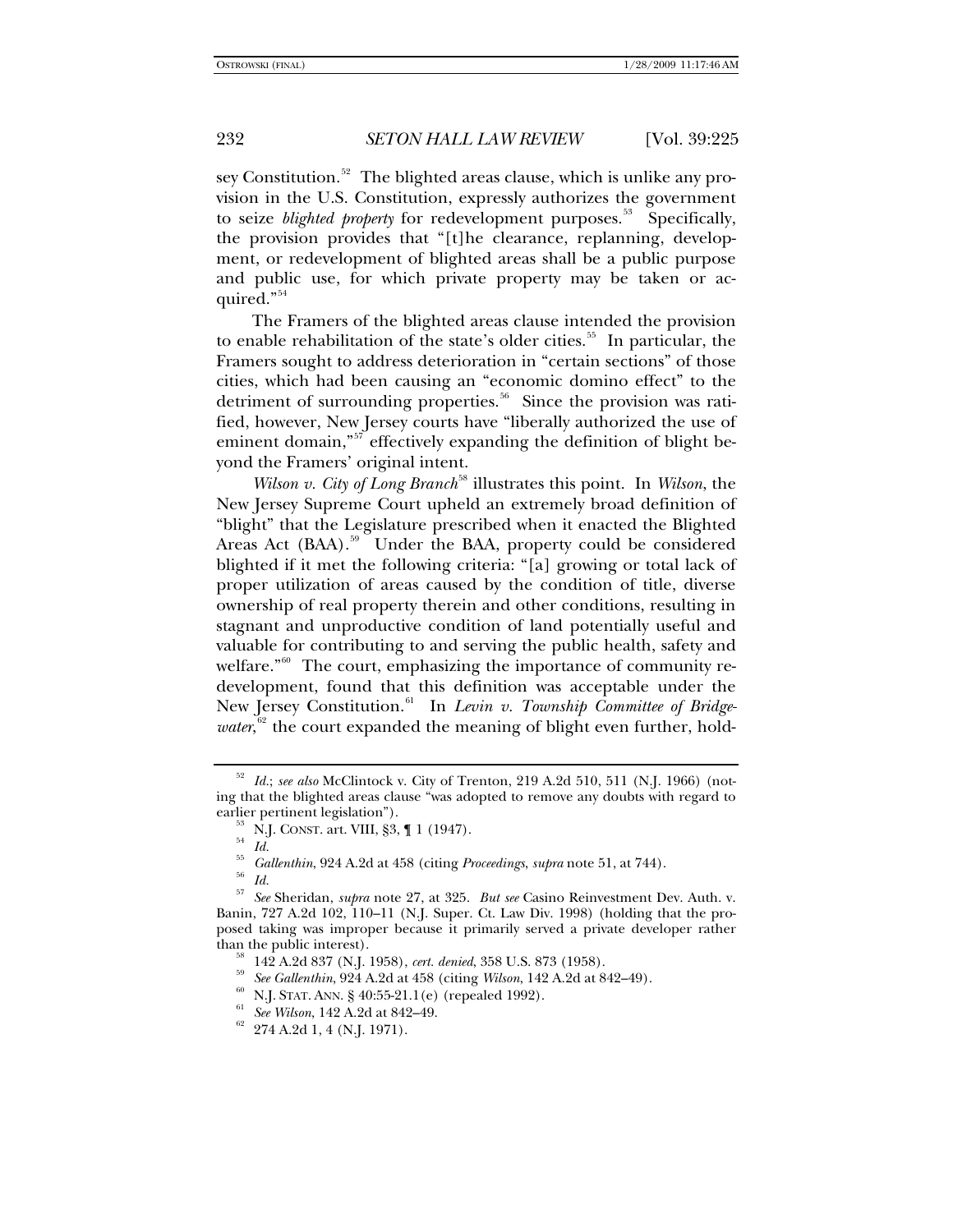ing that "the BAA applied to more than just 'slum clearance.'"<sup>[63](#page-8-0)</sup> More precisely, the *Levin* court held that the Act authorized public agencies to undertake "urban, suburban and rural redevelopment, to acquire land for that purpose and to make it available for redevelopment by private enterprise or by public agencies in accordance with approved redevelopment plans."<sup>6</sup>

Over the years, the State Legislature has also done its part to ex-pand the definition of "blight."<sup>[65](#page-8-2)</sup> The most obvious occurrence was when the Legislature repealed the already expansive BAA and replaced it with the Local Redevelopment Housing Law (LRHL) in 1992.<sup>[66](#page-8-3)</sup> Under the LRHL, the governing body of any municipality in the state may designate an area as "in need of redevelopment if, after investigation, notice and hearing," it concludes, by resolution, that one of eight conditions exist. $67$  The designation of an area as "in

<span id="page-8-4"></span><span id="page-8-3"></span><span id="page-8-2"></span><span id="page-8-1"></span><span id="page-8-0"></span><sup>&</sup>lt;sup>63</sup> *Gallenthin*, 924 A.2d at 459 (citing *Levin*, 274 A.2d at 4).<br><sup>64</sup> *Levin*, 274 A.2d at 4.<br><sup>65</sup> *See* IN NEED OF REDEVELOPMENT, *supra* note 29, at 4.<br><sup>65</sup> N.J. STAT. ANN. § 40A:12A-1 to -49 (West 1992).<br><sup>67</sup> N.J. S ignations:

a. The generality of buildings are substandard, unsafe, unsanitary, dilapidated, or obsolescent, or possess any of such characteristics, or are so lacking in light, air, or space, as to be conducive to unwholesome living or working conditions.

b. The discontinuance of the use of the buildings previously used for commercial, manufacturing, or industrial purposes; the abandonment of such buildings; or the same being allowed to fall into so great a state of disrepair as to be untenantable.

c. Land that is owned by the municipality, the county, a local housing authority, redevelopment agency or redevelopment entity, or unimproved vacant land that has remained so for a period of ten years prior to adoption of the resolution, and that by reason of its location, remoteness, lack of means of access to developed sections or portions of the municipality, or topography, or nature of the soil, is not likely to be developed through the instrumentality of private capital.

d. Areas with buildings or improvements which, by reason of dilapidation, obsolescence, overcrowding, faulty arrangement or design, lack of ventilation, light and sanitary facilities, excessive land coverage, deleterious land use or obsolete layout, or any combination of these or other factors, are detrimental to the safety, health, morals, or welfare of the community.

e. A growing lack or total lack of proper utilization of areas caused by the condition of the title, diverse ownership of the real property therein or other conditions, resulting in stagnant or not fully productive condition of land potentially useful and valuable for contributing to and serving the public health, safety and welfare.

f. Areas, in excess of five contiguous acres, whereon buildings or improvements have been destroyed, consumed by fire, demolished or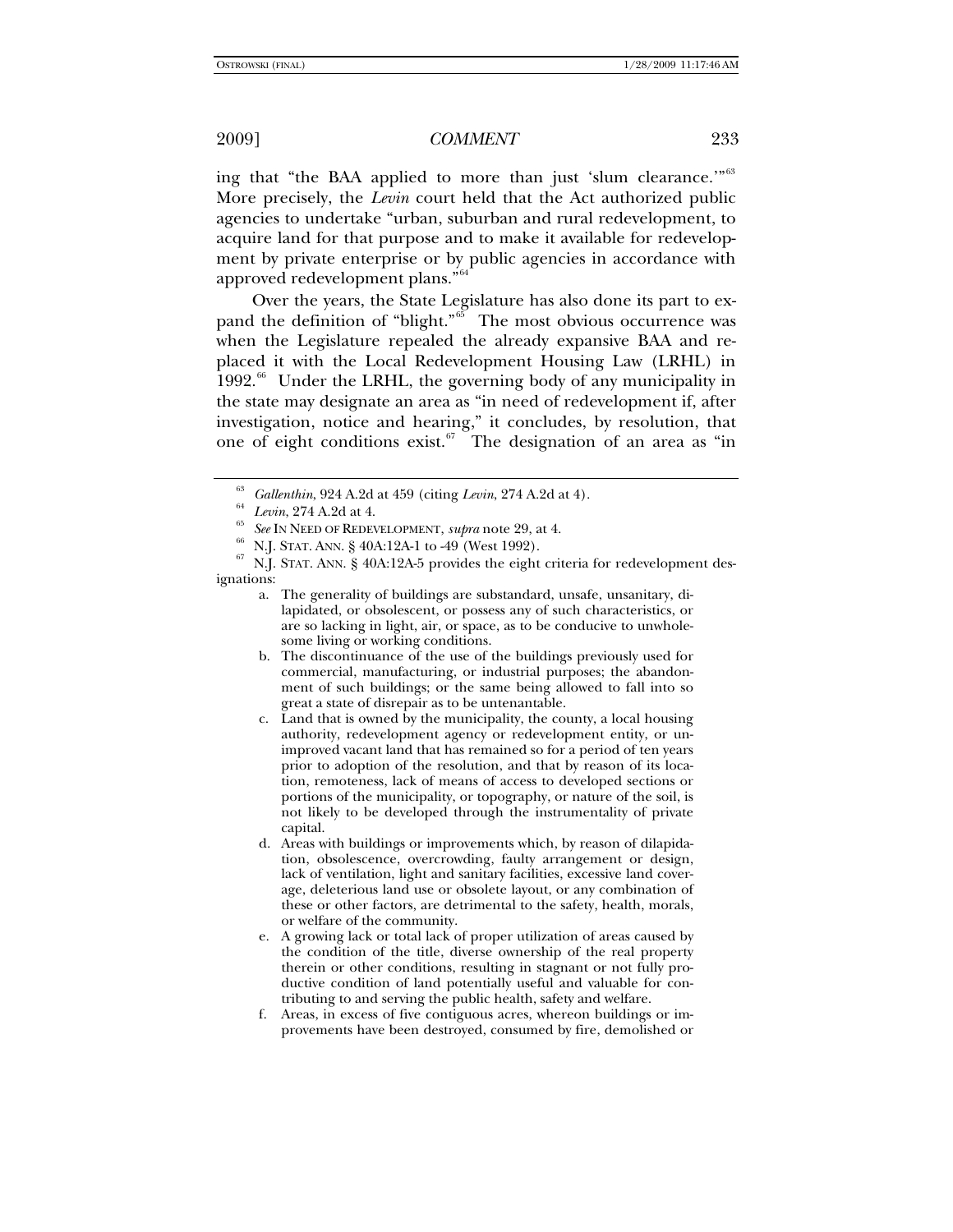need of redevelopment" under any of the eight criteria is equivalent to a "blight" designation under the New Jersey Constitution.<sup>[68](#page-9-0)</sup>

The LRHL's broad criteria seemingly provide only a slight limitation on the taking of private property for redevelopment purposes.[69](#page-9-1) Moreover, once a municipality has determined that certain property is "in need of redevelopment," that determination carries with it a presumption of validity.<sup>[70](#page-9-2)</sup> A property owner may overcome the presumption of validity by demonstrating that the municipality's determination was not supported by substantial evidence.<sup>[71](#page-9-3)</sup> Under the weight of this heavy burden, however, property owners have rarely been successful and courts have routinely upheld redevelop-ment designations.<sup>[72](#page-9-4)</sup>

In the late 1990s, the New Jersey Supreme Court decided two cases that signaled a potential shift in favor of property owners. In *City of Atlantic City v. Cynwyd Investments*, [73](#page-9-5) the court "suggested that condemnations resulting in a substantial benefit to private parties demanded heightened scrutiny because 'the condemnation process involves one of the most awesome powers of government."<sup>[74](#page-9-6)</sup> The fol-

> altered by the action of storm, fire, cyclone, tornado, earthquake or other casualty in such a way that the aggregate assessed value of the area has been materially depreciated.

h. The designation of the delineated area is consistent with smart growth planning principles adopted pursuant to law or legislation.

<span id="page-9-0"></span>*Id.* <sup>68</sup> *See* Concerned Citizens of Princeton, Inc. v. Mayor of Princeton, 851 A.2d 685, 689 (N.J. Super. Ct. App. Div. 2004); Forbes v. Bd. of Trustees, 712 A.2d 255, 257–60

- 
- 
- 

<span id="page-9-4"></span><span id="page-9-3"></span><span id="page-9-2"></span><span id="page-9-1"></span><sup>69</sup> REFORMING THE USE OF EMINENT DOMAIN, *supra* note 26, at 15.<br><sup>70</sup> *See* Levin v. Twp. Comm. of Bridgewater, 274 A.2d 1, 18 (N.J. 1971).<br><sup>71</sup> *Id.* at 18 (citing Wilson v. Long Branch, 142 A.2d 837, 854 (N.J. 1958)).<br> council's redevelopment designation, finding that there was "substantial credible evidence in the record" supporting the determination that plaintiffs' properties constituted an area "in need of redevelopment" under the LRHL); *Forbes*, 712 A.2d at 257 (holding that the record provided substantial evidence to support the municipality's decision to create a "central business district redevelopment area" and to adopt a redevelopment plan for that area).<br> $^{73}$  689 A.2d 712 (N.J. 1997).<br> $^{74}$  See Bush, suture ats 97, at 347.

- <span id="page-9-6"></span><span id="page-9-5"></span>
- <sup>74</sup> *See* Buck, *supra* note 27, at 347–48 (citing *Cynwyd*, 689 A.2d at 721).

g. In any municipality in which an enterprise zone has been designated pursuant to the "New Jersey Urban Enterprise Zones Act," P.L. 1983, c. 303 (C. 52:27H-60 et seq.) the execution of the actions prescribed in that act for the adoption by the municipality and approval by the New Jersey Urban Enterprise Zone Authority of the zone development plan for the area of the enterprise zone shall be considered sufficient for the determination that the area is in need of redevelopment . . . .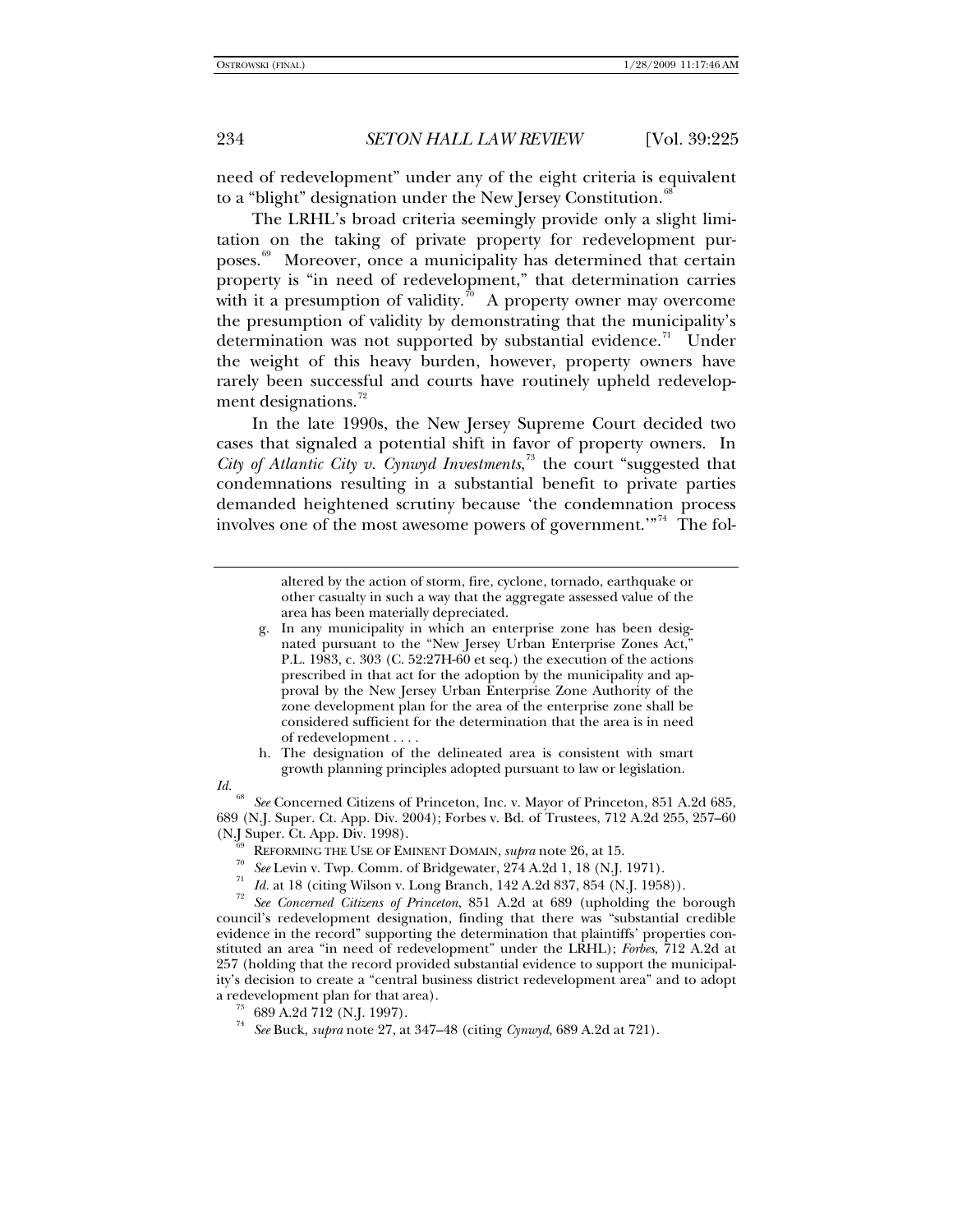lowing year, in *Casino Reinvestment Development Authority v. Banin*,<sup>[75](#page-10-0)</sup> a state superior court held that, despite the usual deference afforded redevelopment designations, a proposal by Donald Trump to build a parking lot for a new hotel and casino in Atlantic City did not satisfy the "public use" requirement.<sup>[76](#page-10-1)</sup> The purpose of the taking, the court found, was not clear at the time the State sought to condemn the property.<sup>[77](#page-10-2)</sup> Perhaps more importantly, the court emphasized that the proposed taking was invalid because the private benefit clearly overwhelmed the public benefit. $\frac{78}{15}$  $\frac{78}{15}$  $\frac{78}{15}$ 

Unfortunately, however, the property owners' success in *Cynwyd*  and *Banin* did not translate into more protective rulings for future plaintiffs. In fact, in upholding the property owners' challenge in *Banin*, the court rejected the proposition that the *Cynwyd* court established "a new 'heightened scrutiny' standard of review."[79](#page-10-4) In 2002, the New Jersey Supreme Court reaffirmed this denial of a heightened standard in *Township of West Orange v. 769 Associates*. [80](#page-10-5) The court in *769 Associates* reverted back to a broad interpretation of the "public use" requirement and suggested that it would not interfere with decisions to use eminent domain in the absence of "fraud, bad faith or manifest abuse."<sup>[81](#page-10-6)</sup>

### III. FROM *KELO* TO *GALLENTHIN*

Part II of this Comment suggests that New Jersey "liberally au-thorized the use of eminent domain<sup>"[82](#page-10-7)</sup> for a wide range of public uses and benefits even prior to *Kelo*. The Supreme Court's decision in *Kelo*, therefore, should not have come as a surprise to New Jersey residents.<sup>[83](#page-10-8)</sup> But "[d]espite hundreds of similar takings in New Jersey

<span id="page-10-7"></span><span id="page-10-6"></span>the standard is other than the manifest abuse of discretion test." *Id.* at 94.<br><sup>81</sup> *Id.* at 90 (citing City of Trenton v. Lezner, 109 A.2d 409, 413 (N.J. 1954)).<br><sup>82</sup> Sheridan, *supra* note 27, at 325; *see also* Edward *Domain: Public Use Defense Vanishing in Wake of Growing Privatization of Power*, 155 N.J. L.J. 1145, 1145 (1999) (noting the evolution of "public use" from a narrow definition to a broad definition allowing governments to transfer land from one private owner

<span id="page-10-8"></span>See Sullivan, *supra* note 28, at 3 (noting redevelopment lawyers' recognition that the *Kelo* decision was "in line with previous rulings" and reflected what has "been happening for decades—without much fuss"); Edward McManimon, *Local Govern-*

 $^{75}$  727 A.2d 102 (N.J. Super. Ct. Law Div. 1998).<br> $^{76}$  *Id.* at 103–11.

<sup>&</sup>lt;sup>77</sup> *Id.* at 111.<br><sup>78</sup> *Id. Id.* at 104.

<span id="page-10-5"></span><span id="page-10-4"></span><span id="page-10-3"></span><span id="page-10-2"></span><span id="page-10-1"></span><span id="page-10-0"></span><sup>&</sup>lt;sup>80</sup> 800 A.2d 86 (N.J. 2002). Specifically, the court stated, "Notwithstanding that the 'heightened scrutiny' language in *Cynwyd* . . . is dicta, . . . we have never held that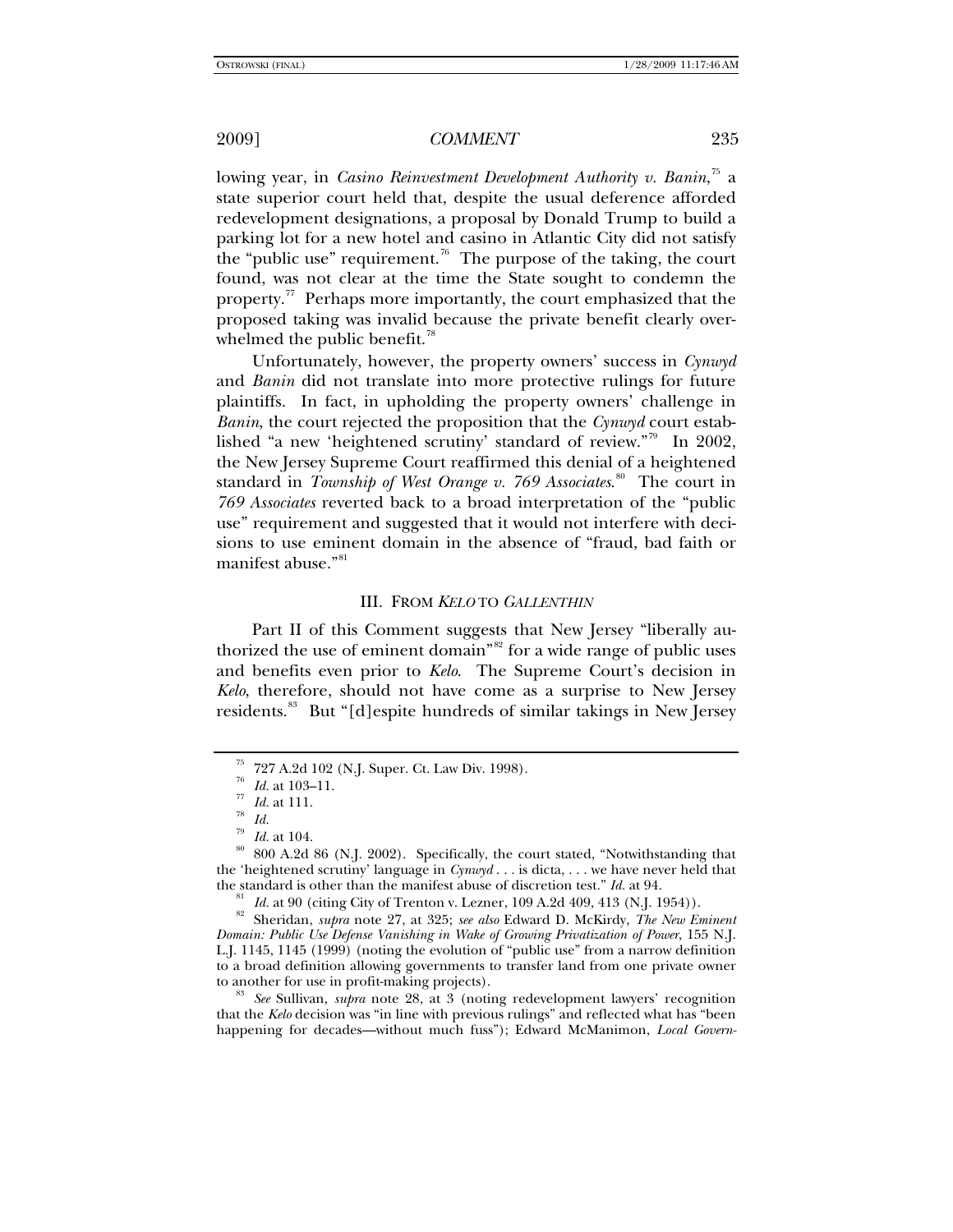over the years,"[84](#page-11-0) the *Kelo* decision served as the catalyst that finally brought eminent domain issues to the attention of New Jersey residents. The Court's ruling prompted a significant public outcry both in New Jersey and throughout the nation, $\frac{85}{5}$  $\frac{85}{5}$  $\frac{85}{5}$  as well as an immediate response from various state courts and legislatures.<sup>[86](#page-11-2)</sup> In New Jersey, the judiciary was quick to respond to *Kelo*'s potentially sweeping mandate. Legislators, on the other hand, failed to pass any new legislation dealing with eminent domain issues, notwithstanding the apparent bipartisan support for reform.

## *A. Public Reaction to* Kelo

Justice O'Connor's dissent had a particularly significant impact on the public reaction to *Kelo*. According to Justice O'Connor, the Court's decision eliminated a fundamental limitation on the govern-ment's power to use eminent domain.<sup>[87](#page-11-3)</sup> In the past, Justice O'Connor asserted, the Court upheld takings for subsequent transfer to private persons only in limited circumstances.<sup>[88](#page-11-4)</sup> In her view, however, the majority ruling in this case gave the government authority to seize any private property for transfer to another private owner based solely on "predicted" and "incidental" benefits to the public—that is, so long as the property *might* be used "in a way the legislature deems more beneficial to the public."<sup>[89](#page-11-5)</sup> Justice O'Connor concluded that if such a broad justification would suffice, "then the words 'for public

*ments Need the Power of Eminent Domain*, N.J. MUNICIPALITIES, Oct. 2005, at 68–70, *available at* http://www.njslom.org/magart1005\_page68.html (stating that the adverse reaction to *Kelo* was surprising "in light of the long and clear history of the use of both redevelopment and eminent domain in revitalizing . . . blighted properties").

<span id="page-11-0"></span><sup>&</sup>lt;sup>84</sup> Dana E. Sullivan, *Eminent Domain: Milgram Joins Chorus for Reform*, N.J. LAW., *Aug.* 13, 2007, at 3.

<span id="page-11-3"></span><span id="page-11-2"></span><span id="page-11-1"></span><sup>&</sup>lt;sup>86</sup> *See infra* Part II.A.<br><sup>86</sup> *See infra* Part II.B.<br><sup>87</sup> Kelo v. City of New London, 545 U.S. 469, 494 (2005) (O'Connor, J., dissent-<br>ing).

<span id="page-11-4"></span>Id. at 497–98. More specifically, Justice O'Connor argued that private property rights ought to prevail over eminent domain unless the condemnation fits within one of three categories. *Id.* First, the government can condemn private property for public ownership, such as for building a road or a public school. *Id.* Second, the government can transfer property from one private party to another, so long as the property is actually used by the public. *Id.* A condemnation in which property is transferred to a common carrier (such as a railroad), or to a public utility (such as a water, gas, or electricity provider) would satisfy the actual public use test. *Id.* Finally, the government is permitted to condemn private property if "the extraordinary, precondemnation use of the targeted property inflicts affirmative harm on society." *Id.*  at 500. According to Justice O'Connor, New London's redevelopment plan failed to fit into any of these categories. *Id.* <sup>89</sup> *Id.* at 494, 501.

<span id="page-11-5"></span>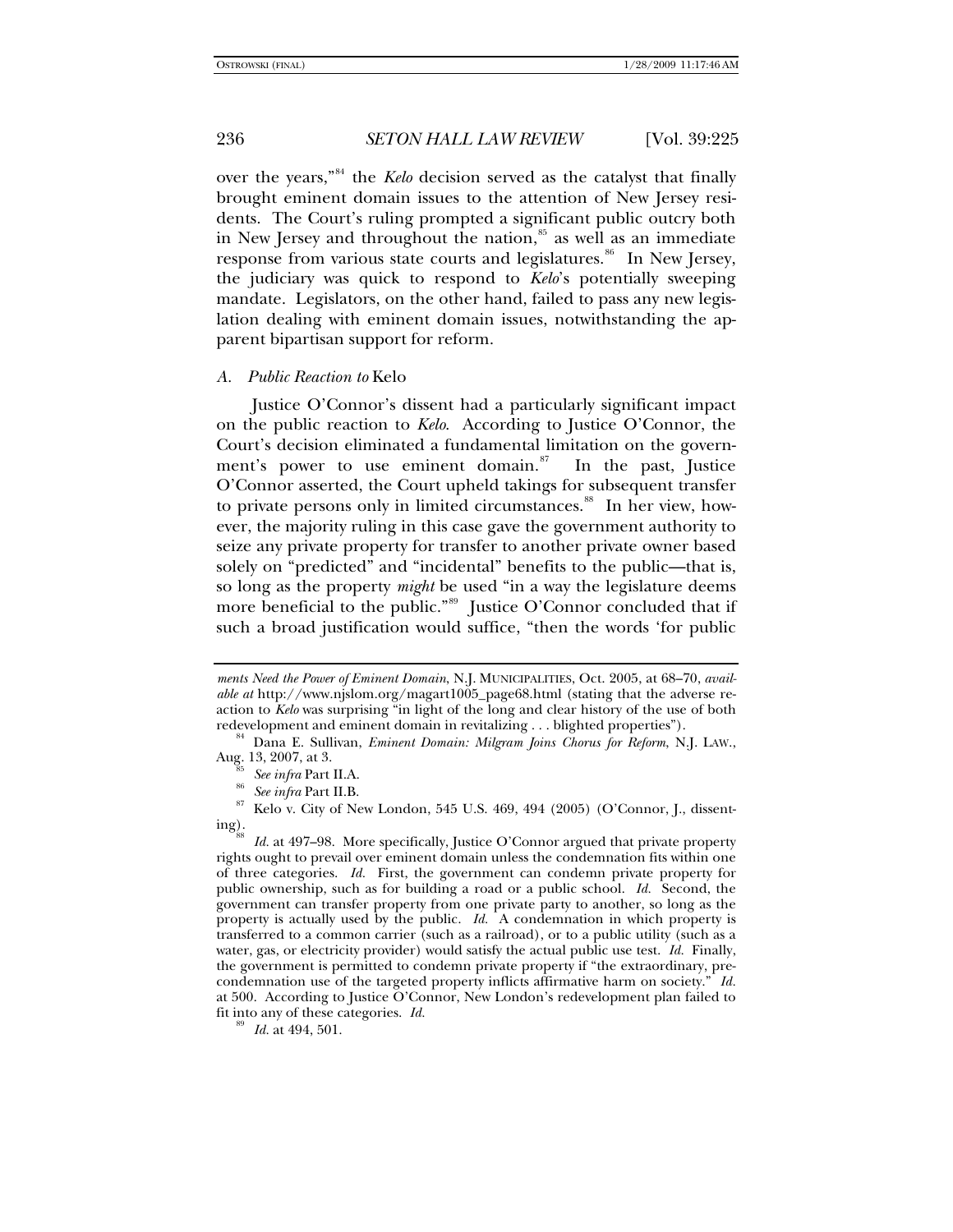use' do not realistically exclude *any* takings, and thus do not exert any constraint on the eminent domain power."<sup>[90](#page-12-0)</sup> Under the majority's decision, she declared, "[n]othing is to prevent the State from replacing any Motel 6 with a Ritz-Carlton, any home with a shopping mall, or any farm with a factory."<sup>[91](#page-12-1)</sup>

In *Kelo*'s wake, property owners throughout the United States began to echo the concerns articulated in Justice O'Connor's dis-sent.<sup>[92](#page-12-2)</sup> In New Jersey, residents and business owners expressed concerns about the frequency in which private property was "being grabbed . . . at a low cost and turned over to a developer."<sup>[93](#page-12-3)</sup> The Castle Coalition, which monitors government takings throughout the nation, ranked New Jersey among the worst eminent domain abusers based on its finding that nearly seventy towns had established rede-velopment areas between 2003 and 2006.<sup>[94](#page-12-4)</sup> According to another source, nearly one thousand redevelopment projects were ongoing in New Jersey when *Kelo* was decided in 2005.<sup>[95](#page-12-5)</sup> With the State quickly earning a reputation for what some called "redevelopment abuse,"<sup>[96](#page-12-6)</sup> the New Jersey Coalition Against Eminent Domain Abuse called for a moratorium on eminent domain use for economic redevelopment.<sup>[97](#page-12-7)</sup>

## *B. Governmental Response to* Kelo

Legislators, judges, and politicians clearly heard the public outcry, which resulted in bipartisan support for eminent domain reform both at the state level and at the federal level.<sup>[98](#page-12-8)</sup> After *Kelo*, Republi-

<span id="page-12-8"></span><span id="page-12-7"></span><span id="page-12-6"></span><span id="page-12-5"></span>domain cases).<br><sup>97</sup> Seidenstein, *supra* note 30, at 31.<br><sup>98</sup> See Seidenstein, *supra* note 30, at 31 (asserting that the eminent domain issue is "one that unites elements of the right and the left"); Sullivan, *supra* note 28, at 3 (noting that *Kelo* "triggered a public outcry that was definitely heard by politicians"

<span id="page-12-2"></span><span id="page-12-1"></span><span id="page-12-0"></span><sup>90</sup> *Id.* at 501. 91 *Id.* at 503. 92 *See, e.g.*, Kenton Robinson, *Protesters from New Jersey to Maine Voice Displeasure*, THEDAY.COM, July 6, 2005, *available at* http://www.housegop.state.ct.us/eminent domain/day\_article\_07062005\_002.htm (last visited Aug. 12, 2008). In the weeks following the *Kelo* decision, protestors from various states gathered outside New London's City Hall to voice their disapproval of the Supreme Court's decision. *Id.* Property owner Steve Pudlow expressed his fear that "no property owner is safe. If a Hooters can pay more taxes, then you can be tossed out to make room for Hooters." *Id.* Kathleen Maroney, a New York City resident, stated that "[t]he American Dream

<span id="page-12-4"></span><span id="page-12-3"></span>is now shattered." Id.<br>
<sup>93</sup> Seidenstein, *supra* note 30, at 1.<br>
<sup>95</sup> Ung, *supra* note 29, at B1.<br>
<sup>95</sup> See Sullivan, *supra* note 28, at 3.<br>
<sup>95</sup> See Seidenstein, *supra* note 30, at 31; Ung, *supra* note 29, at B1; *s* OF REDEVELOPMENT, *supra* note 29, at 4 (identifying "recurring abuses" in eminent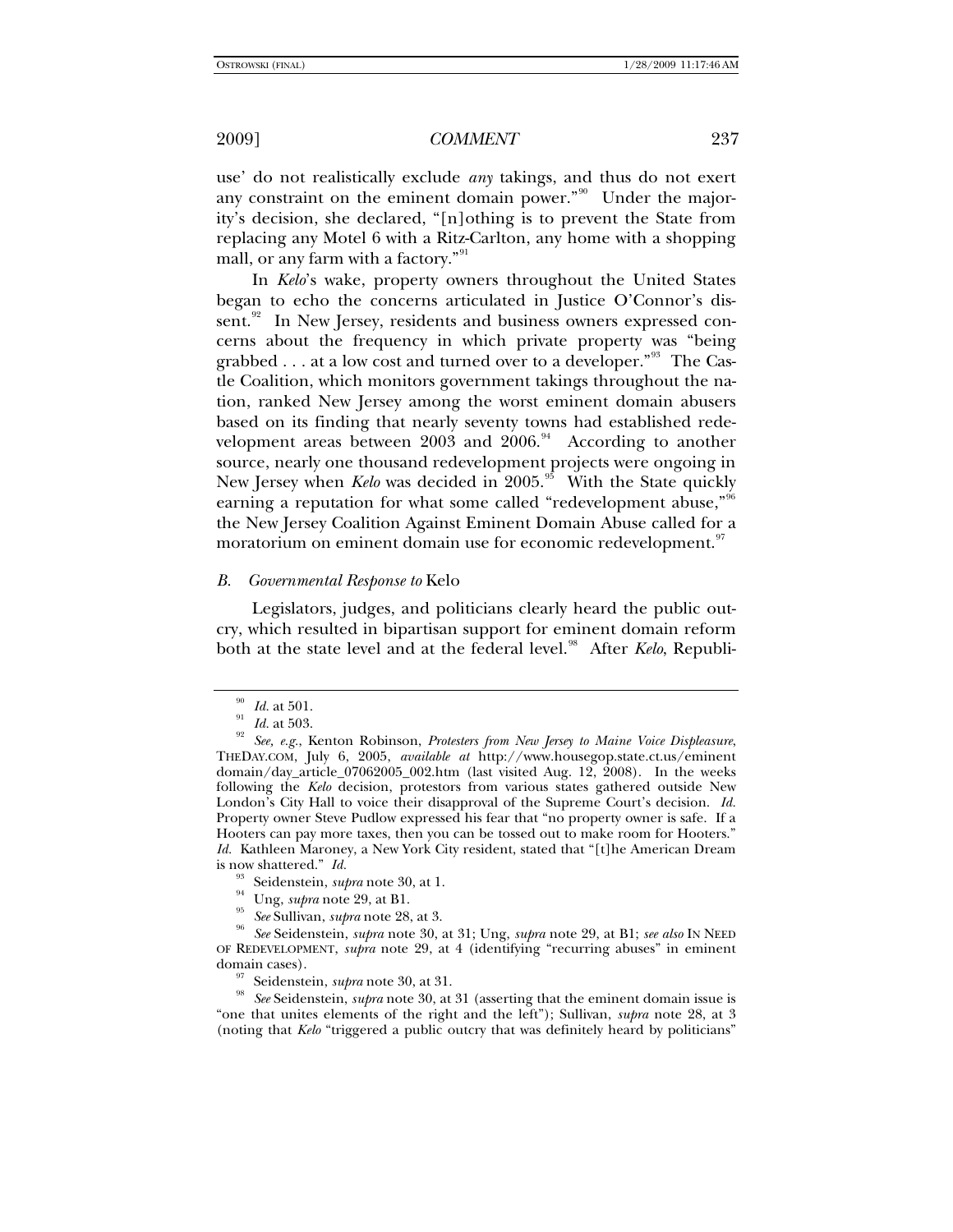cans championed stricter eminent domain criteria based on "the sanctity of private property" rights. $99$  At the same time, Democrats supported restrictions as a means to protect the poor and the elderly, who happen to own a significant portion of the property taken by the government for redevelopment.<sup>[100](#page-13-1)</sup> Due to the overwhelming sentiment in favor of reform, it took Congress less than six months to enact the first piece of legislation designed to limit the effects of the Supreme Court's decision in *Kelo*. [101](#page-13-2)

Some state legislatures similarly responded to *Kelo* by imposing restraints on the use of eminent domain for private redevelopment.<sup>1</sup> Others opted for an outright ban on takings for this purpose.<sup>[103](#page-13-4)</sup> In New Jersey, legislators were not so quick to act. While both the Assembly and the Senate considered several bills introduced in direct

<span id="page-13-1"></span>crative redevelopment schemes" to move forward). 100 *See* Seidenstein, *supra* note 30, at 31; *see also* Clarence Page, *Eminent Domain Land Grabs Hit the Poor, Minorities Hardest*, BALT. SUN, Oct. 5, 2007, at 15A (referencing an Institute for Justice study finding that displacement by "eminent domain tends

<span id="page-13-2"></span><sup>101</sup> See Michels, *supra* note 16, at 544–45. An amendment to the Transportation, Treasury, Housing and Urban Development, The Judiciary, The District of Columbia, and Independent Agencies Appropriations Act, Pub. L. No. 109-115, 119 Stat. 2396 (2005), signed into law by President Bush on November 30, 2005, disallows the use of federal transportation funds for projects that involve taking private property for economic redevelopment and that primarily benefit private entities. *Id.* (citing Pub. L. No. 109-115, § 726, 119 Stat. 2396, 2494–2495). 102 *See, e.g.*, TEX. GOV'T CODE ANN. § 2206.0001 (Vernon 2005) (prohibiting parties

<span id="page-13-3"></span>entrusted with the eminent domain power from taking private property for the bene-

<span id="page-13-4"></span>*See, e.g., Currie, supra* note 98. After *Kelo*, Florida outlawed the use of eminent domain for any kind of private development and South Carolina residents voted for a constitutional amendment that banned private-to-private transfers and tightened criteria for designating property as blighted. *Id*. New Hampshire voters similarly agreed that "no part of a person's property shall be taken by eminent domain and transferred, directly or indirectly, to another person if the taking is for the purpose of private development or other private use of the property." *Id.* In addition, South Dakota outlawed the use of eminent domain for private redevelopment under any circumstances. REFORMING THE USE OF EMINENT DOMAIN, *supra* note 26, at 4.

and that the House of Representatives passed a bill disallowing federal funds for direct or indirect use for projects using eminent domain for private redevelopment by an overwhelming 376-38 vote); Duncan Currie, *Life After* Kelo, AMERICAN, June 8, 2007, *available at* http://www.american.com/archive/2007/june-0607/life-after-kelo (stating that the eminent domain debate "defies polarization and party line bickering"); Kenneth Harney, *House Bill Would Limit Taking of Private Land*, BALT. SUN, Nov. 6, 2005, at 1L; Greg Simmons, *Bipartisan Support for Eminent Domain Reform*, FOX NEWS, Sept. 20, 2007, *available at* http://www.foxnews.com/story/0,2933,169926,00. html; Ung, *supra* note 29, at B1. 99 *See* Seidenstein, *supra* note 30, at 31. *But see* Currie, *supra* note 98 (noting that

<span id="page-13-0"></span><sup>&</sup>quot;not all Republicans have joined the pro-reform chorus" as the "big business wing tends to prefer broad eminent domain powers for municipalities," which allow "lu-<br>crative redevelopment schemes" to move forward).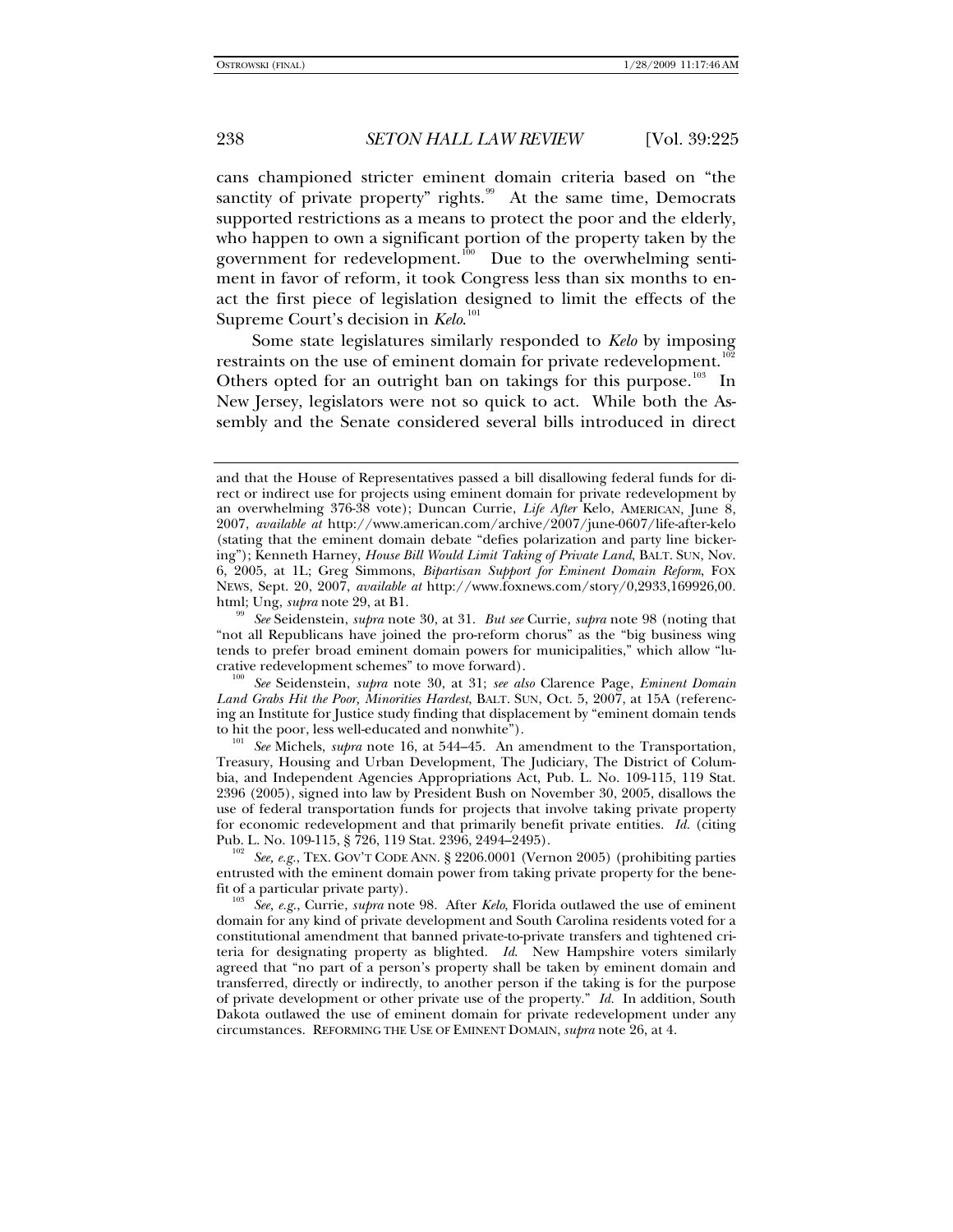response to *Kelo*,<sup>[104](#page-14-0)</sup> none of the proposed statutes gained enough support to be enacted.

To the contrary, New Jersey trial courts immediately began to limit the judiciary's previously broad authorization of eminent domain use. Shortly after the Supreme Court decided *Kelo*, the state judiciary began to shift from a long line of cases ruling in favor of the government's power<sup>[105](#page-14-1)</sup> to a narrower view of public use and blight— one more protective of New Jersey property owners.<sup>[106](#page-14-2)</sup> In April 2007, the New Jersey Supreme Court was finally called upon to examine a case involving eminent domain.

### IV. THE *GALLENTHIN* DECISION

The New Jersey Supreme Court's June 2007 decision in *Gallenthin* marked the first time since *Kelo*, as well as the first time since the State Legislature passed the LRHL in 1992, that the state's highest court ruled on an eminent domain issue.<sup>[107](#page-14-3)</sup> Observers wondered whether the court would continue the new superior court trend favoring property owners or revert back to the judiciary's pre-*Kelo* laissez-faire approach. As discussed below, the former approach would prevail.

## *A. The Facts*

Plaintiffs Gallenthin Realty Development, Inc., George A. Gallenthin III, and Cindy Gallenthin owned a sixty-three-acre parcel in the Borough of Paulsboro with clear, quieted title.<sup>[108](#page-14-4)</sup> The land, which was comprised mostly of undeveloped open space, had histori-

<span id="page-14-0"></span><sup>104</sup> *See infra* Part V.B.; Geneslaw & Peticolas, *supra* note 25, at 1; Ung, *supra* note

<span id="page-14-2"></span><span id="page-14-1"></span><sup>29,</sup> at B1. 105 *See* Sheridan, *supra* note 27, at 331; *supra* text accompanying notes 57–81. 106 *See, e.g.*, ERETC v. City of Perth Amboy, 885 A.2d 512, 520 (N.J. Super. Ct. App. Div. 2005) (reversing redevelopment designation because the planning board's decision was not supported by substantial evidence); LBK Assocs. v. Borough of Lodi, Docket No. BER-8766-03 (N.J. Super. Ct. Law Div. 2005) (invalidating redevelopment designation because there existed "a complete lack of detailed specific proofs as to why [the] property should be designated as in need of redevelopment"); Twp. of Bloomfield v. 110 Washington St. Assocs., Docket No. ESX-L-2318-05, at 6 (N.J. Super. Ct. App. Div. 2005) (dismissing the township's redevelopment designation in part because the record "is devoid of any finding that the property is detrimental to

<span id="page-14-4"></span><span id="page-14-3"></span>the public health, safety or welfare").<br><sup>107</sup> See Beenstock, *supra* note 33, at 1; Ung, *supra* note 25, at B9.<br><sup>108</sup> Gallenthin Realty Dev., Inc. v. Borough of Paulsboro, 924 A.2d 447, 449–50 (N.J. 2007).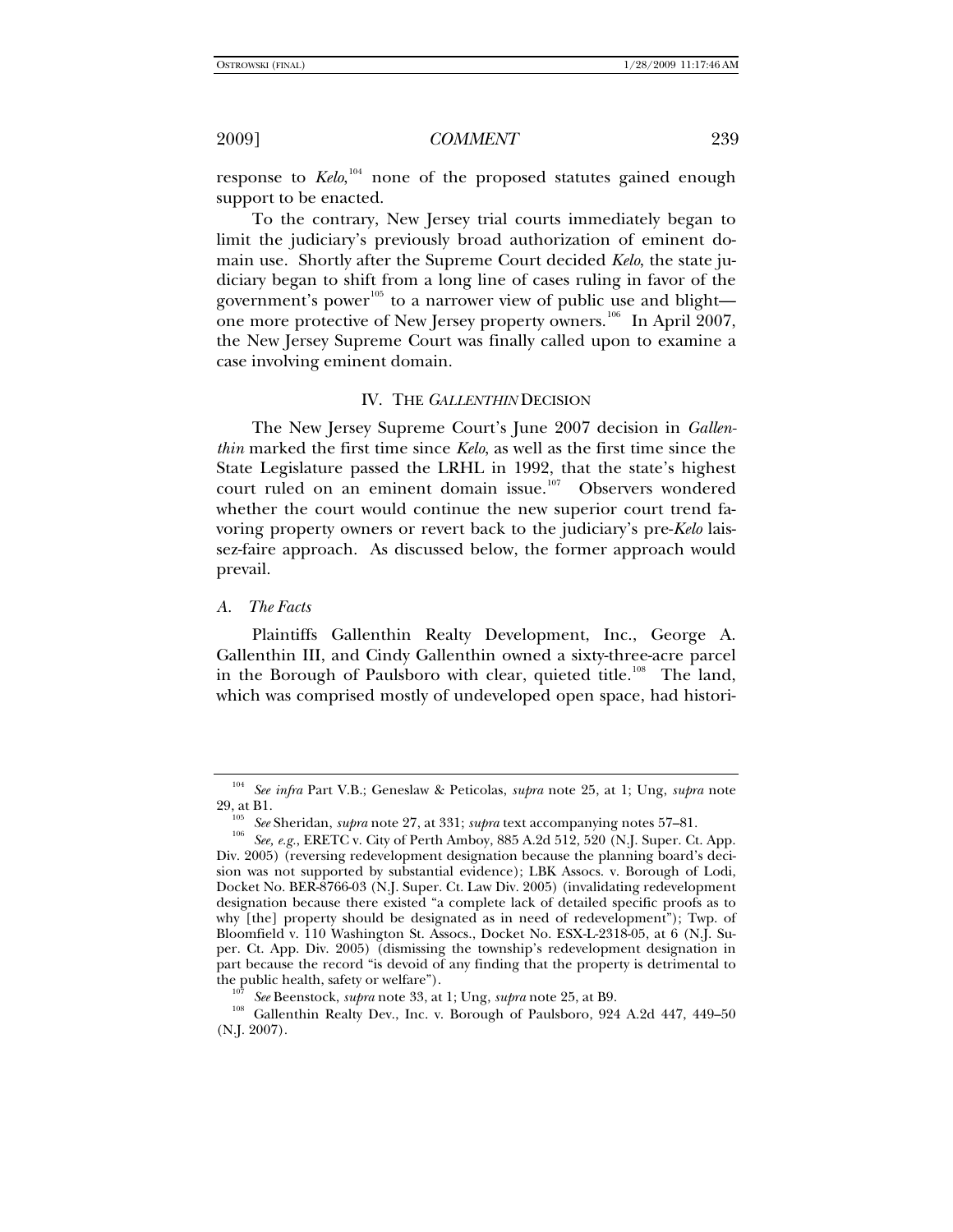cally been used as a deposit site for dredging materials.<sup>[109](#page-15-0)</sup> Besides using the property sporadically as a dredging depot, plaintiffs leased portions of the property in 1997 and 1998 to an environmental cleanup organization that used the property for river access and storage, as well as an employee parking lot. $110$  In addition, plaintiffs harvested a wild-growing reed, used as cattle feed and recognized by the Environmental Protection Agency as actively neutralizing soil pollutants, from the property three times a year beginning in  $1997$ .<sup>[111](#page-15-2)</sup>

Despite the fact that the property was being used in this way, Paulsboro officials sought to designate the Gallenthin property as "in need of redevelopment." In April 2003, the Borough's Planning Board held a public hearing pursuant to the LRHL to determine whether such a designation would be proper.<sup>[112](#page-15-3)</sup> While the Board's professional planner and the plaintiffs' planning expert provided conflicting testimony, the Board ultimately concluded that the property should be included in the previously established BP/Dow Rede-velopment Area.<sup>[113](#page-15-4)</sup> Paulsboro's Governing Board adopted the Planning Board's recommendation in May 2003, officially designating the Gallenthin property as part of an area "in need of redevelopment" and thereby subjecting it to the Borough's eminent domain power. $114$ 

Plaintiffs timely filed a complaint in lieu of prerogative writs, challenging the redevelopment designation.<sup>[115](#page-15-6)</sup> The Law Division dismissed the complaint, however, finding that Paulsboro "meticulously adhered" to the LRHL's procedural requirements and that the inclusion of the Gallenthin property in the redevelopment plan "was supported by substantial evidence."<sup>[116](#page-15-7)</sup> The Appellate Division affirmed, prompting plaintiffs to petition the New Jersey Supreme Court for certification.<sup>[117](#page-15-8)</sup> Upon the court's grant of certification,<sup>[118](#page-15-9)</sup>

<span id="page-15-0"></span><sup>&</sup>lt;sup>109</sup> Id. at 450. Beginning in 1902, the U.S. Army Corps of Engineers made various dredging deposits on the Gallenthin property. *Id.* While the last deposit was made in 1963, plaintiffs contended that they could still use the property for dredging, a pe-<br>riodic activity that typically "occurs every thirty-five years or so as the need arises."  $Id$ .

<span id="page-15-3"></span><span id="page-15-2"></span><span id="page-15-1"></span><sup>&</sup>lt;sup>110</sup> *Id.*<br><sup>112</sup> *Id.* at 452.<br><sup>112</sup> *Id.* at 452.<br>*Id.* The BP/Dow Redevelopment Area consisted of a British Petroleum storage facility bordering the Gallenthin property as well as an adjacent property owned by  $\text{Down}/\text{Essex}$  Chemical. Id.

<span id="page-15-9"></span><span id="page-15-8"></span><span id="page-15-7"></span><span id="page-15-6"></span><span id="page-15-5"></span><span id="page-15-4"></span>by Down, Essex Chemical. 114<br> *Id. Id. Id. Id. Id. Id. Id.* at 453–54.<br>
<sup>117</sup> *Id.* at 454 (citing Gallenthin Realty Dev., Inc. v. Borough of Paulsboro, 909 A.2d 727, 727 (N.J. 2006)).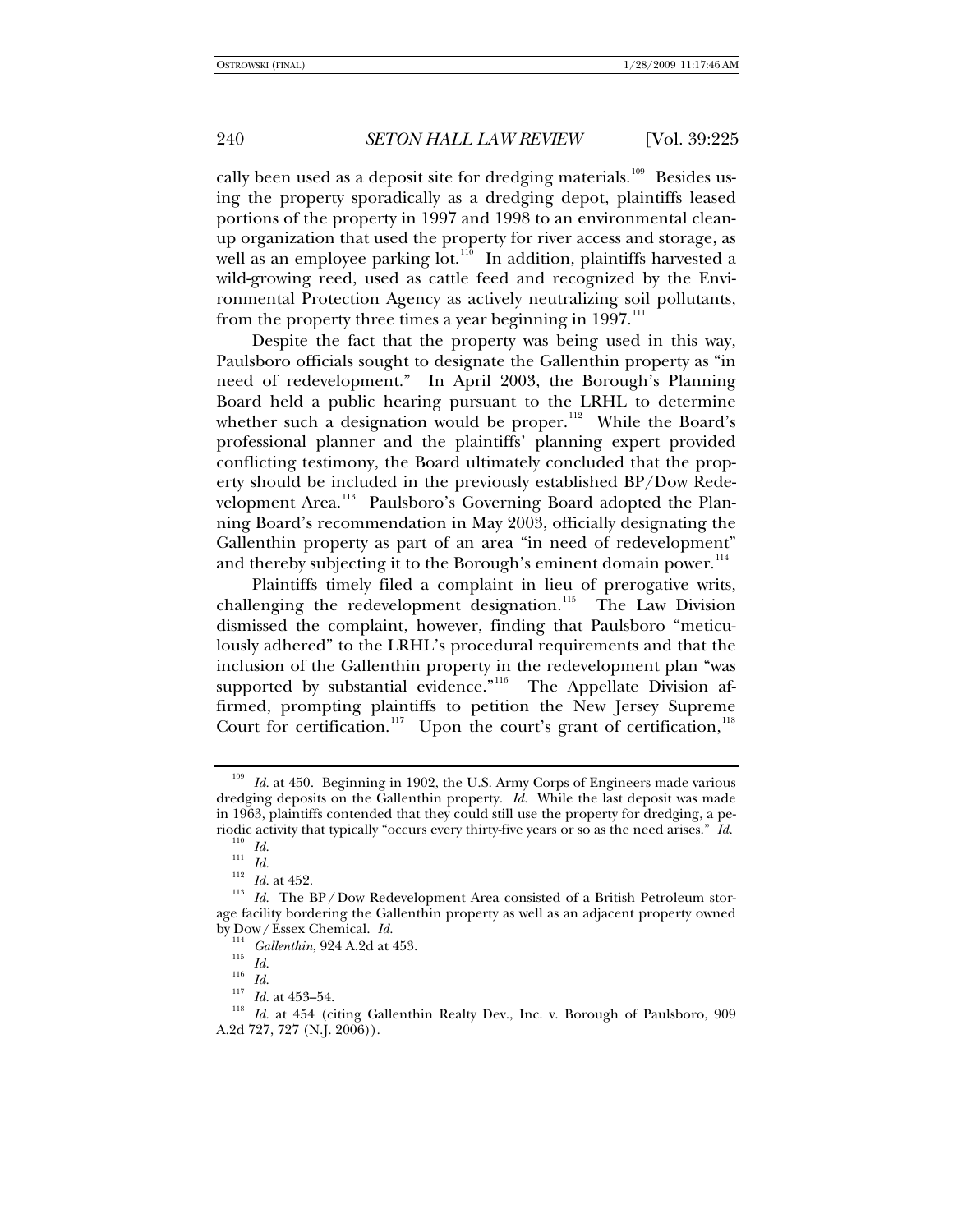plaintiffs challenged the constitutionality of New Jersey Statutes Annotated section 40A:12A-5(e) as applied to their property and further maintained that their property could not be included as part of the larger BP/Dow Redevelopment Area "under the guise that the parcel is necessary for the overall redevelopment initiative."<sup>[119](#page-16-0)</sup> Moreover, plaintiffs claimed that both lower courts incorrectly applied the sub-stantial evidence standard of review.<sup>[120](#page-16-1)</sup>

### *B. The New Jersey High Court's Decision*

The New Jersey Supreme Court first considered whether Paulsboro's interpretation of section 40A:12A-5(e) violated the New Jersey Constitution.<sup>[121](#page-16-2)</sup> Plaintiffs argued that the designation of their property as "in need of redevelopment" under subsection (e) was untenable because the constitutional requirement of "blight" was not satis-fied.<sup>[122](#page-16-3)</sup> According to the plaintiffs, "blight" carries negative connotations that their property did not possess.<sup>[123](#page-16-4)</sup> To the contrary, Paulsboro argued that "the [c]onstitution delegates responsibility for defining the term 'blighted area' to the Legislature, which provided clear guidance by enacting the Local Redevelopment and Housing Law." $124$  The town asserted that, under the plain language of subsection (e), its Planning Board had the authority to designate property as "in need of redevelopment" so long as it was "stagnant or not fully productive."<sup>[125](#page-16-6)</sup>

At the outset, the court recognized that the New Jersey Constitution's blighted areas clause authorized the Legislature to enact the LRHL.<sup>[126](#page-16-7)</sup> The LRHL, in turn, delegates to municipalities the power to designate property as "in need of redevelopment."<sup>[127](#page-16-8)</sup> In designating the Gallenthin property in this case, Paulsboro relied on section 40A:12A-5(e) of the LRHL, which permits a municipality to classify land as "in need of redevelopment" if it finds

a growing lack or total lack of proper utilization of areas caused by the condition of the title, diverse ownership of the real property therein *or other conditions*, resulting in a stagnant *or* not fully

<span id="page-16-4"></span><span id="page-16-3"></span><span id="page-16-2"></span><span id="page-16-1"></span><span id="page-16-0"></span><sup>119</sup> *Id.*<br><sup>120</sup> *Gallenthin*, 924 A.2d at 454.<br><sup>121</sup> *Id.* at 456.<br><sup>122</sup> *Id.* at 454.<br><sup>123</sup> *Id.* at 454.<br><sup>125</sup> *Id.*<br><sup>126</sup> *Gallenthin*, 924 A.2d at 455.<br><sup>126</sup> *Id.* The municipality can then use eminent domain to acq nated as "in need of redevelopment." *See supra* text accompanying notes 66–72.

<span id="page-16-5"></span>

<span id="page-16-7"></span><span id="page-16-6"></span>

<span id="page-16-8"></span>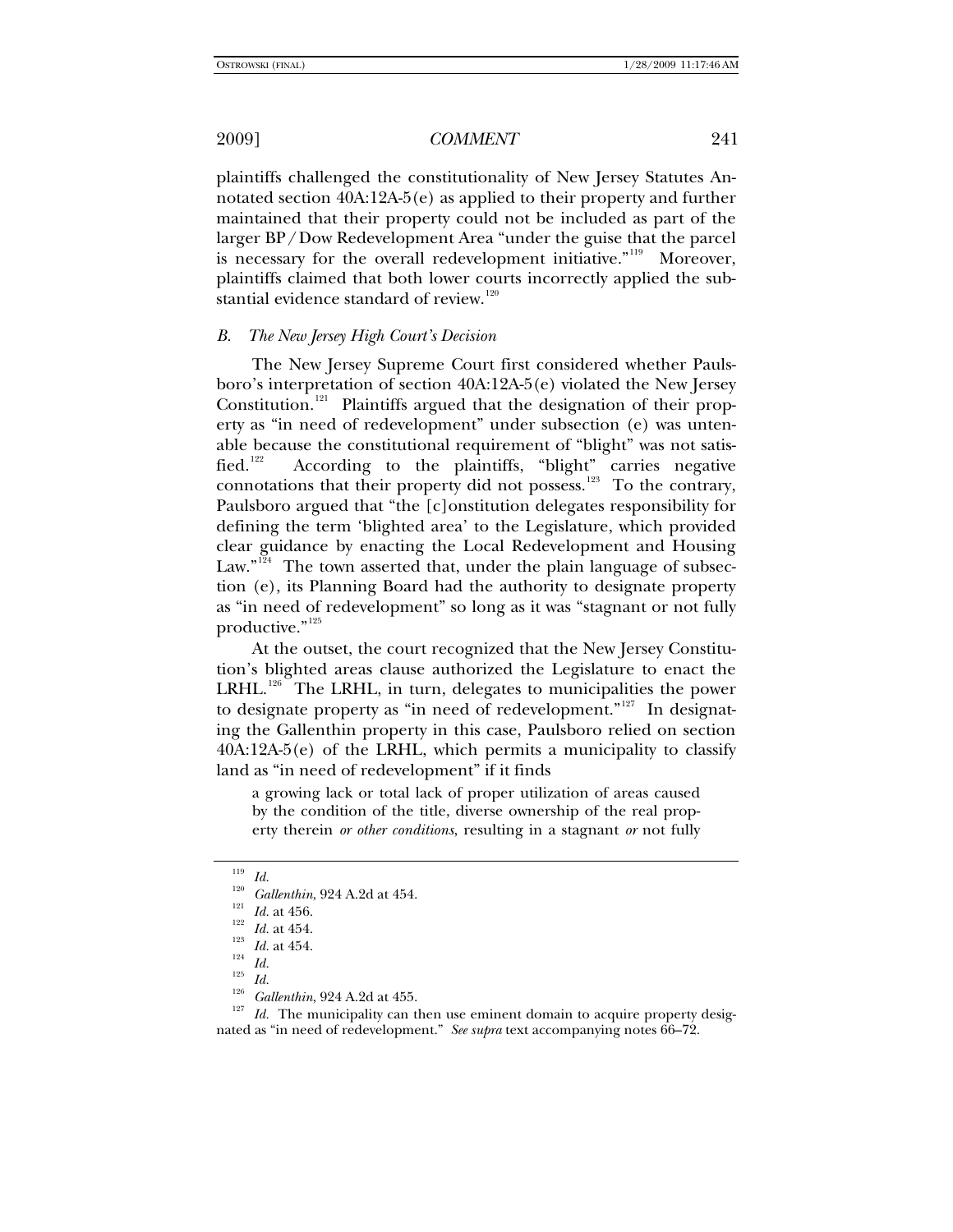productive condition of land potentially useful and valuable for contributing to and serving the public health, safety and wel-fare.<sup>[128](#page-17-0)</sup>

In support of its position, Paulsboro argued that the phrase "other conditions" in the statute refers to any possible condition and that the "stagnant *or* not fully productive" language creates two alternative criteria, each sufficient to warrant a redevelopment designation.<sup>[129](#page-17-1)</sup>

Writing for a unanimous court, Chief Justice Zazzali observed that the blighted areas clause "operates as both a grant and limit on the State's redevelopment authority."<sup>[130](#page-17-2)</sup> After a long discussion regarding the meaning of "blight," Chief Justice Zazzali concluded that while its meaning has evolved, the term "still has a negative connotation" and "retains its essential characteristic: deterioration or stagna-tion that negatively affects surrounding property."<sup>[131](#page-17-3)</sup> This articulation, he stated, is consistent with other states' statutory definitions of blight.<sup>[132](#page-17-4)</sup> Specifically, Chief Justice Zazzali noted that only eight states "permit local governments to classify property as 'blighted' based on economic evaluation of the property's use,"<sup>[133](#page-17-5)</sup> and even the courts within those jurisdictions generally hold that a lack of "fully productive" use, without more, is insufficient to condemn the property as blighted.<sup>[134](#page-17-6)</sup>

The court found that Paulsboro's interpretation of section 40A:12A-5(e) would equate "blighted areas" to areas that are not op-erated in an optimal manner.<sup>[135](#page-17-7)</sup> Under such an "all-encompassing" definition," the court observed, most property in the state would be eligible for redevelopment.<sup>[136](#page-17-8)</sup> Chief Justice Zazzali concluded, therefore, that the term's meaning obviously could not extend so far and that Paulsboro's interpretation of section 40A:12A-5(e) was unconsti-tutional.<sup>[137](#page-17-9)</sup>

<span id="page-17-9"></span>

<span id="page-17-5"></span>

<span id="page-17-6"></span>

<span id="page-17-4"></span><span id="page-17-3"></span><span id="page-17-2"></span><span id="page-17-1"></span><span id="page-17-0"></span><sup>&</sup>lt;sup>128</sup> *Gallenthin*, 924 A.2d at 455.<br>
<sup>129</sup> *Id.* at 454.<br> *Id.* at 456.<br> *Id.* at 459.<br>
<sup>132</sup> *Id.* (citing Luce, *supra* note 10, at 394).<br>
<sup>133</sup> *Id.* at 459–60 (citing Luce, *supra* note 10, at 401, 403).<br>
<sup>133</sup> *Id.* water Valley Civic Ass'n. v. Nat'l City, 555 P.2d 1099, 1103 (Cal. 1976) (holding that "it is not sufficient to merely show that the area is not being put to its optimum use, or that the land is more valuable for other uses").<br>
<sup>135</sup> *Gallenthin*, 924 A.2d at 460.<br>
<sup>136</sup> *Id.* 137 *Id.* 

<span id="page-17-8"></span><span id="page-17-7"></span>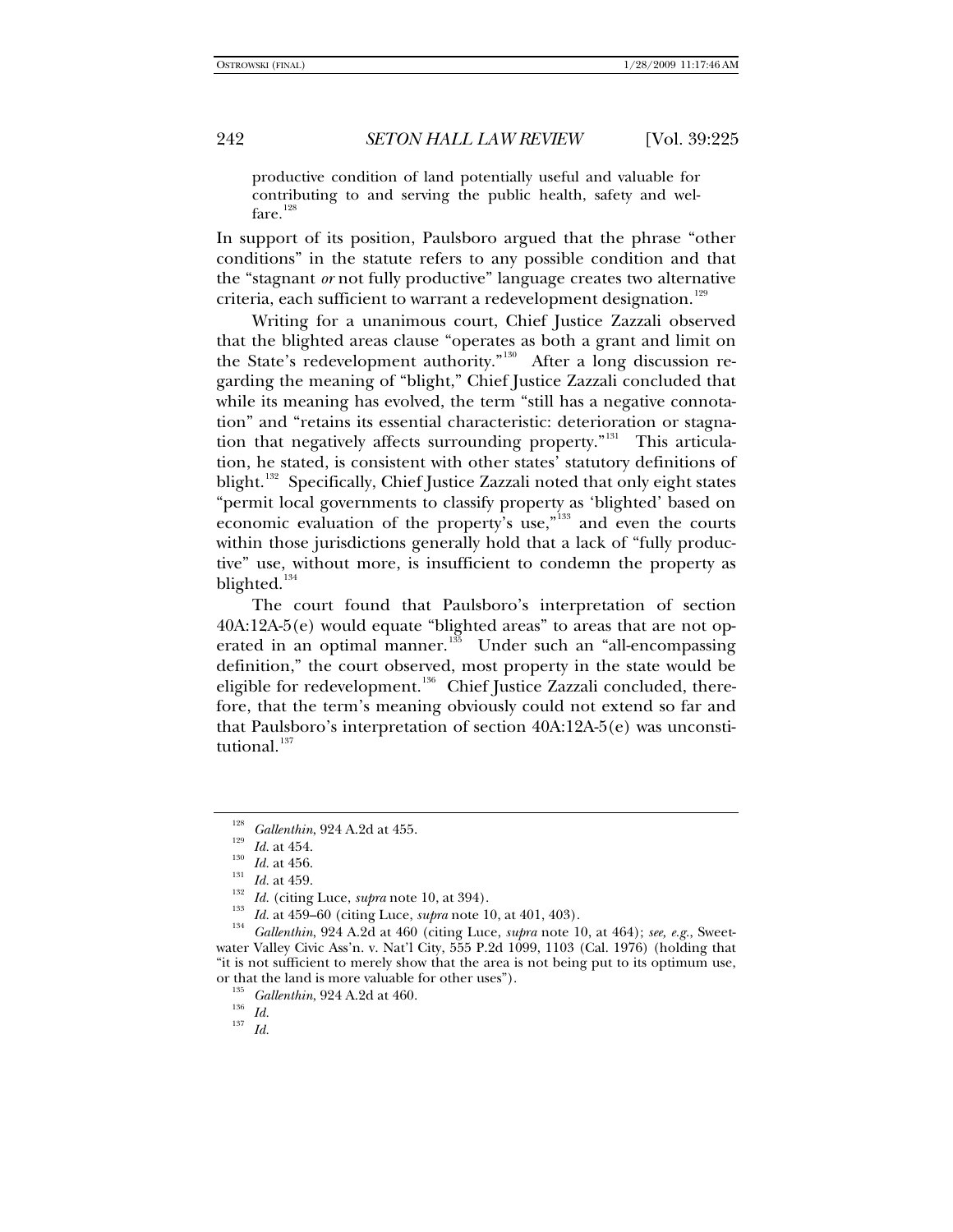Having found the Borough's interpretation of the provision unconstitutional, the court next sought to determine whether the section 40A:12A-5(e) is "reasonably susceptible" to any interpretation that complies with the New Jersey Constitution. The Legislature provided eight criteria for declaring property "in need of redevelopment" under section  $40A:12A-5$ .<sup>[138](#page-18-0)</sup> While recognizing that there is "some degree of overlap between those criteria," the court found that each subsection "provides, at least to a degree, an independent basis for designating the property as 'in need of redevelopment.'"<sup>[139](#page-18-1)</sup> Under Paulsboro's interpretation of subsection (e), however, the court found that subsections (b) and (c) would be entirely subsumed, as land that qualifies for redevelopment under (b) or (c) would also qualify as "not fully productive" under subsection  $(e)$ . <sup>[140](#page-18-2)</sup> The court, seeking to avoid rendering any part of the statute meaningless,  $141$ identified yet another reason to reject the Borough's interpretation of the statute.<sup>[142](#page-18-4)</sup>

Consequently, Chief Justice Zazzali asserted that the phrase "or other conditions" should be interpreted in accordance with the principle of statutory construction known as *ejusdem generis*: "where general words follow specific words in a statutory enumeration, the general words are construed to embrace only objects similar in nature to those objects enumerated by the preceding specific words."<sup>[143](#page-18-5)</sup> Under that principle, the chief justice found that the phrase, as used in section  $40A:12A-5(e)$ , "refers to circumstances of the same or like piece as conditions of title or diverse ownership."[144](#page-18-6) The phrase is not, the chief justice proclaimed, "a universal catch-all that refers to any even-tuality."<sup>[145](#page-18-7)</sup>

Moreover, the court asserted that the phrase "stagnant or not fully productive" does not create two alternative criteria for making a redevelopment designation as the Borough suggested.<sup>[146](#page-18-8)</sup> Rather, the term "not fully productive" elaborates on "the operative criterion,

<span id="page-18-0"></span><sup>&</sup>lt;sup>138</sup> Id. (citing Concerned Citizens of Princeton, Inc. v. Mayor of Princeton, 851 A.2d 685, 685 (N.J. Super. Ct. App. Div. 2004)). For a list of the eight criteria, see

<span id="page-18-5"></span><span id="page-18-4"></span><span id="page-18-3"></span><span id="page-18-2"></span><span id="page-18-1"></span><sup>&</sup>lt;sup>119</sup> *Gallenthin*, 924 A.2d at 461.<br>
<sup>140</sup> *Id.*<br>
<sup>141</sup> *Id.* (citing State v. Reynolds, 592 A.2d 194, 196 (N.J. 1991)).<br>
<sup>142</sup> *Id.*<br>
<sup>143</sup> *Id.* at 461–62 (citing 2A NORMAN J. SINGER, SUTHERLAND STATUTORY<br>
CONSTRUCTIO

<span id="page-18-8"></span><span id="page-18-7"></span><span id="page-18-6"></span>

<sup>&</sup>lt;sup>144</sup> *Id.* at 462.<br><sup>145</sup> *Gallenthin*, 924 A.2d at 462.<br>*Id. Id.*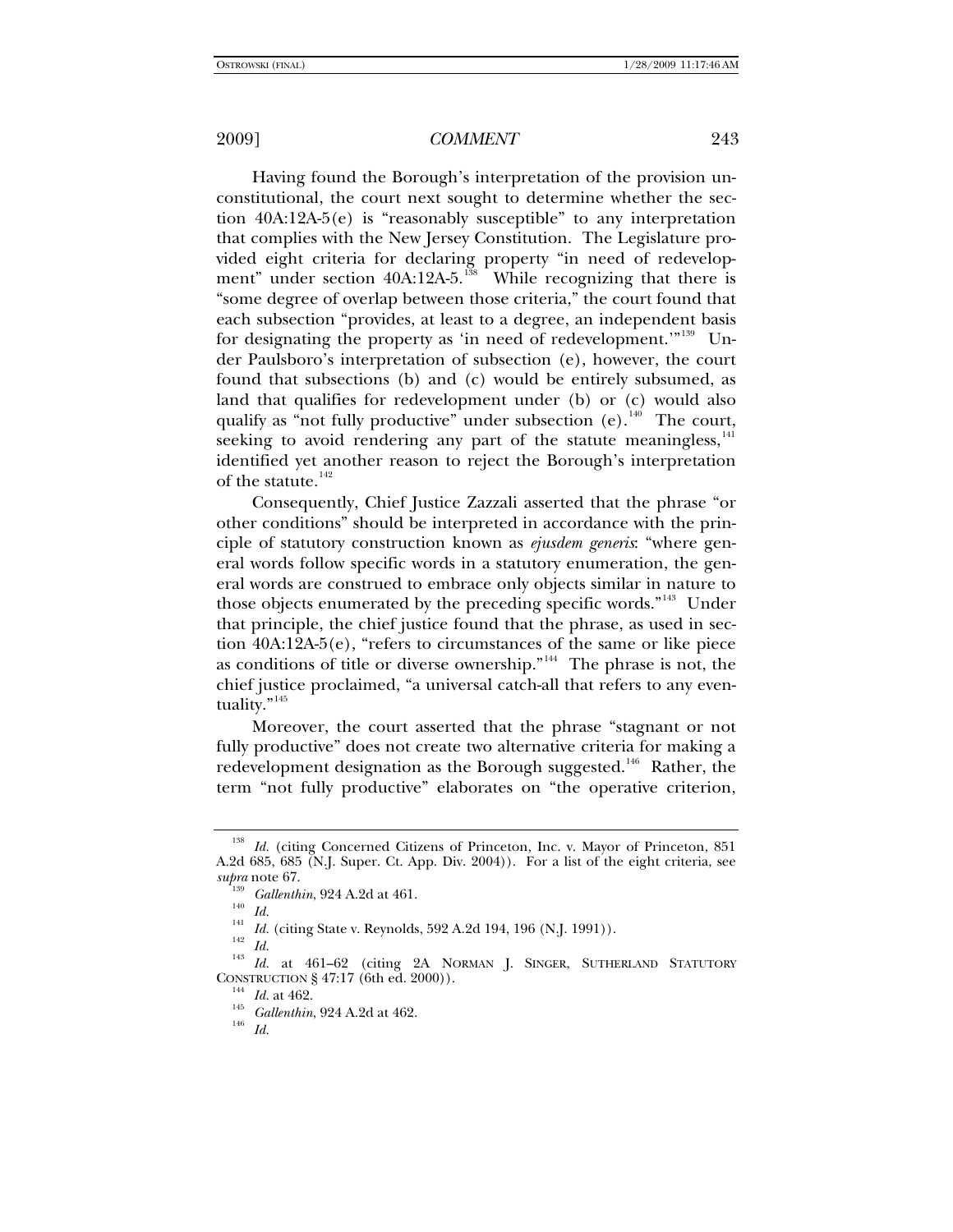that is, 'stagnant.' $n_{147}$  $n_{147}$  $n_{147}$  Thus, the court held that the New Jersey Constitution "does not permit government redevelopment of private property solely because the property is not used in an optimal manner," and subsection (e) applies "only to property that has become stagnant and unproductive because of issues of title, diversity of own-ership, or other conditions of the same kind."<sup>[148](#page-19-1)</sup>

Because Paulsboro designated the Gallenthin property as "in need of redevelopment" based solely on its belief that plaintiffs were not utilizing the property in a fully productive manner, the court invalidated the designation as beyond the scope of subsection  $(e).$ <sup>[149](#page-19-2)</sup> The court further noted that the record lacked evidence that the Gallenthin property was an integral part of the larger BP/Dow Rede-velopment Area.<sup>[150](#page-19-3)</sup> Chief Justice Zazzali suggested that if such evidence were present, however, the result in this case may have been different.<sup>[151](#page-19-4)</sup>

### V. AFTER *GALLENTHIN*

The LRHL relaxed the "blighted" standard established by the New Jersey Constitution by providing broad criteria that warrant designation of an area as "in need of redevelopment."[152](#page-19-5) In *Gallenthin*, however, the New Jersey Supreme Court continued the state judiciary's recent trend toward restricting eminent domain use and pronounced that the LRHL provisions must be interpreted in a way that is consistent with the constitution's mandate. According to the court, property is not blighted—and therefore cannot be taken for redevel-

<span id="page-19-4"></span><span id="page-19-3"></span><span id="page-19-2"></span><span id="page-19-1"></span><span id="page-19-0"></span><sup>&</sup>lt;sup>147</sup> *Id.* 148<br><sup>148</sup> *Id.* at 465.<br><sup>150</sup> *Id.* 151<br><sup>150</sup> *Id.* 151<br>*Gallenthin*, 924 A.2d at 464. The court also responded in dicta to the parties' concerns about the appropriate standard of review for municipal redevelopment designations. *See id.* at 465. While the plaintiffs argued that the designation in this case was not supported by substantial evidence because it was based on the net opinion of the Borough's expert, Paulsboro asserted that the lower courts correctly applied the substantial evidence standard. *Id.* at 464. Recognizing that it need not address the sufficiency of the evidence on the record, the court offered "brief comments regarding the appropriate standard of review for the future guidance of planning boards and courts." *Id.* at 465. Specifically, the court noted that while municipal redevelopment designations are entitled to judicial deference so long as they are supported by substantial evidence, the standard is not satisfied if a challenged designation is supported only by the net opinion of the municipality's expert. *Id.* (citing N.J. STAT. ANN.  $\S$  40A:12A-6(b)(5)). Generally, the court declared, a municipality must establish a record containing "more than a bland recitation of applicable statutory criteria and a declaration that those criteria are met." *Id.* <sup>152</sup> *See* N.J. STAT. ANN. § 40A:12A-5 (West 1992).

<span id="page-19-5"></span>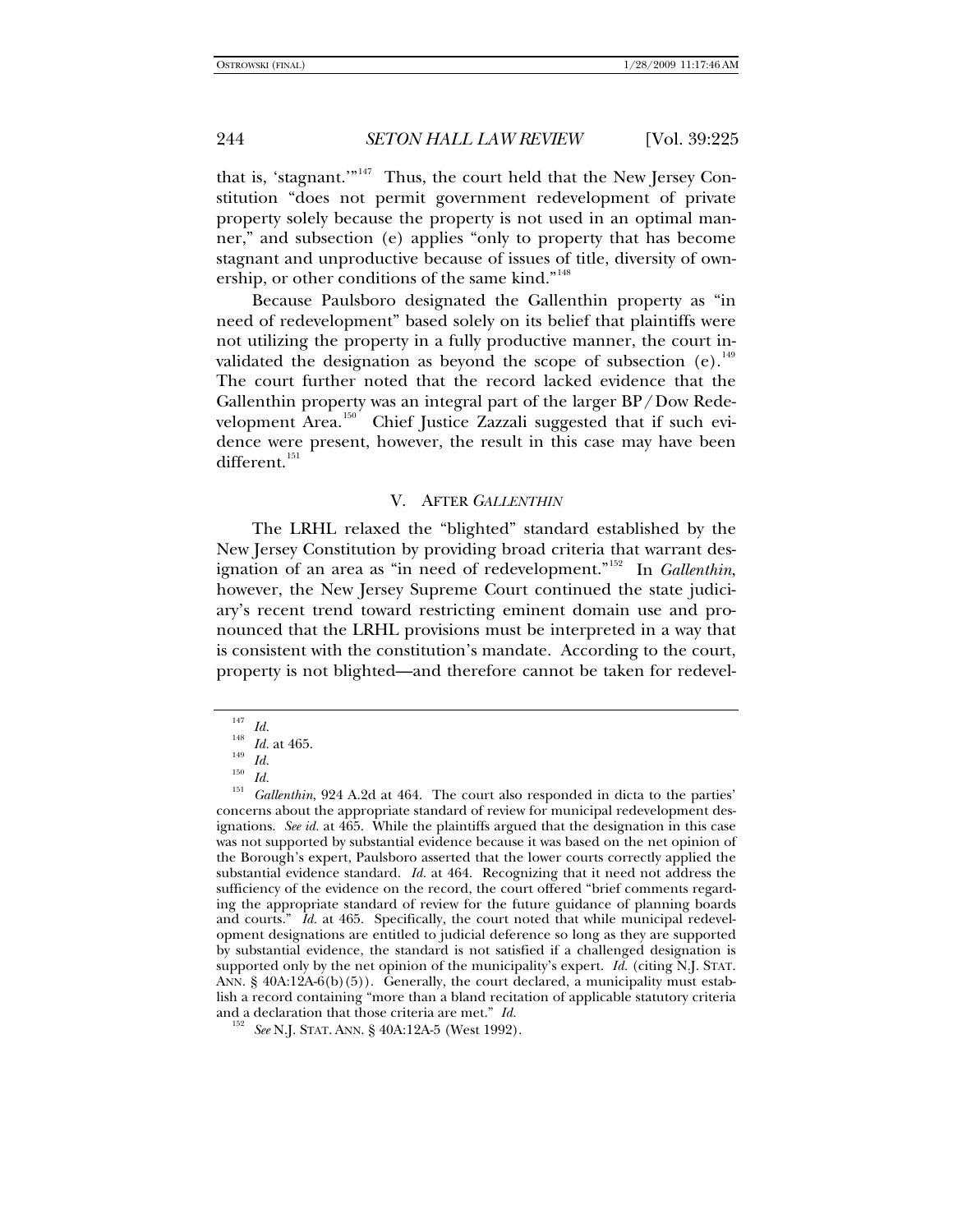opment purposes—unless there is "deterioration or stagnation that has a decadent effect on surrounding property."<sup>[153](#page-20-0)</sup>

While the eminent domain power is limited somewhat by *Gallenthin*'s interpretation of the "blight" requirement, the government still maintains a great deal of flexibility in making redevelopment determinations. Ronald S. Goldsmith, who filed an amicus brief in *Gallenthin* for the New Jersey State League of Municipalities, recognized as much, stating that the court's holding "does not significantly hamper redevelopment as long as municipalities base their designations on appropriate sections of the Local Redevelopment and Housing Law."[154](#page-20-1) To be sure, the *Gallenthin* decision did not invalidate the LRHL as a whole. Nor did it invalidate any of its provisions. The *Gallenthin* court, in fact, addressed only one subsection of the statute—namely, the "unproductive use" criteria set forth in section  $40A:12A-5(e).$ <sup>[155](#page-20-2)</sup> In announcing the court's decision, Chief Justice Zazzali also confirmed that a municipality will still be permitted to designate unblighted property as "in need of redevelopment" when there is evidence that it is necessary for the redevelopment of a larger blighted area.<sup>[156](#page-20-3)</sup> As such, *Gallenthin* left several issues undecided. The following sections examine how New Jersey courts and legislators have reacted to *Gallenthin* in light of these unanswered questions.

## *A. The Judiciary's Reaction to* Gallenthin

Since the New Jersey Supreme Court decided *Gallenthin* in June 2007, several lower courts have issued opinions following the high court's lead. The trend in both trial and appellate courts has been to limit municipalities' power to invoke eminent domain.

1. Freedman's Bakery

In *HJB Associates, Inc. v. Council of Belmar*, [157](#page-20-4) an Appellate Division court set out to determine whether Belmar's designation of Freedman's Bakery as "in need of redevelopment" was supported by sub-stantial, credible evidence.<sup>[158](#page-20-5)</sup> With regard to the plaintiff's property,

<span id="page-20-1"></span><span id="page-20-0"></span><sup>&</sup>lt;sup>153</sup> Gallenthin, 924 A.2d at 460.<br><sup>154</sup> Robert G. Seidenstein, *Eminent Domain: 'Blight' Loses its Bite*, N.J. LAW., June 18,<br>2007, at 43.

<span id="page-20-3"></span><span id="page-20-2"></span><sup>&</sup>lt;sup>155</sup> See Beenstock, *supra* note 33, at 2.<br><sup>156</sup> Gallenthin, 924 A.2d at 464 ("Paulsboro does not present a situation where the subject property is in any way connected to a larger redevelopment plan. If that were

<span id="page-20-5"></span><span id="page-20-4"></span>the case, the result may have been different.").<br><sup>157</sup> No. A-6510-05T5, 2007 WL 2005173 (N.J. Super. Ct. App. Div. July 11, 2007)<br>(per curiam).

 $158$  *Id.* at \*1–2.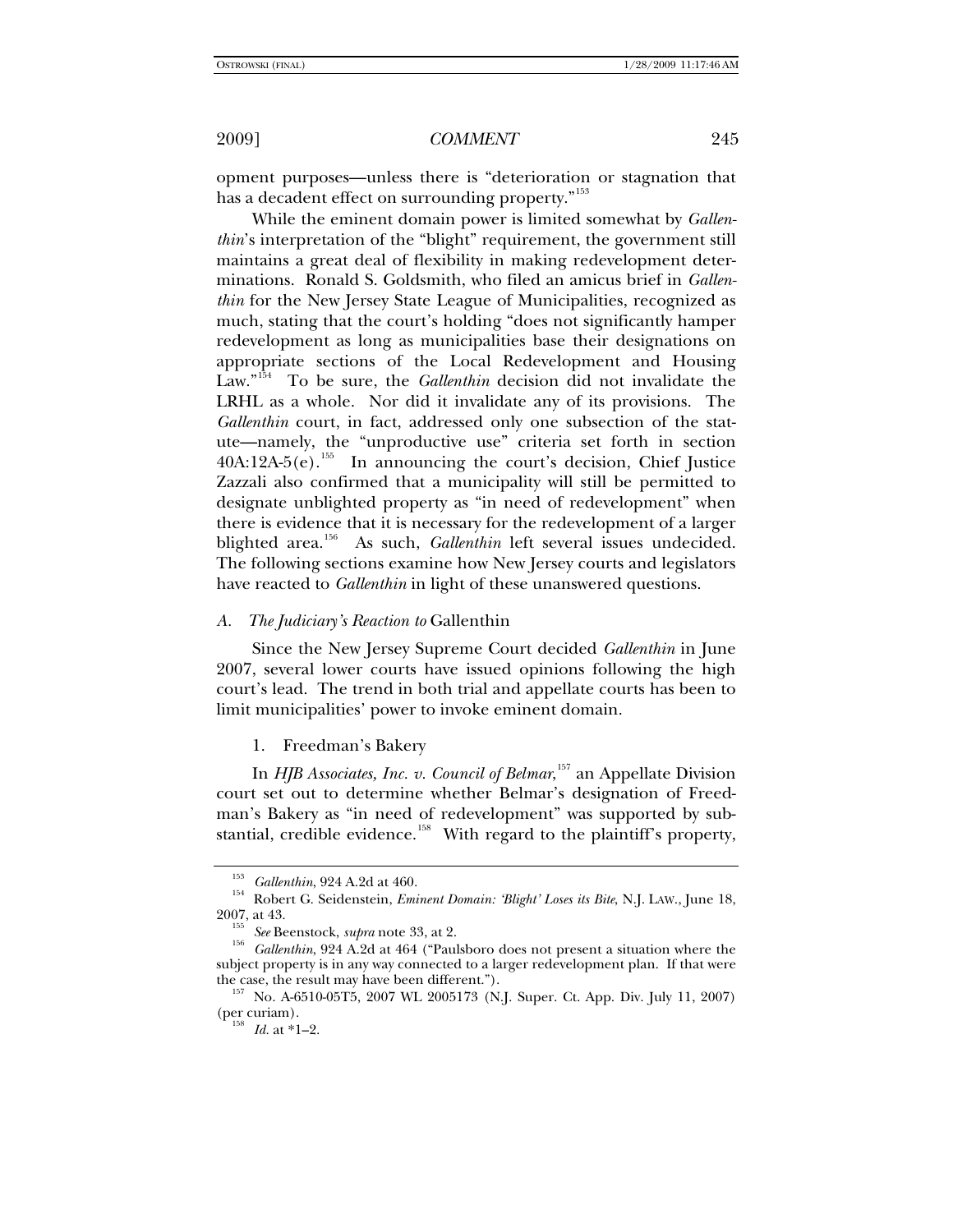the Borough's consultant found a "faulty and obsolete layout" that purportedly satisfied the criteria set forth in section  $40A:12A-5(d).$ <sup>[159](#page-21-0)</sup> The consultant also reported that contaminated soil on the property satisfied subsection (e) under the "other conditions" classification.<sup>[160](#page-21-1)</sup> The Borough's Planning Board ultimately adopted these findings and designated several properties, including the plaintiff's bakery, as "in need of redevelopment."<sup>[161](#page-21-2)</sup>

While the trial court dismissed the property owner's complaint challenging the Borough's designation, the Appellate Division reversed.[162](#page-21-3) Quoting *Gallenthin*, the court noted that the New Jersey Constitution "does not permit government redevelopment of private property solely because the property is not used in an optimal man-ner,"<sup>[163](#page-21-4)</sup> but rather limits government redevelopment to "blighted ar-eas" only.<sup>[164](#page-21-5)</sup> The appellate panel held, in light of the *Gallenthin* decision, that the Borough failed to establish the criteria required under section 40A:12A-5(d) or (e).<sup>[165](#page-21-6)</sup> On claims that the plaintiff's property satisfied subsection (d), the court found that the Borough failed to provide proof that conditions on the property were "detrimental to the safety, health, morals or welfare of the community."<sup>[166](#page-21-7)</sup> Similarly, the panel concluded that the presence of soil contamination was insufficient to warrant a redevelopment designation as an "other condi-tion" under subsection (e).<sup>[167](#page-21-8)</sup> Therefore, the court reversed the Law

<span id="page-21-0"></span><sup>&</sup>lt;sup>159</sup> *Id.* at \*1. Recall that subsections (d) and (e) allow a municipality to declare property in need of redevelopment if the following criteria are met:

d. Areas with buildings or improvements which, by reason of dilapidation, obsolescence, overcrowding, faulty arrangement or design, lack of ventilation, light and sanitary facilities, excessive land coverage, deleterious land use or obsolete layout, or any combination of these or other factors, are detrimental to the safety, health, morals, or welfare of the community.

e. A growing lack or total lack of proper utilization of areas caused by the condition of the title, diverse ownership of the real property therein or other conditions, resulting in a stagnant or not fully productive condition of land potentially useful and valuable for contributing to and serving the public health, safety and welfare.

<span id="page-21-4"></span><span id="page-21-3"></span><span id="page-21-2"></span><span id="page-21-1"></span>N.J. STAT. ANN. § 40A:12A-5(d)–(e) (West 1992).<br>
<sup>160</sup> *HJB Assocs.*, 2007 WL 2005173, at \*1.<br>
<sup>161</sup> *Id.*<br>
<sup>162</sup> *Id.* at \*2.<br>
<sup>162</sup> *Id.* at \*2.<br>
<sup>163</sup> *Id.* at \*3 (citation omitted).<br>
<sup>164</sup> *Id.*<br>
<sup>165</sup> *HJB Assocs.*,

<span id="page-21-7"></span><span id="page-21-6"></span><span id="page-21-5"></span>

<span id="page-21-8"></span>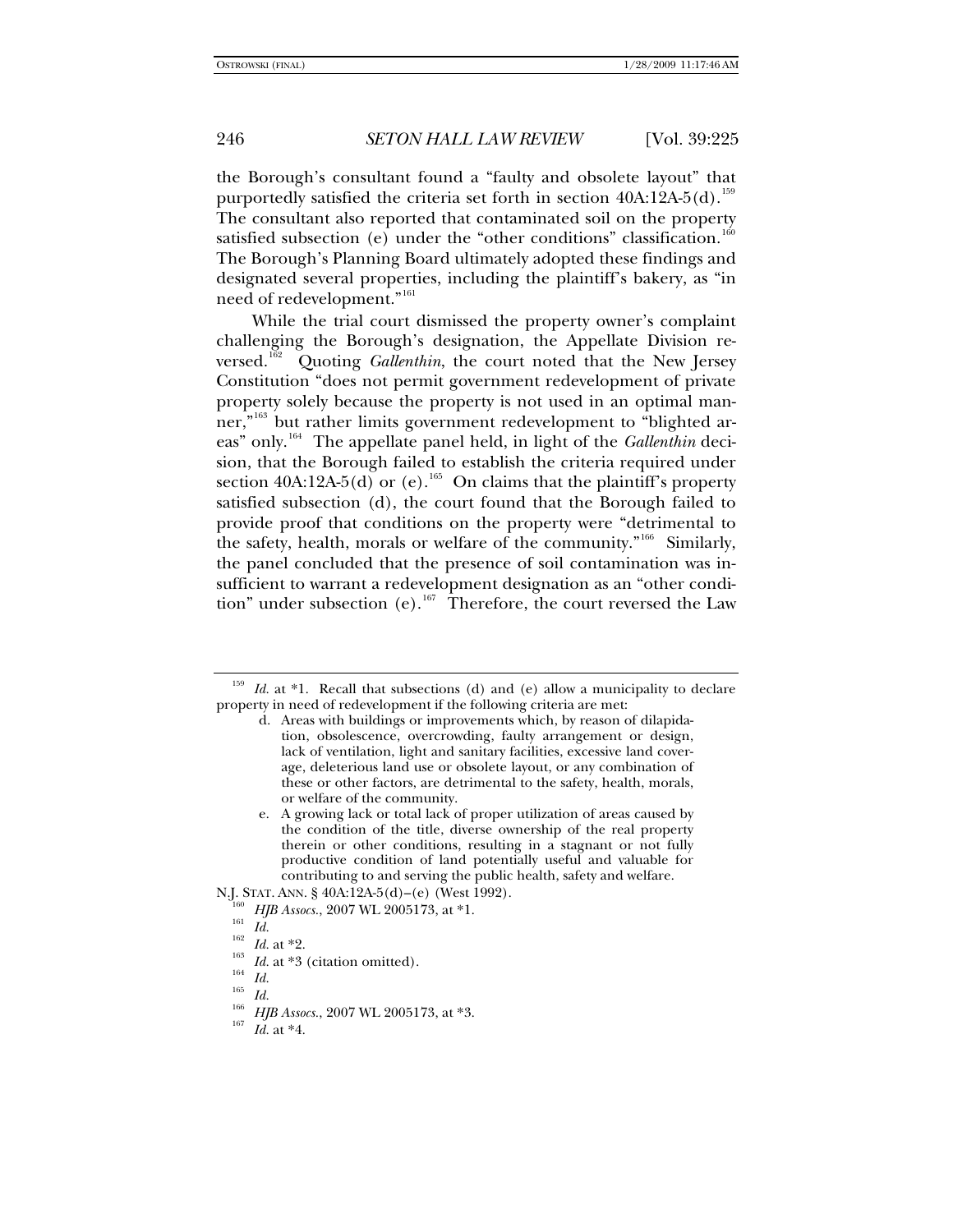Division's dismissal and invalidated the Borough's resolution desig-nating the plaintiff's property as "in need of redevelopment."<sup>[168](#page-22-0)</sup>

2. The *Mulberry Street* Decision

In *Mulberry St. Area Property Owner's Group v. City of Newark*,  $^{169}$  $^{169}$  $^{169}$  a group of residents challenged Newark's declaration that nine blocks—including 166 lots located along Mulberry Street— constituted an area "in need of redevelopment" under the LRHL.<sup>[170](#page-22-2)</sup> After an extensive recitation of the material facts, Judge Marie P. Simonelli opined that the City of Newark "should be entitled to utilize the tools of redevelopment to allow it to once again take its place as the State's most important and prominent City."[171](#page-22-3) However, she continued, the City was not permitted to do so in the way it had attempted to in this case. $172$ 

Relying heavily on *Gallenthin*, Judge Simonelli noted that "the constitutional requirement of blight is not met where the sole basis for the redevelopment is that the property is 'not fully productive.'"<sup>[173](#page-22-5)</sup> Here, the court found that Newark had declared the entire Mulberry Street area in need of redevelopment under section 40A:12A-5(e) based solely on its belief that most properties in the area were "not properly utilized" and could be "put to better use."<sup>[174](#page-22-6)</sup> Furthermore, the court asserted that issues of "title, diversity of ownership or other conditions of the same kind" did not apply to the Mulberry Street area, nor was there any evidence that the area was connected to or necessary for rehabilitation of any larger blighted area.<sup>[175](#page-22-7)</sup> The court concluded that, under such circumstances, Newark's designation did

<sup>&</sup>lt;sup>168</sup> *Id.* <br><sup>169</sup> No. ESX-L-9916-04 (N.J. Super. Ct. Law Div. July 19, 2007).

<span id="page-22-2"></span><span id="page-22-1"></span><span id="page-22-0"></span> $T^{70}$  *Id.* at 1-2. Controversy regarding the Mulberry Street area began even before the United States Supreme Court decided *Kelo*. By declaring the neighborhood in need of redevelopment in November 2004, the Newark City Council cleared the way for a \$550 million project, which originally included 2,000 condominium units and 180,000 square feet of retail space near the recently opened Prudential Center. *See*  Marc Ferris, *Redevelopment: A Heated Dispute in Newark*, N.Y. TIMES, Sept. 5, 2004, § 14NJ, at 6; Jeffrey C. Mays, *Newark Targeting Mulberry St. for Condominium Mega-Project*,

<span id="page-22-4"></span><span id="page-22-3"></span><sup>&</sup>lt;sup>171</sup> Mulberry St., No. ESX-L-9916-04, at 59.<br><sup>173</sup> *Id.* (citation omitted).<br><sup>174</sup> *Id.* at 60.<br><sup>175</sup> *Id.* at 61–62.

<span id="page-22-7"></span><span id="page-22-6"></span><span id="page-22-5"></span>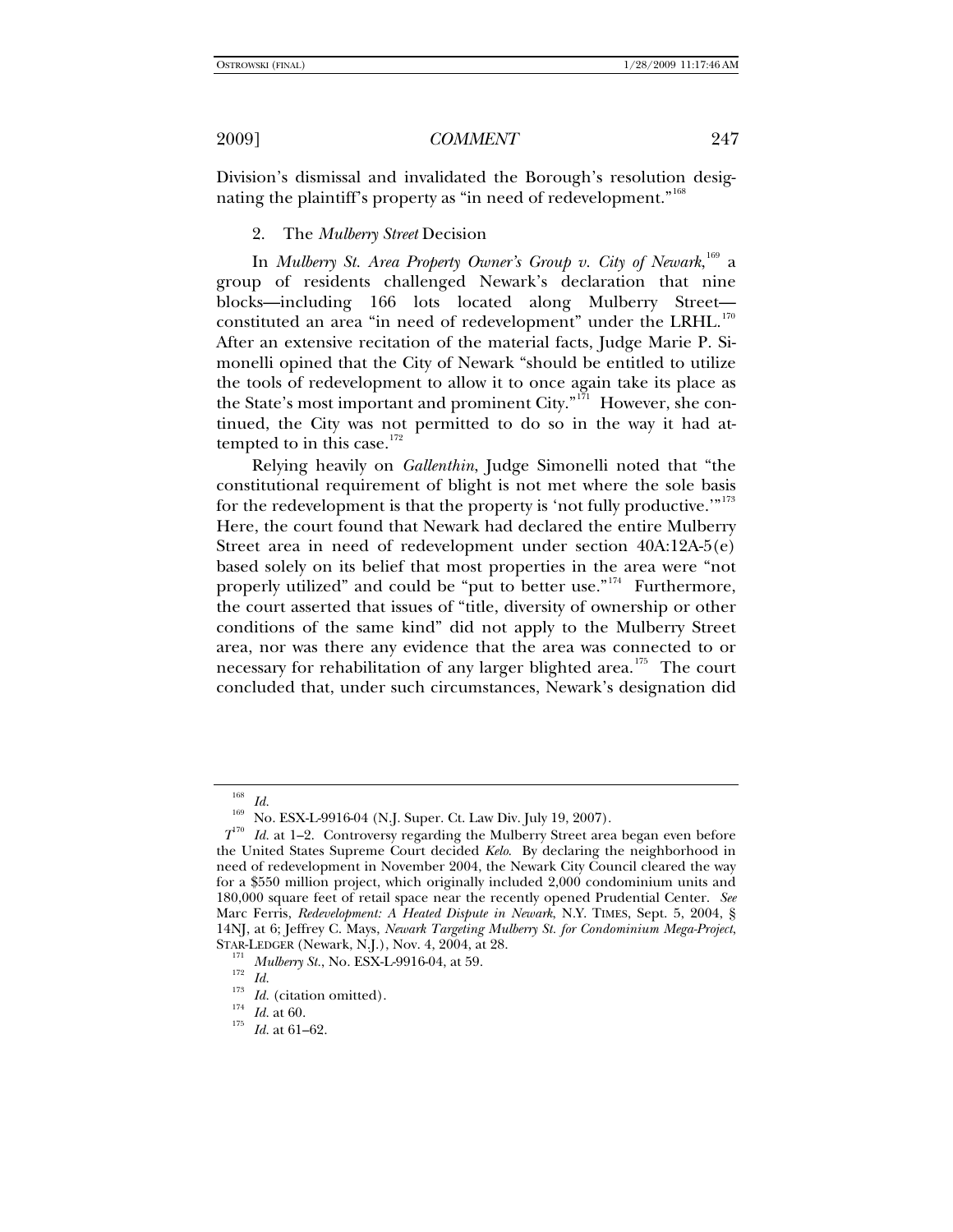"not meet the constitutional requirement of blight" and must therefore be invalidated. $176$ 

3. Evans and Rivco Group

Similarly, in *Evans v. Township of Maplewood*, [177](#page-23-1) plaintiffs Carolyn Evans and Rivco Group, LLC, sought to set aside the inclusion of their properties in an area previously designated as "in need of redevelopment."[178](#page-23-2) Specifically, the plaintiffs argued that the inclusion of their lots was "arbitrary and capricious" because the Township's de-termination was not based on substantial evidence in the record.<sup>[179](#page-23-3)</sup> Evans and Rivco further argued that limits on the exercise of eminent domain established in *Gallenthin*, which was decided after the trial in their case, ought to prevent Maplewood from including their unblighted properties in its redevelopment area under section 40A:12A- $5(e).<sup>180</sup>$  $5(e).<sup>180</sup>$  $5(e).<sup>180</sup>$  Maplewood and its Planning Board attempted to distinguish *Gallenthin* and asserted that, even if *Gallenthin* prevented inclusion under subsection (e), the plaintiffs' properties could be included under other subsections of the LRHL that the *Gallenthin* court failed to address.<sup>[181](#page-23-5)</sup>

Notwithstanding the deference given to a municipality's redevelopment designation, the Law Division held that "designating the Evans and Rivco properties as in need of redevelopment [was] not permissible under the LRHL as limited by *Gallenthin*."[182](#page-23-6) In Part III of the decision, Judge Donald Goldman attempted to parse out the meaning of "Section 5 after *Gallenthin*."<sup>[183](#page-23-7)</sup> Because the New Jersey Constitution authorizes the exercise of eminent domain for redevelopment only in blighted areas, Judge Goldman noted, the Legislature could not have authorized municipalities to take properties that are not blighted themselves and are not necessary for redevelopment of a

<span id="page-23-0"></span><sup>176</sup> *Id.* at 61. For reactions to Judge Simonelli's decision in *Mulberry Street*, see Andrew Jacobs, *Judge Stops Newark Redevelopment Project*, N.Y. TIMES, July 20, 2007, at B3. *See also* Katie Wang, *Setback for Newark Condo Project*, STAR-LEDGER (Newark, N.J.), July 20, 2007, at 19 [hereinafter *Setback for Newark*]; Katie Wang, *In Newark, a Question of Blight or Wrong*, STAR-LEDGER (Newark, N.J.), Aug. 5, 2007, at 29 [hereinafter *Question* 

<span id="page-23-6"></span>

<span id="page-23-5"></span><span id="page-23-4"></span><span id="page-23-3"></span><span id="page-23-2"></span><span id="page-23-1"></span>of Blight].<br>
177 No. L-6910-06 (N.J. Super. Ct. Law Div. July 27, 2007).<br>
<sup>178</sup> Id. at 1.<br>
<sup>179</sup> Id. at 1-2.<br>
<sup>180</sup> Id. at 2.<br>
<sup>180</sup> Id. at 2.<br>
<sup>180</sup> Id. at 5-6; *see also* Reginald Roberts, *Property Owners Prevail in La* 

<span id="page-23-7"></span><sup>&</sup>lt;sup>183</sup> Evans, No. L-6910-06, at 12.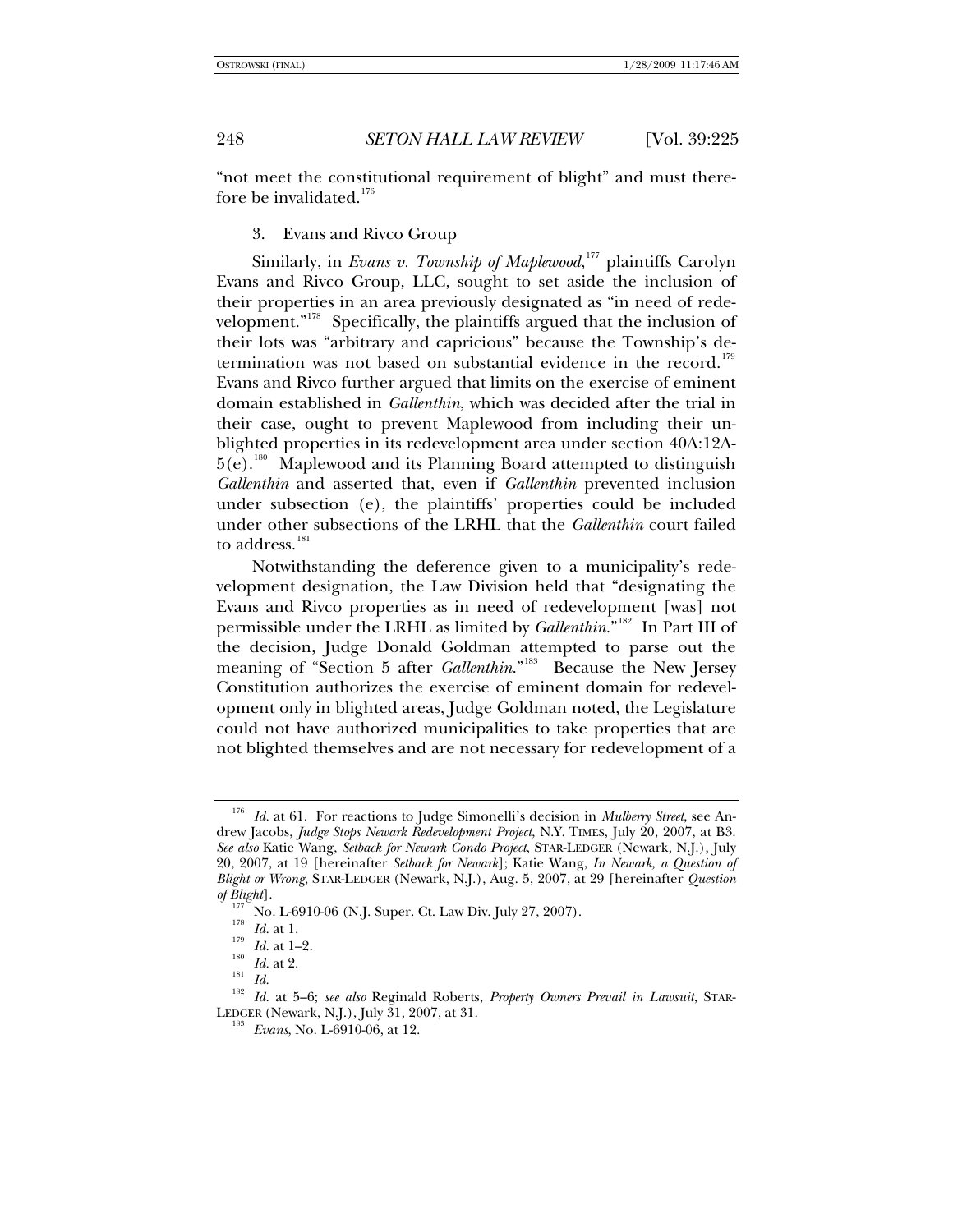larger blighted area.<sup>[184](#page-24-0)</sup> The court held that, in this case, Maplewood's determination that the plaintiffs' properties met the statutory criteria for redevelopment under section 5 "was not based on the presence of any condition reasonably described as 'blight.'"<sup>[185](#page-24-1)</sup> Finding no evidence indicating that the properties were dilapidated or beyond repair, or that they had a detrimental effect on surrounding properties, Judge Goldman invalidated the Township's redevelopment designa-tion.<sup>[186](#page-24-2)</sup>

## 4. The *LBK* Case

In *LBK Associates, LLC v. Borough of Lodi*, [187](#page-24-3) the Appellate Division affirmed yet another trial court decision invalidating a redevelopment designation. A resolution passed by the Borough of Lodi Planning Board recommended that certain properties owned by the plaintiffs, including two trailer parks and several small businesses, be designated for redevelopment.<sup>[188](#page-24-4)</sup> The Mayor and Council adopted the board's recommendations, which prompted the plaintiffs to file complaints in lieu of prerogative writs.<sup>[189](#page-24-5)</sup> The trial judge invalidated the Borough's redevelopment designation, finding that it was unsupported by substantial evidence in the record and therefore consti-tuted "arbitrary, capricious and unreasonable" action by the board.<sup>[190](#page-24-6)</sup>

The Appellate Division affirmed, finding no error in the trial judge's determinations.<sup>191</sup> Citing *Gallenthin*, a three-judge panel Giting *Gallenthin*, a three-judge panel found that after the plaintiffs had demonstrated a lack of substantial evidence in support of the designation, the Borough's actions were "no longer entitled to the deference normatively afforded."<sup>[192](#page-24-8)</sup> The court left open the possibility, however, that the Borough would be

<span id="page-24-2"></span><span id="page-24-1"></span><span id="page-24-0"></span><sup>184</sup> *Id.* <sup>185</sup> *Id.* at 13. 186 *Id.* Interestingly, the court in *Evans* also seemed to expand the *Gallenthin* holding beyond subsection (e). The court rejected Maplewood's argument that section 40A:12A-5(d) was satisfied in this case, finding that nothing the Township alleged showed that the conditions were "detrimental to the safety, health, morals or welfare of the community." *Id.* at 16. Without such a showing, the court concluded, a redevelopment determination under subsection (d) would not "be consistent with *Gallenthin*'s restriction of the use of eminent domain for redevelopment to 'blighted areas.'" *Id.* at 16–17 (citing Gallenthin Realty Dev., Inc. v. Borough of Paulsboro, 924

<span id="page-24-6"></span><span id="page-24-5"></span><span id="page-24-4"></span><span id="page-24-3"></span>A.2d 447, 460 (N.J. 2007)).<br><sup>187</sup> No. A-1829-05T2, 2007 WL 2089275 (N.J. Super. Ct. App. Div. July 24, 2007)<br>(per curiam).

<sup>188</sup> *Id.* at \*1.<br>
<sup>199</sup> *Id.*<br>
<sup>190</sup> *Id.*<br>
<sup>191</sup> *Id.* 192 *Id.* 

<span id="page-24-8"></span><span id="page-24-7"></span>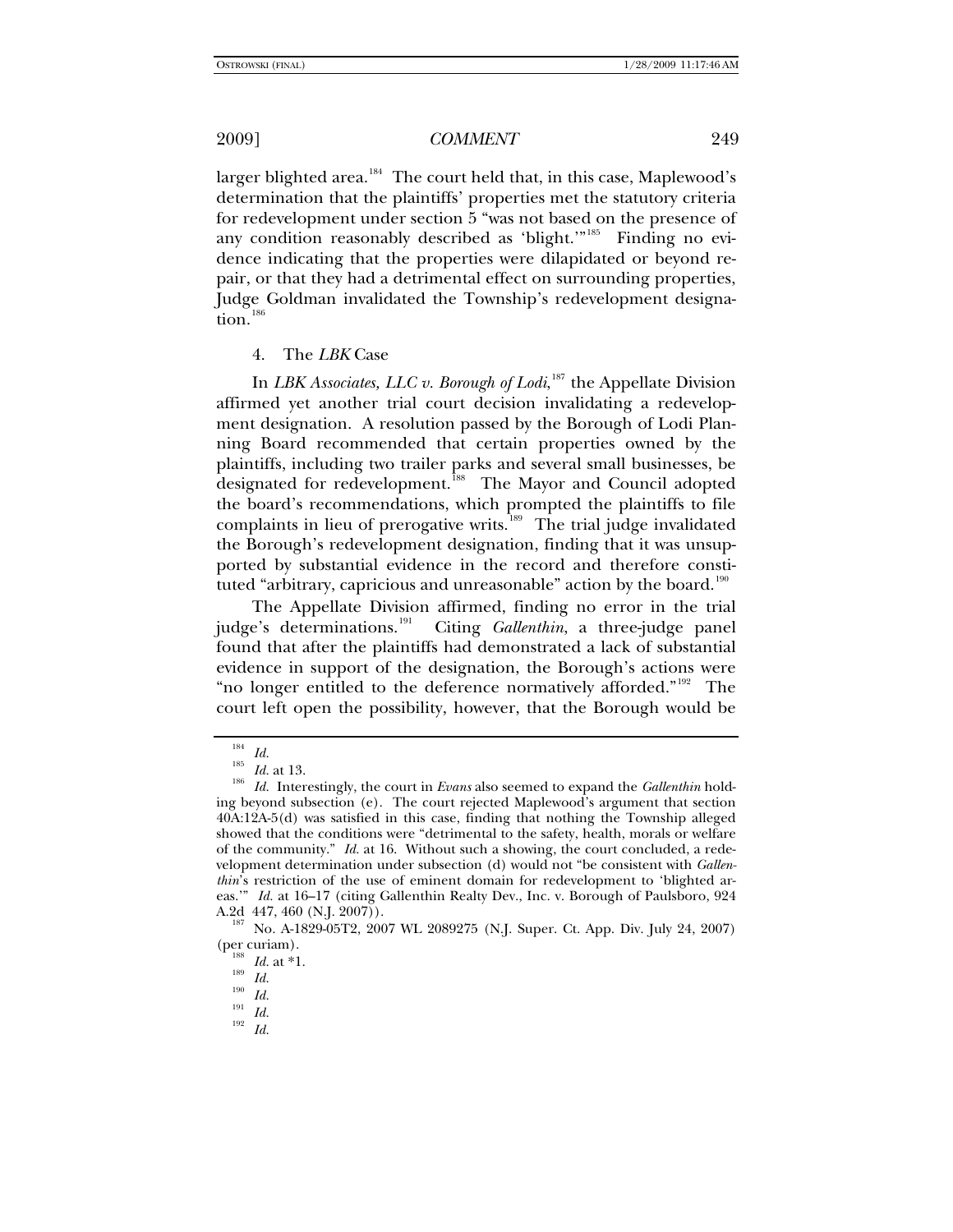permitted to begin the process anew, evaluating the properties in light of *Gallenthin*, *Kelo*, and other recent cases involving eminent domain.<sup>[193](#page-25-0)</sup>

5. *Harrison Redevelopment*

In one of the few reported eminent domain decisions since *Gallenthin*, the Appellate Division focused on the validity of the LRHL's notice requirements set forth in New Jersey Statutes Annotated section 40A:12A-6. Specifically, the court in *Harrison Redevelopment Agency v. Derose*<sup>[194](#page-25-1)</sup> dealt with the issue of whether a property owner who fails to challenge a designation affecting his or her property within forty-five days of its adoption by a municipal governing body (as required by the LRHL) may still challenge, in full or in part, the public purpose of the taking.<sup>[195](#page-25-2)</sup> The three-judge panel held that

unless a municipality provides the property owner with contemporaneous written notice that fairly alerts the owner that (1) his or her property has been designated for redevelopment, (2) the designation operates as a finding of public purpose and authorizes the municipality to acquire the property against the owner's will, and (3) informs the owner of the time limits within which the owner may take legal action to challenge that designation, an owner constitutionally preserves the right to contest the designation, by way of affirmative defense to an ensuing condemnation action.

Absent this type of adequate notice, the court proclaimed, the owner's right to raise affirmative defenses is preserved, even beyond the statutorily prescribed forty-five days.<sup>[197](#page-25-4)</sup>

Conversely, the court noted that if the municipality's notice does contain the "constitutionally-essential" due process components, the owner may challenge the designation only by bringing an action in lieu of prerogative writs within forty-five days of the adoption of the designation.<sup>[198](#page-25-5)</sup> The court further observed, however, that while an owner provided with adequate notice cannot ordinarily wait to raise objections as a defense in future condemnation actions, "trial judges retain the residual power . . . to extend the time for the assertion of all claims of invalidity, where necessary to serve the interests of jus-

<span id="page-25-1"></span><span id="page-25-0"></span><sup>193</sup> *LBK Assocs.*, 2007 WL 2089275, at \*1.<br>
194 942 A.2d 59 (N.J. Super. Ct. App. Div. 2008).<br> *See id.* at 62.<br> *Id.* at 62–63.<br> *Id.* at 63.<br>
198<br> *Id.* at 63.

<span id="page-25-2"></span>

<span id="page-25-3"></span>

<span id="page-25-5"></span><span id="page-25-4"></span>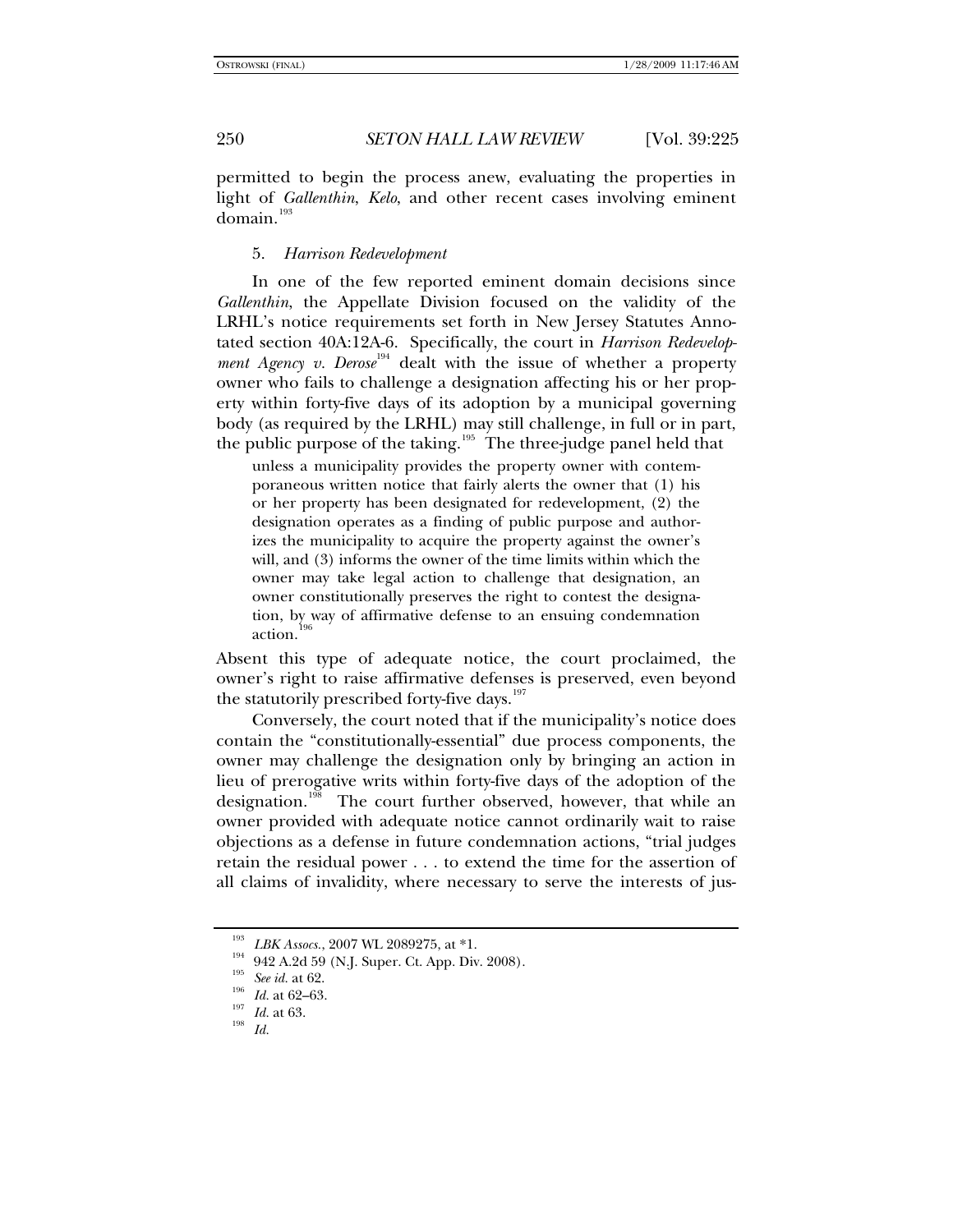tice."<sup>[199](#page-26-0)</sup> Applying these principles to the facts, the court found that the notice afforded to the plaintiff property owners was constitutionally inadequate and, therefore, the Law Division erred in concluding that the property owners' challenges were time-barred under the  $LRHL$ .<sup>[200](#page-26-1)</sup>

## *B. Legislative Reaction to* Gallenthin

While New Jersey courts have been extremely active, the State Legislature has failed to pass any meaningful eminent domain legislation since *Gallenthin*. In fact, at the time this Comment was written, no new legislation had even been introduced, as Assembly and Senate members continued to consider reform bills introduced in response to *Kelo*.

1. Assembly Bill 3257

In June 2006, Assemblymen John J. Burzichelli (D-Gloucester),<sup>[201](#page-26-2)</sup> Robert M. Gordon (D-Bergen), and Christopher "Kip" Bateman (R-Somerset) introduced perhaps the most sweeping reform bill to date. Assembly Bill  $3257^{202}$  $3257^{202}$  $3257^{202}$  was designed "to ensure that the use of eminent domain for redevelopment is an absolute last resort."[203](#page-26-4) While the bill declares that "redevelopment remains a valid and important public purpose," it also recognizes that "changes to the existing law are necessary."[204](#page-26-5)

As such, the bill proposes to amend New Jersey Statutes Annotated section 40A:12A-3 by defining various significant terms, including "comparable replacement housing" and "detrimental to the safety, health, or welfare of the community."<sup>[205](#page-26-6)</sup> The latter phrase, which played a major role in the *Gallenthin* decision, would be defined as follows:

"Detrimental to the safety, health, or welfare of the community" means objective evidence of detriment, including, but not limited

<span id="page-26-1"></span><span id="page-26-0"></span><sup>199</sup> *Id.* <sup>200</sup> *Harrison Redevelopment*, 942 A.2d at 63; *see also* Michael Booth, *Condemnation Law's Notice to Owners Falls Short of Due Process, Court Says*, N.J. L.J., Mar. 3, 2008, at 1, 6; Bill DeSantis, *Municipalities Need to Go Above and Beyond the Provisions: Owners Can Challenge Development Designation in a Condemnation Action*, N.J. L.J., June 23, 2008, at 39.<br>
<sup>11</sup> 1<sup>1</sup> 200<sup>2</sup> mayor *See* Seidenstein, *supra* 

<span id="page-26-6"></span><span id="page-26-5"></span><span id="page-26-4"></span><span id="page-26-3"></span><span id="page-26-2"></span><sup>&</sup>lt;sup>201</sup> Notably, Burzichelli also serves as Paulsboro's mayor. *See* Seidenstein, *supra* note 30, at 31; Dana Sullivan, *Eminent Domain in Trenton*, N.J. LAW., July 3, 2006, at 1.

<sup>&</sup>lt;sup>202</sup> N.J. Assem. 3257, 212th Leg., 2006–2007 Sess. (N.J. 2006).<br><sup>203</sup> See Sheridan, *supra* note 27, at 331 (quoting N.J. Assem. 3257, at 1).<br><sup>204</sup> N.J. Assem. 3257, at 3.<br>See id. at 4.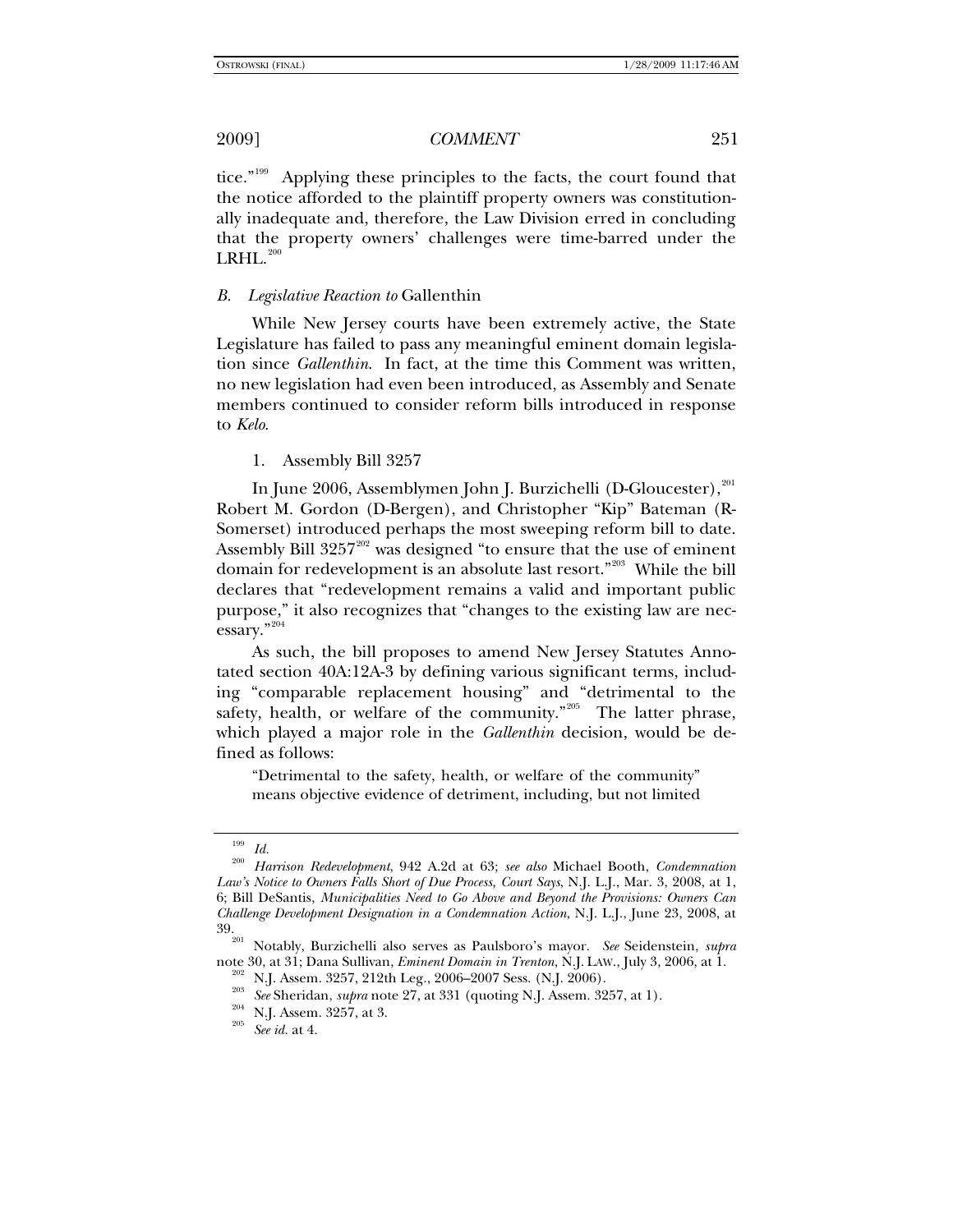to, substantial building or health code violations, excessive police activity, a lack of structural integrity, or a continuing exterior appearance that degrades the surrounding properties. For commercial properties, the objective evidence of detriment also may include a lack of proper utilization of the land or structures that leads to stagnant or not fully productive condition of the land.<sup>2</sup>

Thus, to designate a residential property for redevelopment under the new definition, a municipality would be required to present "objective evidence" that a detriment exists, such as "substantial" code violations or a degrading exterior appearance.<sup>[207](#page-27-1)</sup> The standard would be less stringent for commercial properties, however, as evidence of "underutilization" would suffice.<sup>20</sup>

In addition to defining important terminology, the proposed statute would require a municipality to designate an area as "in need of redevelopment" by ordinance rather than by a mere resolution.<sup>[209](#page-27-3)</sup> It would also alter the criteria set forth in sections 40A:12A-5(d) and  $(e).$ <sup>[210](#page-27-4)</sup> Moreover, the bill would provide that a developer or redeveloper is precluded from conducting or funding any part of the investigation to determine whether an area meets the criteria set forth in section 40A:12A-5.<sup>[211](#page-27-5)</sup>

The New Jersey Assembly passed Bill 3257 by a 51-18 vote on June 22, 2006.<sup>[212](#page-27-6)</sup> The Senate, however, has yet to pass any version of the bill.<sup>[213](#page-27-7)</sup> In fact, Senator Ronald Rice (D-Essex), who sponsored the Senate bill, was recently unable to garner enough votes in the Senate Community and Urban Affairs Committee to even send the bill for a floor vote.<sup>[214](#page-27-8)</sup> New Jersey Public Advocate Ronald Chen,<sup>[215](#page-27-9)</sup> a major

<span id="page-27-4"></span><span id="page-27-3"></span><span id="page-27-2"></span><span id="page-27-1"></span><span id="page-27-0"></span><sup>&</sup>lt;sup>206</sup> *Id.*<br><sup>206</sup> *See id.*; Sheridan, *supra* note 27, at 332.<br><sup>208</sup> *N.J.* Assem. 3257, at 8; *see also* Sullivan, *supra* note 201, at 39.<br><sup>210</sup> *Id.* at 8–9; *see infra* text accompanying note 220.<br><sup>211</sup> *See* N.J. As 7; William J. Ward, *Defining Blight: Step One in New Jersey's Redevelopment Process*, N.J.

<span id="page-27-7"></span><span id="page-27-6"></span><span id="page-27-5"></span>L.J., June 25, 2007, at S-4. 213 *See* S. 1975, 212th Leg., 2006–2007 Sess. (N.J. 2006); Sullivan, *supra* note 84, at 3 (noting that New Jersey Attorney General Anne Milgram and Governor Jon Corzine have put pressure on the Senate to pass the bill); Kate Coscarelli, *Court Limits* 

<span id="page-27-8"></span>*Towns' Power to Seize Land*, STAR-LEDGER (Newark, N.J.), June 14, 2007, at 1.<br><sup>214</sup> Michael Booth, *Eminent Domain Compromise Bill, Pleasing No One, Stalls in Senate*, N.J. L.J., Dec. 3, 2007, at 23.

<span id="page-27-9"></span>Since 2006, Chen has been active in advocating for eminent domain reform. IN NEED OF REDEVELOPMENT, *supra* note 29, at 3. Chen's first report on eminent domain, released in May 2006, offered several noteworthy recommendations for legislative reform. *Id.*; *see also infra* Part VI. A follow-up report highlights particular cases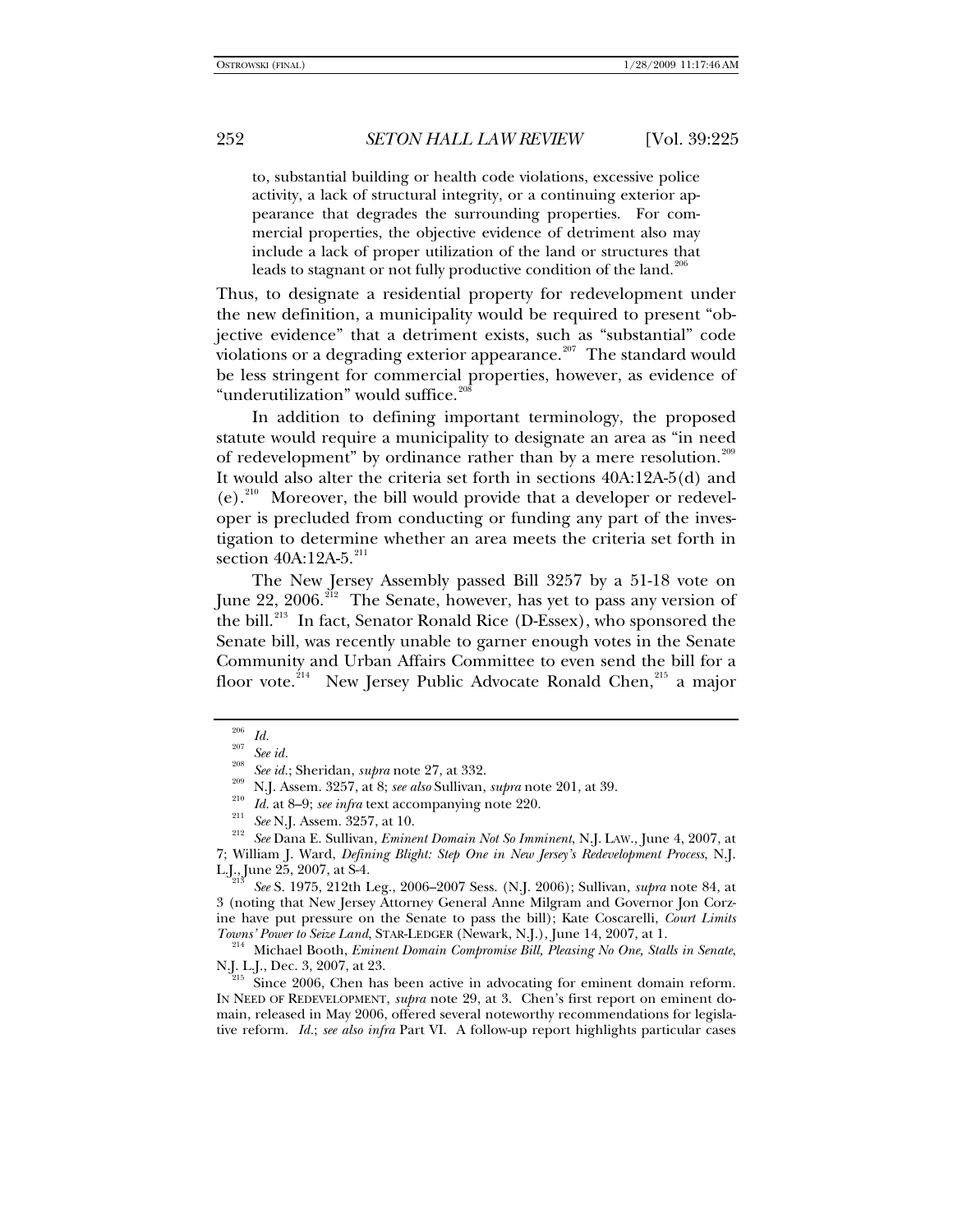proponent of the Assembly bill, announced that the Senate version is too vague, $^{216}$  $^{216}$  $^{216}$  and homeowners and small business groups have expressed their concern that the bill provides inadequate protections for property owners.<sup>[217](#page-28-1)</sup> Some mayors, on the other hand, argue that the Assembly's version is too restrictive and would hinder their ability to rebuild cities.<sup>[218](#page-28-2)</sup> Still, some uncertainty remains about how much the Assembly bill would actually accomplish.<sup>[219](#page-28-3)</sup>

One problem with the bill is that its proposed definition of "detrimental to the safety, health, or welfare of the community" does little more than the present LRHL to protect private property owners from government seizures. The alterations made to subsections (d) and (e) would similarly fail to create redevelopment criteria that are adequately concrete. The revised subsections would allow a municipality to designate an area as "in need of redevelopment" if the following conditions are found:

- d. Areas with buildings or improvements which, by reason of dilapidation, obsolescence, overcrowding, or any combination of these or similar conditions are determined to be detrimental to the safety, health, or welfare of the community.
- e. A lack of proper utilization of areas caused by the condition of the title, diverse ownership of the real property therein or other conditions which, by virtue of these factors are determined to be detrimental to the safety, health, or welfare of the community. $220$

<span id="page-28-1"></span><span id="page-28-0"></span>Takings for Redevelopment, N.J. L.J., Dec. 31, 2007, at 1, 4.<br>
<sup>216</sup> Booth, *supra* note 214, at 23.<br>
<sup>217</sup> Id.<br>
<sup>218</sup> Sullivan, *supra* note 212, at 7.<br>
<sup>218</sup> See Geneslaw & Peticolas, *supra* note 25, at 1; Sheridan, *s* 

<span id="page-28-4"></span><span id="page-28-3"></span><span id="page-28-2"></span>Sullivan, *supra* note 201, at 39.<br><sup>220</sup> N.J. Assem. 3257, at 8–9. The proposed language can be compared to the current statute, which provides:

that evidence "misuse of the redevelopment process." IN NEED OF REDEVELOPMENT, *supra*, at 2. In large part due to his efforts to prevent abuse and misuse of the eminent domain power, Chen was recently named "Lawyer of the Year" for 2007 by the New Jersey Law Journal. *See* Mary Pat Gallagher, *Pundit for Eminent Domain Reform: New Jersey's Public Advocate is the Draftsman of the State's New Hard Line Against Arbitrary* 

d. Areas with buildings or improvements which, by reason of dilapidation, obsolescence, overcrowding, faulty arrangement or design, lack of ventilation, light and sanitary facilities, excessive land coverage, deleterious land use or obsolete layout, or any combination of these or other factors, are detrimental to the safety, health, morals, or welfare of the community.

e. A growing lack or total lack of proper utilization of areas caused by the condition of the title, diverse ownership of the real property therein or other conditions, resulting in a stagnant or not fully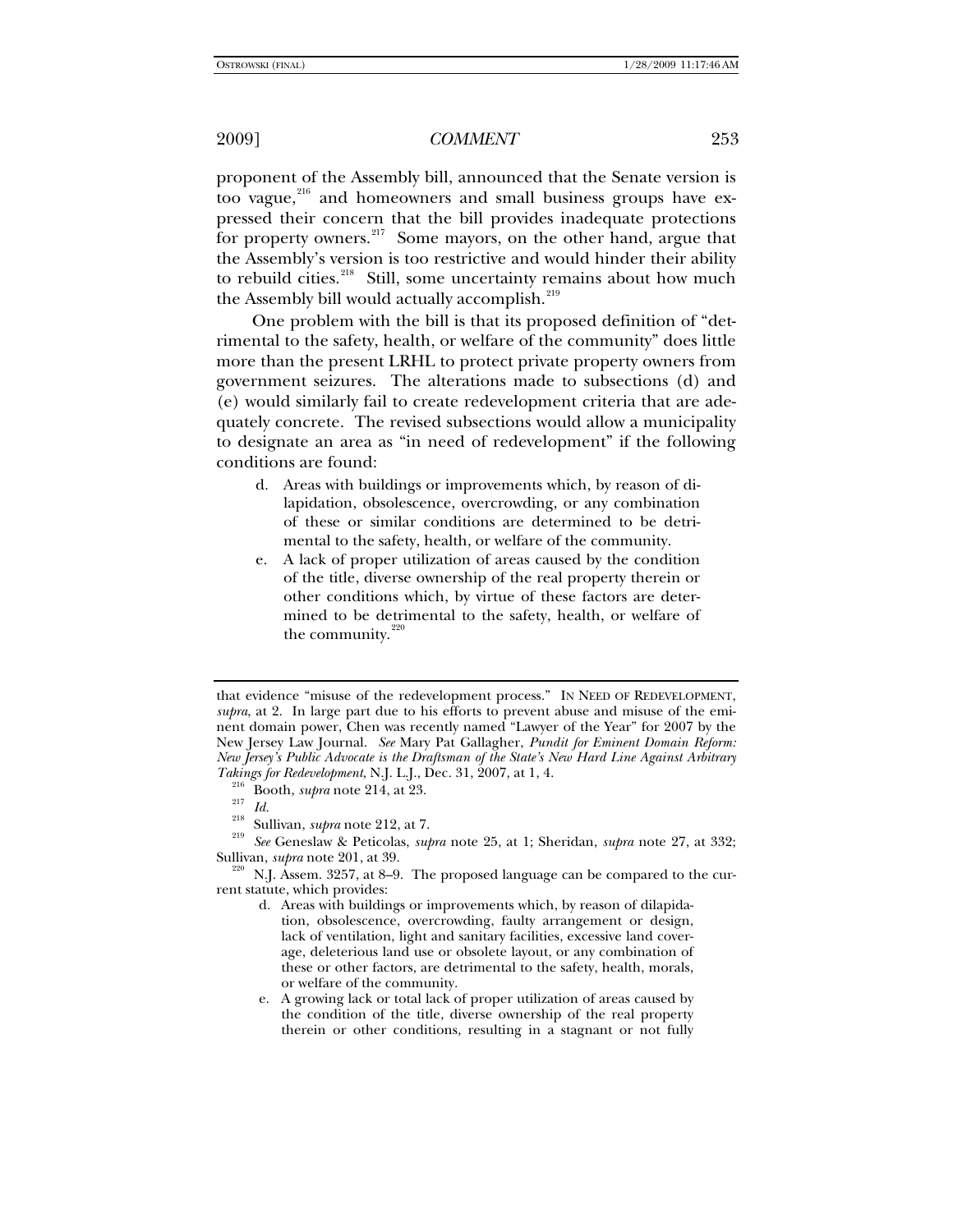By removing the "stagnant or not fully productive" language from subsection (e), the bill would merely codify what the New Jersey Supreme Court already held in *Gallenthin*. Moreover, even under the revised subsections, the redevelopment criteria remain too broad.

A second problem with the bill is that it would allow redevelopment even when twenty percent of the designated area fails to meet the proposed "objective" tests. $221$  Under this exception, most of the plaintiffs in *Kelo* still would have been subject to the eminent domain takings.<sup>[222](#page-29-1)</sup> As part of the larger  $BP/Down$  Redevelopment Area, the plaintiffs in *Gallenthin* also may have fallen under the twenty-percent exception. The bill's final paragraph further states that the legislation would "grandfather existing redevelopment activities to the extent such activities are matured.<sup> $323$ </sup> This language indicates that any redevelopment designation or plan conceived before the proposed statute is enacted would be immune from the legislative changes.

Finally, Assembly Bill 3257 could have an adverse effect on industrial property owners because it allows municipalities to designate as "in need of redevelopment" any property left "vacant or substantially underutilized" for twenty-four months due to environmental contamination.<sup>[224](#page-29-3)</sup> One scholar predicts that because remediation efforts often take longer than two years to complete, the proposal would discourage investment in contaminated land.<sup>[225](#page-29-4)</sup>

2. Assembly Bills 2423 and 3178

In February 2006, Assemblywoman Charlotte Vandervalk (R-Bergen) and Assemblyman Upendra J. Chivukula (D-Somerset) introduced Assembly Bill  $2423$ .<sup>[226](#page-29-5)</sup> The bill proposed a four-year moratorium on the use of eminent domain "when the primary purpose for the taking is economic development that will ultimately result in ownership of that property being vested in another private person."<sup>[227](#page-29-6)</sup>

productive condition of land potentially useful and valuable for contributing to and serving the public health, safety and welfare.

<span id="page-29-6"></span><span id="page-29-5"></span><span id="page-29-4"></span>

<span id="page-29-3"></span><span id="page-29-2"></span><span id="page-29-1"></span><span id="page-29-0"></span>N.J. STAT. ANN. § 40A:12A-5(d)–(e) (West 1992).<br><sup>221</sup> N.J. Assem. 3257, at 9–10; *see also* Sheridan, *supra* note 27, at 332.<br><sup>223</sup> Sheridan, *supra* note 27, at 332.<br><sup>223</sup> See N.J. Assem. 3257, at 33.<br><sup>224</sup> N.J. Assem. Domain Study Commission, charged with examining "the use, procedure and application of eminent domain in the State" and recommending legislation to discourage eminent domain abuse. *Id.*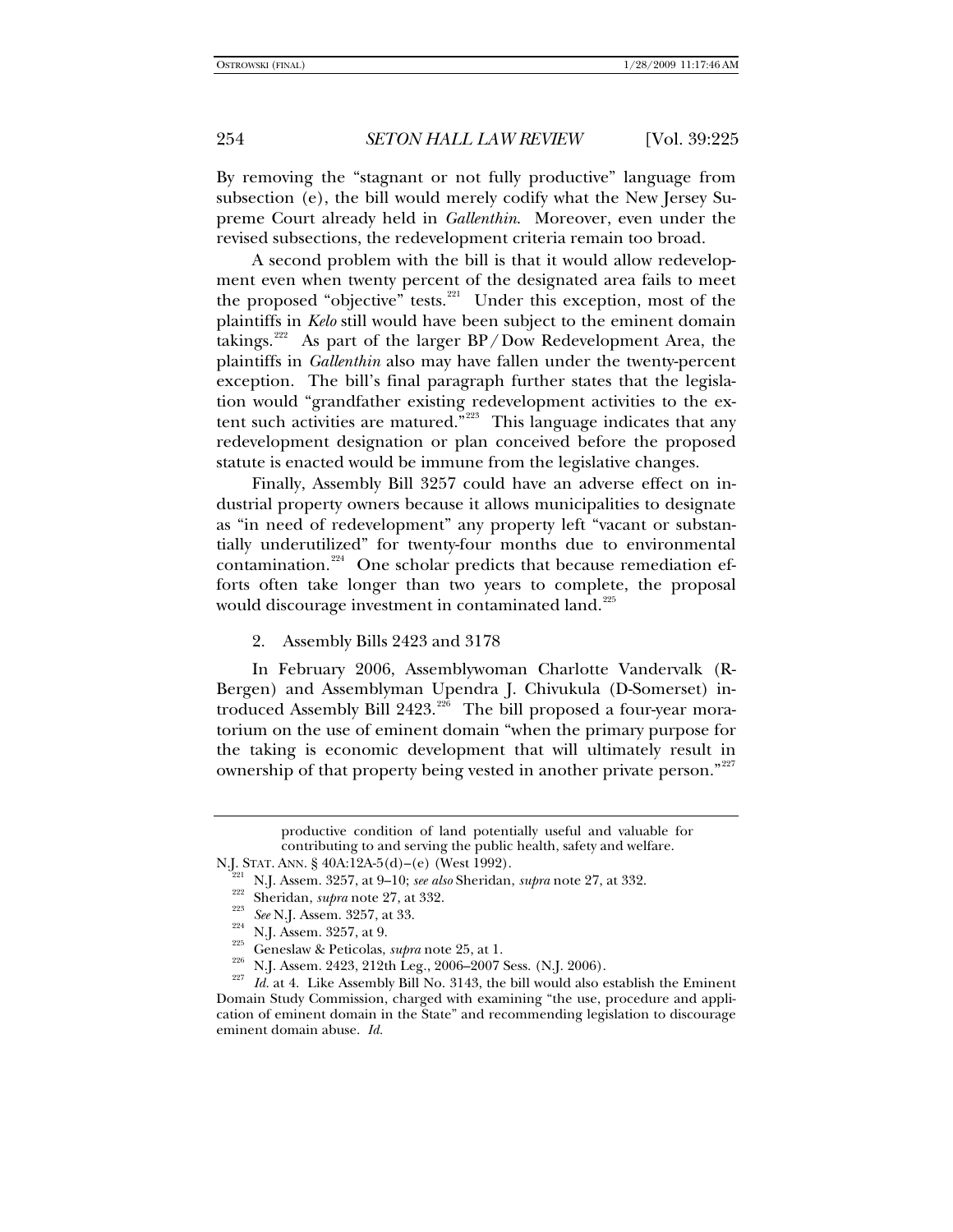Assembly Bill 3178, introduced by Assemblyman Michael J. Panter (D-Monmouth), proposed a similar two-year moratorium.<sup>[228](#page-30-0)</sup> While neither moratorium bill gained adequate legislative support, some local attorneys and scholars encouraged the idea.<sup>[229](#page-30-1)</sup> A moratorium seems unnecessary at this juncture, however, because the New Jersey Legislature has proven that it will seriously consider the complicated issues involved in reform, rather than enacting "knee-jerk" legislation as seen in various other states.<sup>[230](#page-30-2)</sup>

3. Assembly Bill 3143

In May 2006, Assemblyman Steve Corodemus (R-Monmouth) introduced Assembly Bill 3143, which would establish a permanent commission to hold annual hearings throughout the state. $231$  The aptly named Eminent Domain Study Commission would also report on eminent domain issues and offer recommendations to the gover-nor and legislature for changes to the law.<sup>[232](#page-30-4)</sup> In addition to creating and empowering the commission, the bill would require a declaratory judgment from the superior court whenever an area is determined to be "in need of redevelopment" and whenever a redevelopment plan is adopted.<sup>[233](#page-30-5)</sup> The latter requirement has considerable merit. In theory, at least, it would cut costs for both property owners and redevelopment entities as redevelopment designations almost inevitably lead to litigation. $^{234}$  $^{234}$  $^{234}$ 

Assembly Bill 3143 would also require that "just compensation" for a condemned property include a payment representing compensation for certain intangible benefits of the property, such as ocean, river, or mountain views, or other similar quality-of-life factors.<sup>[235](#page-30-7)</sup> There may be a valuation problem with such a measure as the significance of these factors is inherently subjective. It is likely for this rea-

<span id="page-30-1"></span><span id="page-30-0"></span><sup>228</sup> N.J. Assem. 3178, 212th Leg., 2006–2007 Sess. (N.J. 2006). 229 *See* Seidenstein, *supra* note 30, at 31 (reporting that the New Jersey Coalition Against Eminent Domain Abuse supported the moratorium); Michels, *supra* note 16, at 528 (suggesting that a moratorium would "allow time for the federal and state legislatures to address the true impact of the *Kelo* decision . . . as opposed to . . . hastily enact[ing] legislation that may prove too restrictive on the eminent domain power in

<span id="page-30-5"></span><span id="page-30-4"></span><span id="page-30-3"></span><span id="page-30-2"></span>See, e.g., Seidenstein, *supra* note 30, at 31 (noting one attorney's belief that New Jersey's "nuanced" approach to eminent domain problems compares favorably to other states' "knee-jerk" reactions to *Kelo*).

<sup>&</sup>lt;sup>231</sup> N.J. Assem. 3143, 212th Leg., 2006–2007 Sess. (N.J. 2006).<br> *Keloof*. 233 *Id.* at 11.<br> *See id.* at 9.<br> *See infra* Part VI.C. 2<sup>35</sup> Assem. 3143, at 11.

<span id="page-30-7"></span><span id="page-30-6"></span>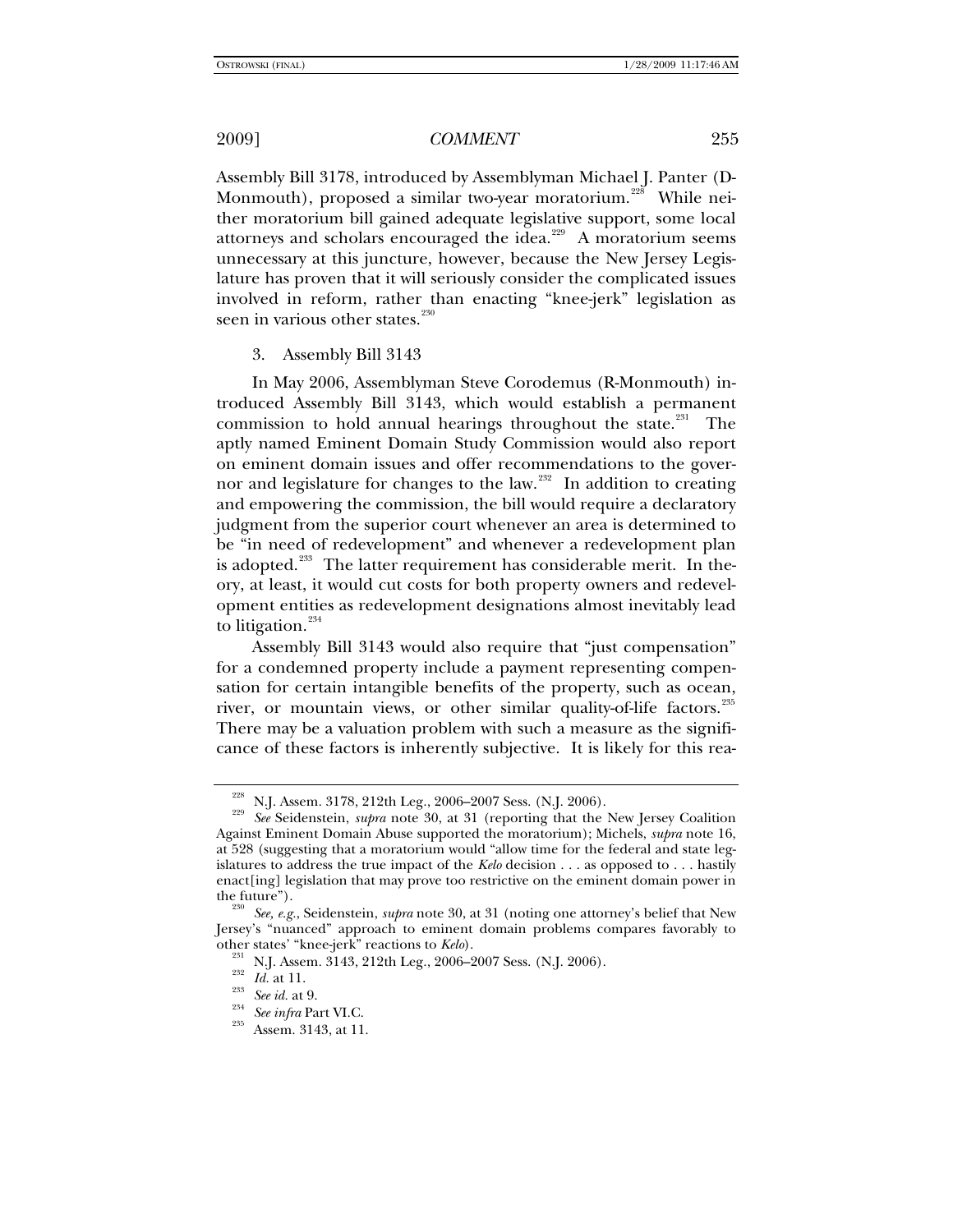son that courts have rejected deviations from the fair market value approach, which is typically accepted as sufficient to meet the "just compensation" requirement.<sup>[236](#page-31-0)</sup> As discussed in Part VI, however, increased compensation may be the key to effective eminent domain reform.

## VI. THE FUTURE OF EMINENT DOMAIN IN NEW JERSEY AND REFORM RECOMMENDATIONS

In *Gallenthin*, the New Jersey Supreme Court expressly recognized that the power to use eminent domain for redevelopment is a "valuable tool for municipalities faced with economic deterioration in their communities."[237](#page-31-1) Eminent domain is particularly important in New Jersey, which has a quickly growing population, a shrinking amount of land available for new housing and commercial development, and various cities and municipalities clearly in need of rede-velopment.<sup>[238](#page-31-2)</sup> Moreover, even when municipalities refrain from exercising eminent domain, the mere existence of the takings power facilitates productive negotiations between property owners and pri-vate redevelopers.<sup>[239](#page-31-3)</sup>

Municipalities and other entities, however, should use eminent domain only as a last resort. The New Jersey judiciary has done its part to facilitate this goal by beginning to curtail the use of eminent domain in the redevelopment context,<sup>[240](#page-31-4)</sup> and will likely continue this trend as new cases arise. The onus is now on the Legislature to take action. Reform legislation should be aimed at protecting New Jersey property owners and ensuring that the government invokes its eminent domain power only when property is absolutely necessary for a

<span id="page-31-1"></span><span id="page-31-0"></span><sup>&</sup>lt;sup>236</sup> See infra Part VI.A.<br><sup>237</sup> Gallenthin Realty Dev., Inc. v. Borough of Paulsboro, 924 A.2d 447, 460 (N.J. 2007). Ronald Chen similarly recognizes that the "redevelopment of truly blighted areas is a legitimate public purpose that serves the greater good by helping revitalize communities and create more opportunities for residents." REFORMING THE USE OF EMINENT DOMAIN, *supra* note 26, at 4.

<span id="page-31-2"></span><sup>&</sup>lt;sup>238</sup> See REFORMING THE USE OF EMINENT DOMAIN, *supra* note 26, at 4 (noting that New Jersey is already "the most densely populated state in America"); *see also* Reader Forum, STAR-LEDGER (Newark, N.J.), July 11, 2007, at 14. Diane Brake, president of the Regional Planning Partnership, believes that "New Jersey is on track to become the first completely built-out state<sup>5</sup> and that a good way to prevent urban sprawl is to "revitalize struggling cities and towns."  $Id$ .

<span id="page-31-4"></span><span id="page-31-3"></span><sup>&</sup>lt;sup>239</sup> Sullivan, *supra* note 28, at 3.<br><sup>240</sup> See supra Part V.A. Note also that some New Jersey municipalities, such as Union Township, have taken the initiative to limit eminent domain use on their own. *Union Center Won't Use Eminent Domain*, STAR-LEDGER (Newark, N.J.), Dec. 7, 2007, at 52.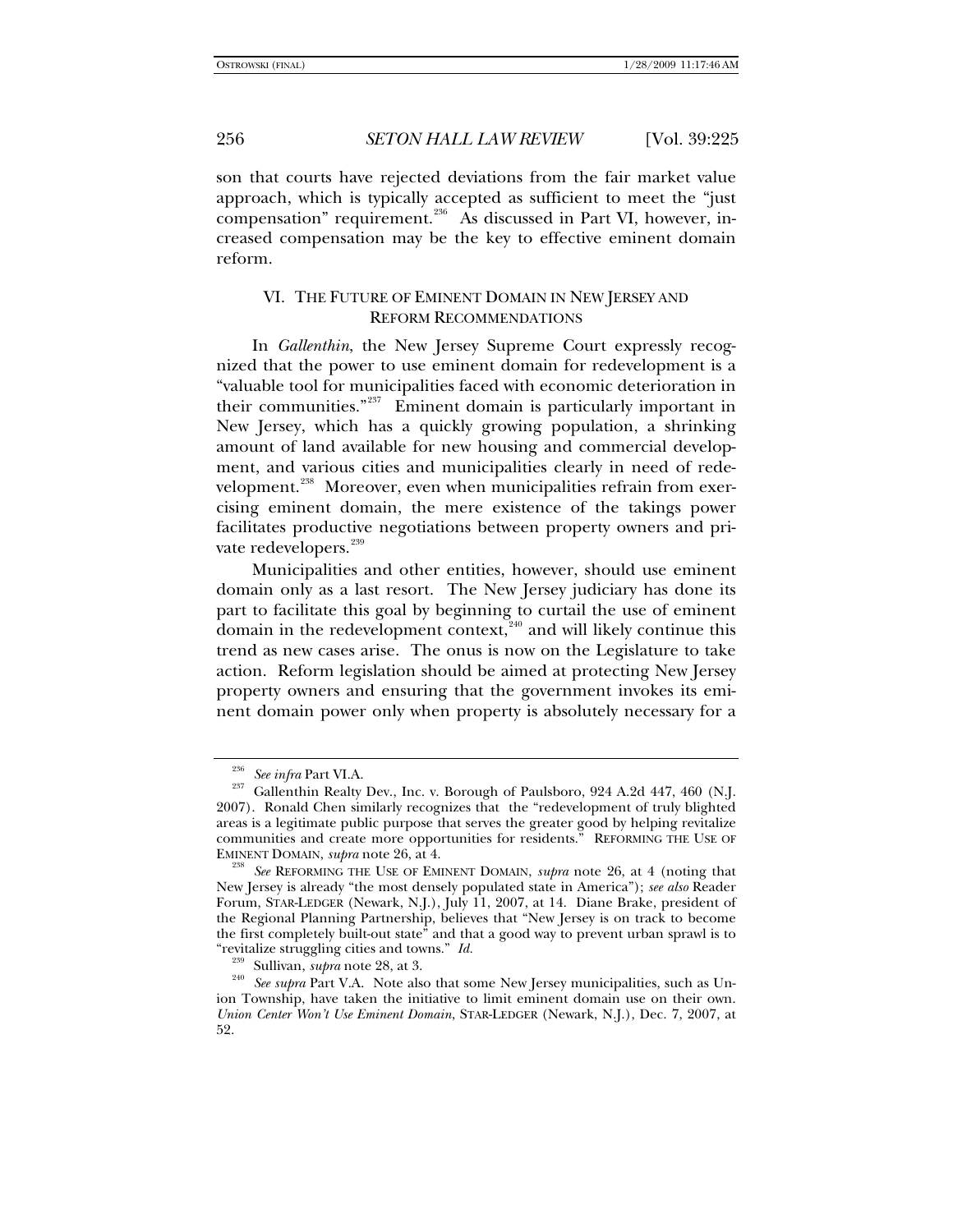public good and cannot be acquired through other reasonable means. The following recommendations are offered with those objectives in mind.

## *A. Increase "Just Compensation"*

Perhaps the most significant factor underlying the eminent domain controversy is money. Under both the New Jersey and U.S. Constitutions, the government must pay "just compensation" to property owners whose land is taken through eminent domain.<sup>[241](#page-32-0)</sup> Typically, "fair market value" has been found to satisfy the just com-pensation requirement.<sup>[242](#page-32-1)</sup> The crux of the problem, however, is that "fair market value" fails to take into account the subjective value that home and business owners often attach to their property.<sup>[243](#page-32-2)</sup> In addition, compensation calculated using this standard often amounts to so little that displaced owners are unable to relocate within the same town or community.<sup>[244](#page-32-3)</sup> For these reasons, legislative reform efforts must focus on ensuring that those affected by eminent domain are afforded increased compensation for their losses.

One way to accomplish this goal is to require payment based on "replacement value."<sup>[245](#page-32-4)</sup> Under this alternative to the fair market value approach, municipalities would be required to pay a displaced property owner's cost of relocation—that is, the cost to place the property owner in a structure of "similar size and quality under com-parable conditions" and within the same community.<sup>[246](#page-32-5)</sup> The level of compensation could also be adjusted to cover attorneys' fees, loss or damage to personal property, and other consequential damages that

<span id="page-32-1"></span><span id="page-32-0"></span><sup>&</sup>lt;sup>241</sup> See U.S. CONST. amend. V; N.J. CONST. art. I,  $\parallel$  20.<br><sup>242</sup> See, e.g., Olson v. United States, 292 U.S. 246, 254–55 (1934); United States v. Chandler-Dunbar Water Power Co., 229 U.S. 53, 81 (1913); *see also* Mark D. Mako & Maulik Shah, Kelo *and the States of (and on) Development*, N.J. LAW., Apr. 3, 2006, at

<span id="page-32-2"></span>See Brief for American Planning Association et al. as Amici Curiae Supporting Respondents at 27, Kelo v. City of New London, 545 U.S. 469 (2005) (No. 04-108) [hereinafter Brief for American Planning Association] (describing subjective value that individual owners attach to their properties as "the most obvious shortfall" of the

<span id="page-32-3"></span>The majority in *Kelo* recognized this problem and suggested during oral argument that the appropriate measure for just compensation might not be market value.<br>See Mako & Shah, *supra* note 242, at A16.

<span id="page-32-5"></span><span id="page-32-4"></span>*See* Mako & Shah, *supra* note 242, at A16. 245 REFORMING THE USE OF EMINENT DOMAIN, *supra* note 26, at 20. 246 *See* Mako & Shah, *supra* note 242, at A16. Ronald Chen identifies "adequate relocation assistance" as a key element of legislative reform. IN NEED OF REDEVELOPMENT, *supra* note 29, at 16, 23–25.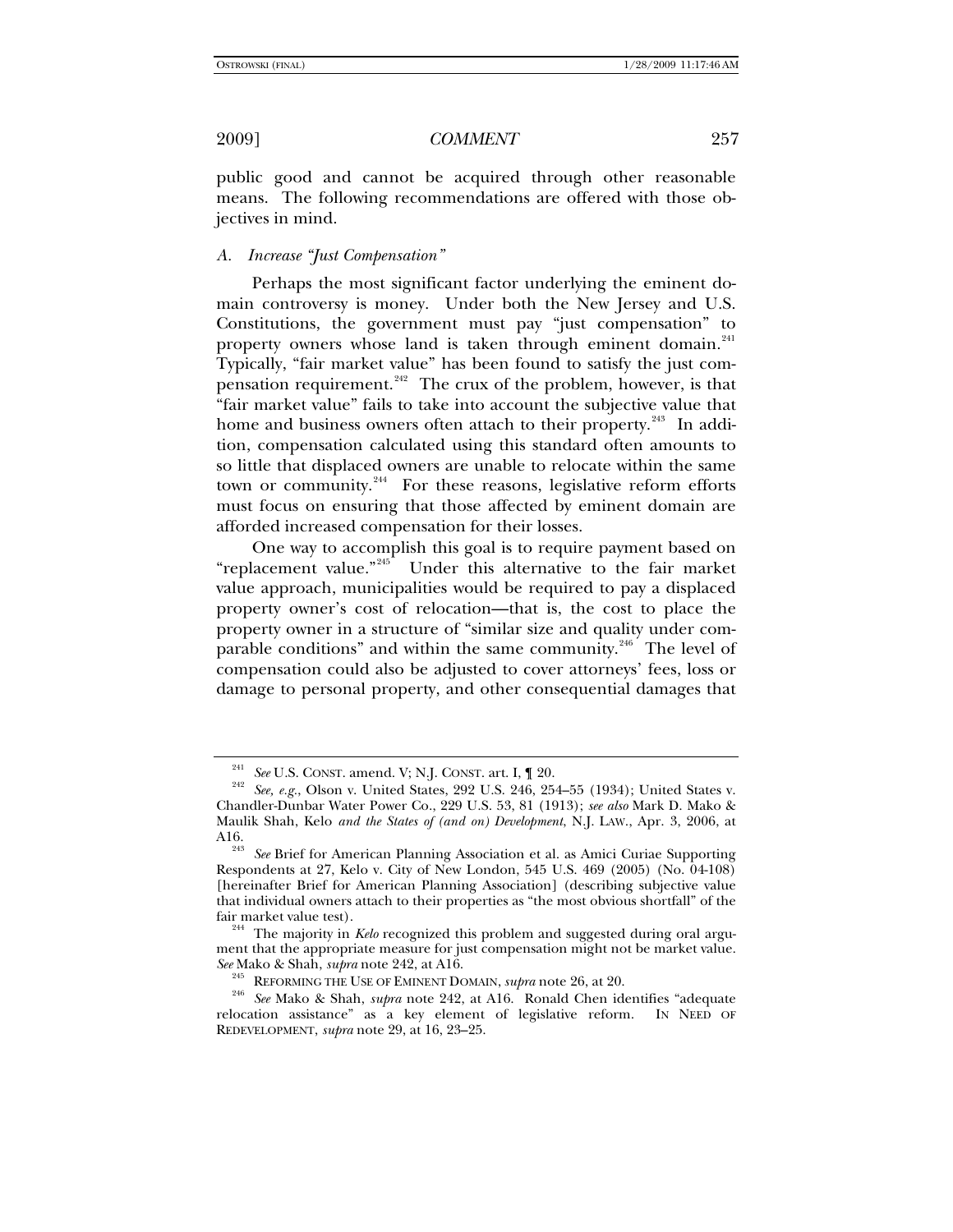often result from eminent domain takings.<sup>[247](#page-33-0)</sup> For a displaced busi-ness, compensation might also include loss of good will.<sup>[248](#page-33-1)</sup>

Another alternative, which New Jersey legislators have already proposed,<sup>[249](#page-33-2)</sup> is to require municipalities to pay fair market value plus the additional value of certain intangible benefits, "such as an ocean, river, or mountain view  $\dots$  and other similar quality of life factors."<sup>[250](#page-33-3)</sup> This measure might also include sentimental value for owners who can prove, for example, that they were born in their home or that their ancestors built the home. Concededly, compensation based on such subjective factors would involve certain valuation issues. On balance, however, any difficulty regarding valuation would be outweighed by the fact that the compensation award would be much closer to the actual value of the property to its owner. Nonetheless, the valuation issues have thus far been enough to prevent both the state judiciary and the state legislature from deviating from the fair market value approach.<sup>[251](#page-33-4)</sup>

A final way to ensure increased compensation for property owners would be to specify the valuation date for condemned property. In New Jersey, this issue was most recently raised in *Mt. Laurel v. Stanley*,<sup>[252](#page-33-5)</sup> which focused on whether and when a governmental condemnation action begins to "substantially affect[] the use and enjoy-ment of . . . property.<sup>"[253](#page-33-6)</sup> In *Stanley*, the Township used December 3, 1997—the date on which the "judgment of repose" was entered—for the purpose of valuing the plaintiffs' property. $254$  On that date, the property was appraised at \$833,000, which Mt. Laurel deposited into

<span id="page-33-4"></span>Note, however, that the New Jersey Senate has considered substituting "prevailing market rates" for "fair market value" because the latter is often viewed as insuffi-

<span id="page-33-7"></span><span id="page-33-6"></span><span id="page-33-5"></span>cient. Booth, *supra* note 214, at 23.<br><sup>252</sup> 885 A.2d 440 (N.J. 2005); *see also* Robert G. Seidenstein, *Eminent Domain: Little Guys Win One*, N.J. LAW., Nov. 28, 2005, at 1.

<span id="page-33-3"></span><span id="page-33-2"></span><span id="page-33-1"></span><span id="page-33-0"></span><sup>&</sup>lt;sup>247</sup> See Brief for American Planning Association, *supra* note 243, at 5.<br><sup>248</sup> *Id. See* N.J. Assem. 3143, 212th Leg., 2006–2007 Sess., at 11 (N.J. 2006).<br><sup>250</sup> *Id.* The American Planning Association has suggested th may be derived from various sources, including modifications that owners have made to property to suit their personal needs and preferences, friendships that owners have formed in a particular neighborhood, and the feeling of security that accompanies being in familiar surroundings. *See* Brief for American Planning Association, *supra* note 243, at 27*.* The Missouri Eminent Domain Task Force similarly recommended legislation that would allow courts to take several factors, including "heritage value," into account when determining just compensation. *See* MISSOURI EMINENT DOMAIN TASK FORCE, FINAL REPORT AND RECOMMENDATIONS 16 (2005), *available at* http://www.mo.gov/mo/eminentdomain/finalrpt.pdf.

<sup>&</sup>lt;sup>253</sup> *Stanley*, 885 A.2d at 441 (quoting N.J. STAT. ANN. § 20:3-30(c) (West 1992)).<br><sup>254</sup> *Id.* at 442.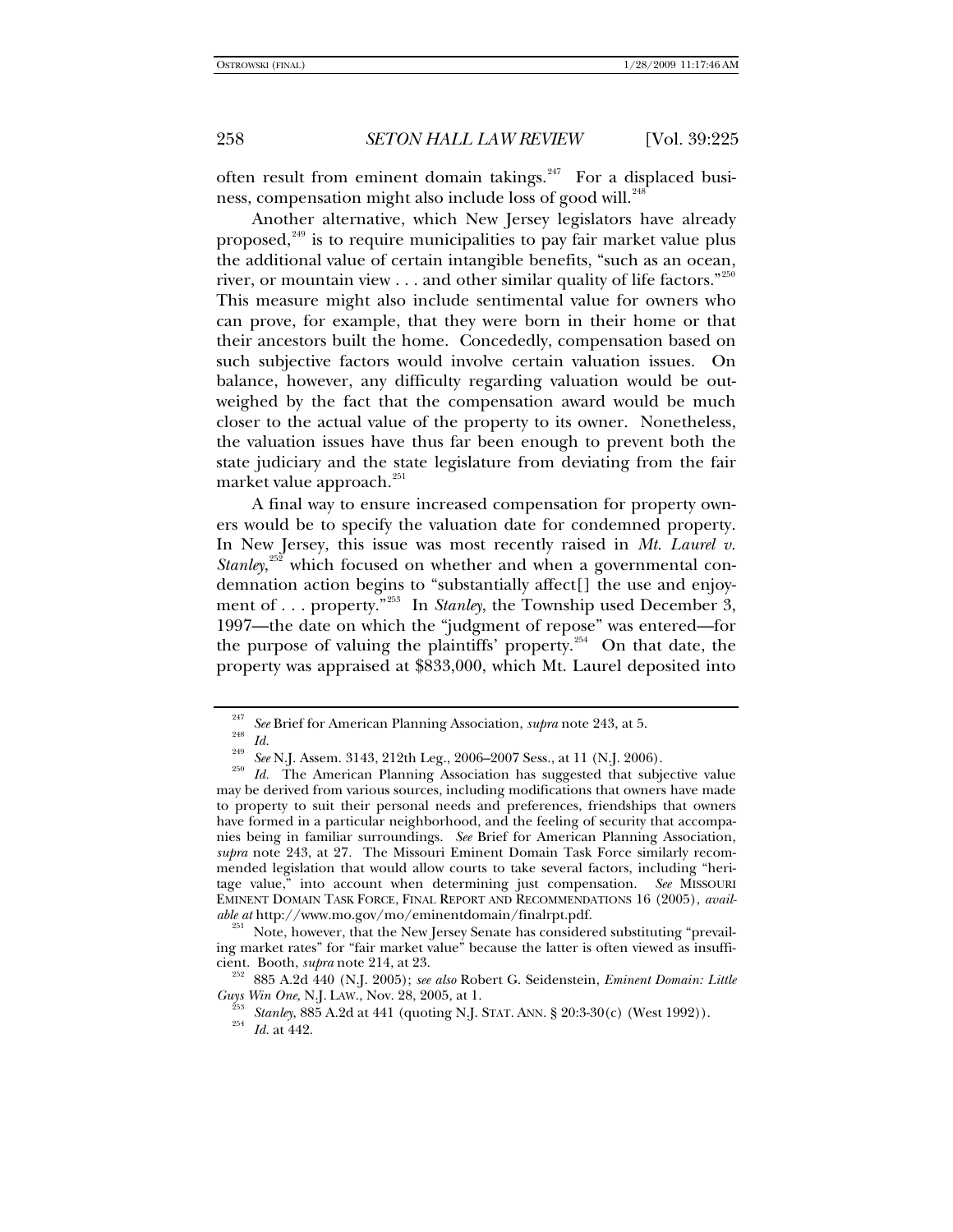an account to be used for the taking.<sup>[255](#page-34-0)</sup> The Appellate Division found, however, that the proper date for valuation purposes was May 8, 2002—the date on which Mount Laurel filed its condemnation complaint after negotiations with the Stanleys failed.<sup>[256](#page-34-1)</sup> By the later date, the property was valued at \$1.5 million, resulting in a victory worth several hundred thousand dollars for the property owners. $257$ 

Requiring increased compensation would undoubtedly make certain redevelopment projects financially imprudent for private re-developers.<sup>[258](#page-34-3)</sup> Such a requirement, however, would be immeasurably beneficial for property owners whose houses and businesses become the subject of eminent domain takings. In addition, an increased compensation scheme would likely reduce litigation by encouraging municipalities and other redevelopment entities to negotiate with property owners to reach a fair compensation package prior to initiat-ing eminent domain proceedings.<sup>[259](#page-34-4)</sup> As the eminent domain power would be invoked only when property owners acted unreasonably in holding out in such negotiations, the increased compensation scheme would also further the goal of maintaining eminent domain as a last resort.

## *B. Implement a More Exacting Designation Process*

Under the current version of the LRHL, it is relatively easy for municipalities to designate private property as "in need of redevelopment."[260](#page-34-5) According to New Jersey Public Advocate Ronald Chen's May 2006 report, the statutory criteria set forth in section 40A:12A-5 provides "virtually no limitation on taking private property for rede-velopment."<sup>[261](#page-34-6)</sup> In the same report, Chen made the following statement mirroring Justice O'Connor's dissent in *Kelo*:

Drumthwacket, the Governor's official residence, is a "stately home" that is "one of the most fabled and elegant of America's

<span id="page-34-2"></span><span id="page-34-1"></span><span id="page-34-0"></span><sup>255</sup> Seidenstein, *supra* note 252, at 12. 256 *Stanley*, 885 A.2d at 443. 257 Seidenstein, *supra* note 252, at 12. New Jersey Assembly Bill 3143 would change the date of valuation from the earliest of several events specified in the LRHL to the latest to ensure that property owners get maximum value for their property in situations where valuation is an issue. N.J. Assem. 3143, 212th Leg., 2006–2007 Sess., at 4 (N.J. 2006).

<span id="page-34-6"></span><span id="page-34-5"></span><span id="page-34-4"></span><span id="page-34-3"></span><sup>&</sup>lt;sup>258</sup> REFORMING THE USE OF EMINENT DOMAIN, *supra* note 26, at 19. The Missouri Eminent Domain Task Force goes as far as to recommend that private buyers should be required to negotiate in good faith prior to the entry of an order for condemnation and should be penalized if bad faith is shown. MISSOURI EMINENT DOMAIN TASK FORCE, *supra* note 250, at 18. 260 *See supra* text accompanying notes 57–81. 261 REFORMING THE USE OF EMINENT DOMAIN, *supra* note 26, at 13.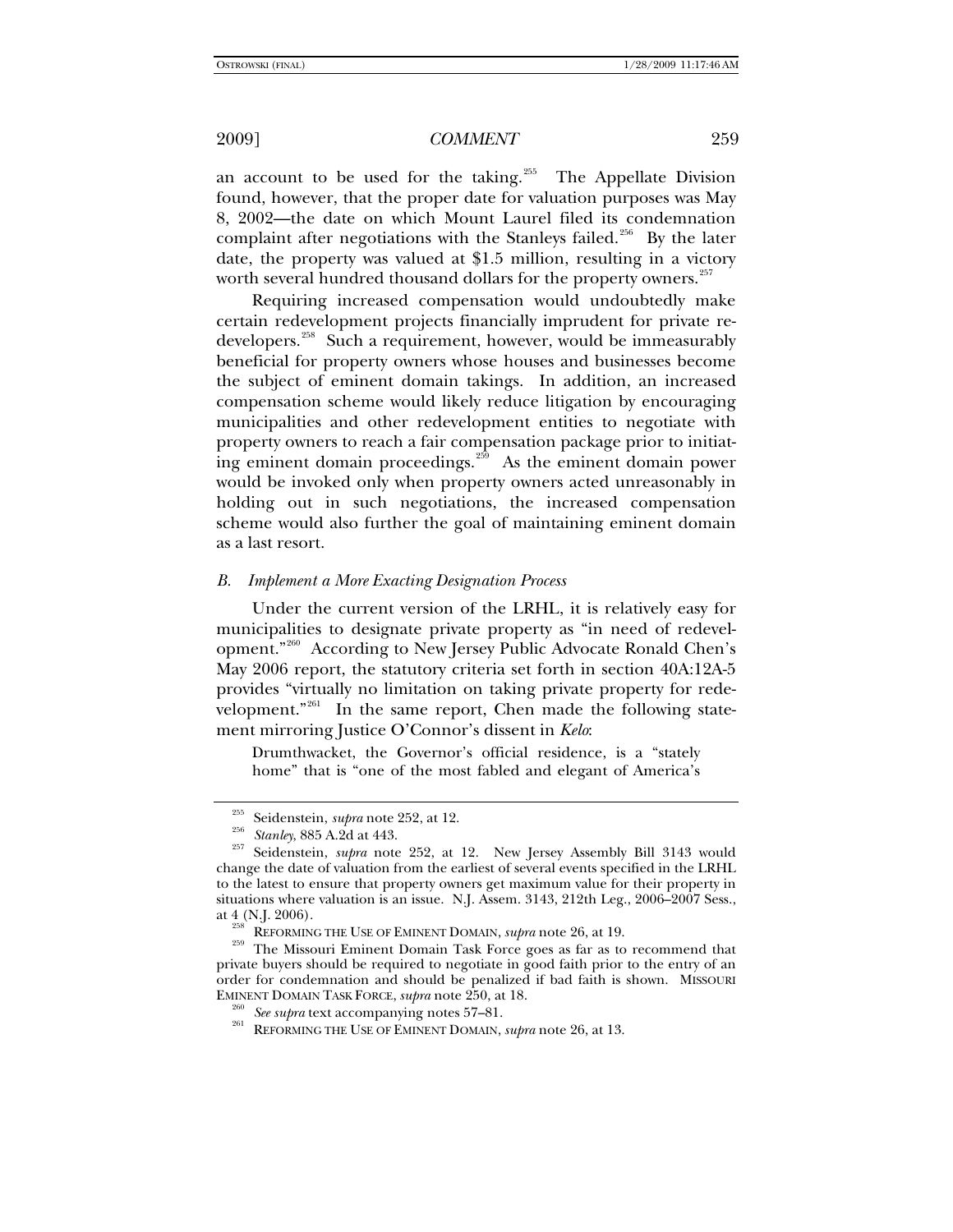executive residences," . . . yet the property could also be considered "not fully productive" because a hotel or apartment house catering to hundreds, for instance, would be a more productive use of the property. $\frac{2}{x}$ 

While the *Gallenthin* decision seems to eliminate the possibility that Drumthwacket could actually be seized solely because it is "not fully productive," Chen's observation is still persuasive. Reform legislation should create a more rigorous designation process, which would provide various benefits for both property owners and condemnation entities.

First, the text of the LRHL should be amended to reflect the court's decision in *Gallenthin* and to ensure that appropriate limits are placed on the power of municipalities to designate private property as "in need of redevelopment." The "not fully productive" and "lack of proper utilization" language found in section 40A:12A-5(e) ought to be removed because it is both too broad and too vague. Among other changes, New Jersey Assembly Bill 3257 proposes to eliminate the "not fully productive" criterion.<sup>[263](#page-35-1)</sup> At the same time, however, the bill would abolish the need to show a "growing" or "total" lack of proper utilization and would, instead, require a municipality to show a mere "lack of proper utilization . . . caused by the condition of the title, diverse ownership of the real property therein or other condition."[264](#page-35-2) Ideally, reform legislation should make the redevelopment designation criteria both less ambiguous and more stringent.

Second, the provisions requiring notice to property owners affected by redevelopment designations should be altered, as they are currently inadequate.<sup>[265](#page-35-3)</sup> Ronald Chen suggests that reform legislation should require notice to property owners and tenants written in plain language and delivered via certified or regular mail at least sixty days prior to the first designation hearing.<sup>[266](#page-35-4)</sup> Another way to effectively ensure that residents receive adequate notice would be to require municipalities to adopt redevelopment plans by ordinance rather

<span id="page-35-1"></span><span id="page-35-0"></span><sup>262</sup> *Id.* at xi. 263 *See* N.J. Assem. 3257, 212th Leg., 2006–2007 Sess. (N.J. 2006); *see also supra* Part

<span id="page-35-3"></span><span id="page-35-2"></span><sup>&</sup>lt;sup>264</sup> See N.J. Assem. 3257, at 8–9.<br><sup>265</sup> Ronald Chen, N.J. Dep't of the Public Advocate, *Summary of Public Advocate Legal Actions*, http://www.state.nj.us/publicadvocate/public/pdf/PaulsboroDecision Summary0507.pdf (last visited Sept. 16, 2008). For individuals who rent the property on which they reside, no notice is required at all. *Id.* <sup>266</sup> *See* REFORMING THE USE OF EMINENT DOMAIN, *supra* note 26, at 15; IN NEED OF

<span id="page-35-4"></span>REDEVELOPMENT, *supra* note 29, at 24.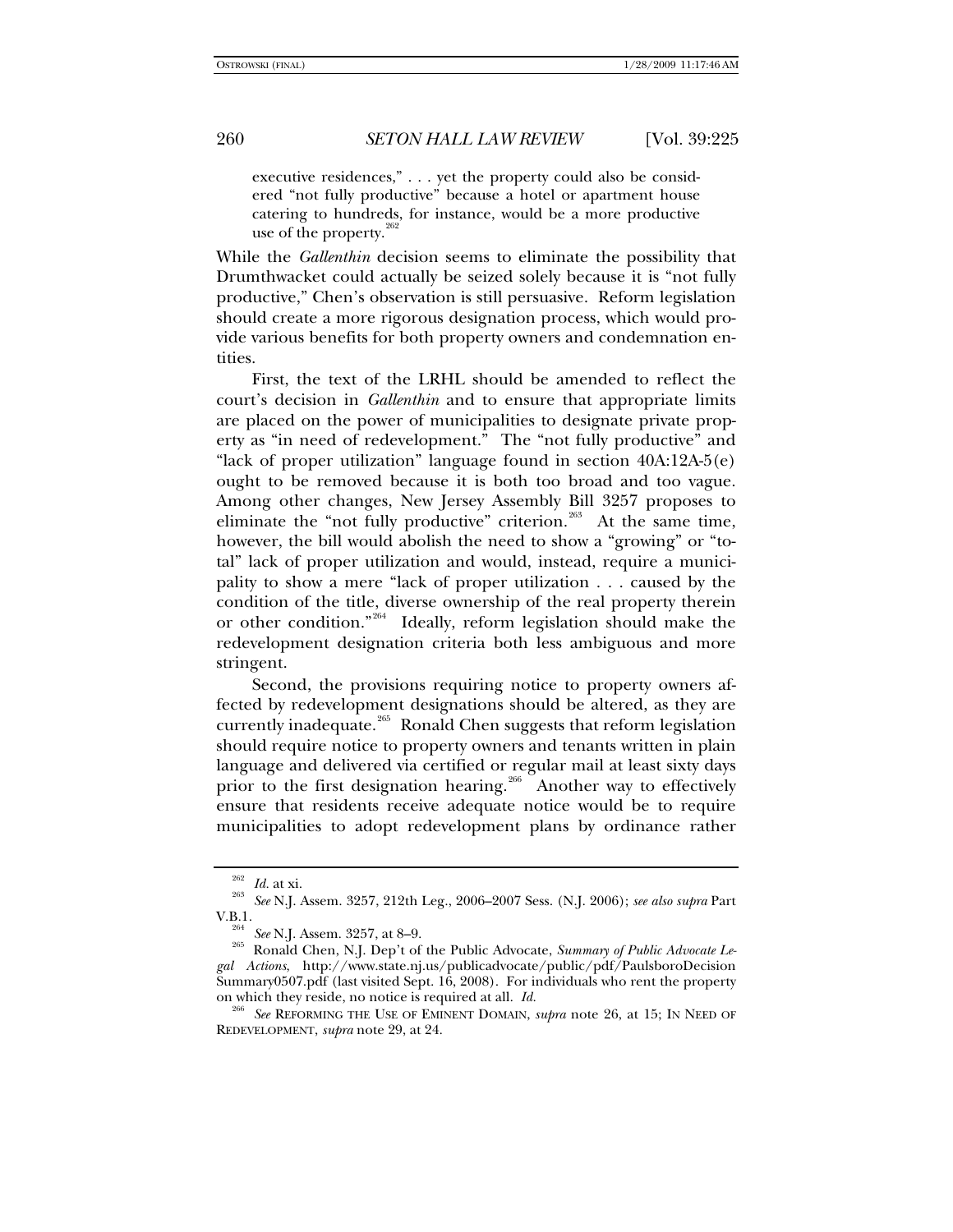than by resolution.<sup>[267](#page-36-0)</sup> Such a requirement would entail further public hearings to determine whether an area is blighted at which affected residents would have the opportunity to question the experts present-ing on behalf of the municipality.<sup>[268](#page-36-1)</sup> Property owners should also be permitted to present their own evidence to show that an area is not, in fact, blighted.<sup>[269](#page-36-2)</sup> Allowing property owners to challenge a designation during the initial stages of the redevelopment process would not only promote justice and fairness but would also reduce litigation costs. Both property owners and municipalities would likely prefer to avoid long legal battles over redevelopment designations, which sometimes continue even after the redevelopment project has be-gun.<sup>[270](#page-36-3)</sup>

As the New Jersey Supreme Court recognized in *Cynwyd*, the government's authority to exercise eminent domain is one of its "most awesome powers."<sup>[271](#page-36-4)</sup> Property owners need to be protected against abuses of this power starting from the first step of the redevelopment process—the blight designation. Reform legislation should therefore seek to modify the statutory criteria for designating an area as "in need of redevelopment" to make them as concrete as possible. Legislators must also work to ensure that property owners are both fully informed of their rights and responsibilities from an early stage in the process and afforded a fair opportunity to challenge blight designations without lengthy and expensive litigation.

## *C. Shift the Burden*

Under New Jersey's current statutory scheme, the standard of proof necessary to sustain a municipality's blight designation is ex-tremely low—it must be supported only by "substantial evidence."<sup>[272](#page-36-5)</sup> Perhaps more importantly, property owners who challenge a munici-

<span id="page-36-3"></span><span id="page-36-2"></span><span id="page-36-1"></span><span id="page-36-0"></span><sup>&</sup>lt;sup>267</sup> For an example of this type of proposal, see N.J. Assem. 3257, at 8.<br><sup>268</sup> Chen, *supra* note 265.<br><sup>270</sup> *Id.* Note that the court's decision in the *Harrison Redevelopment* case clarifies the notice provisions set forth in section 6 of the LRHL, N.J. STAT. ANN. § 40A:12A-6 (West 1992), imposing a more stringent burden on municipalities and enhancing the right of property owners to challenge redevelopment designations if the notice they receive is inadequate. *See supra* Part V.A.5. Specifically, the court's ruling relieves property owners from the "burdens of engaging in premature litigation" and from forcing them to litigate issues before receiving fair and adequate notice of a municipality's adverse redevelopment designation determination. Harrison Rede-

<span id="page-36-5"></span><span id="page-36-4"></span>velopment Agency v. Derose, 942 A.2d 59, 63 (N.J. Super. Ct. App. Div. 2008).<br><sup>271</sup> City of Atlantic City v. Cynwyd Investments, 689 A.2d 712, 721 (N.J. 1997).<br><sup>272</sup> N.J. STAT. ANN. § 40A:12A-6(b)(5) (West 1992); *see also* REDEVELOPMENT, *supra* note 29, at 15; *supra* text accompanying notes 69–72.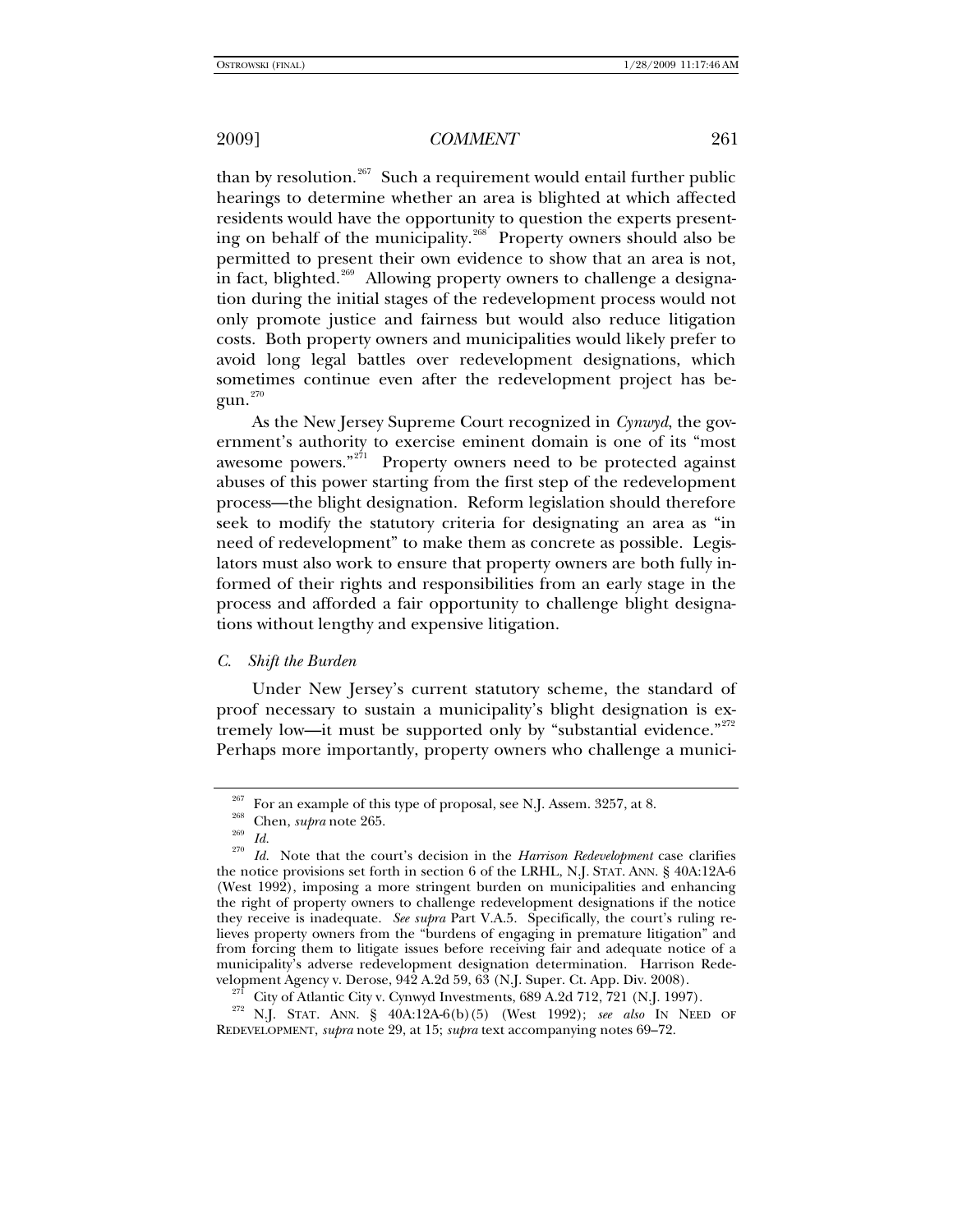pality's redevelopment designation are faced with the burden of prov-ing that the designation was not supported by such evidence.<sup>[273](#page-37-0)</sup> Described another way, redevelopment designations are entitled to a presumption of validity.<sup>[274](#page-37-1)</sup> To counteract this "overwhelming presumption in the case law which favors the validity of municipal ac- $\mu$ <sub>775</sub> the burden of persuasion should be shifted to municipalities to justify designation of an area as "in need of redevelopment."

New Jersey Senate Majority Leader Bernard Kenny, Jr., claims that "[c]hanging the burden of proof will paralyze the state and municipalities in being able to develop their properties in accordance with the economic conditions at the time."<sup>[276](#page-37-3)</sup> According to the Public Advocate, however, if an area is truly blighted, the municipality should not have very much trouble satisfying the burden.<sup>[277](#page-37-4)</sup> Current New Jersey law makes it easy for municipalities and other entities to designate private property as part of a redevelopment area and then protects those designations from being reversed by the trial court. In this way, the law fails to protect the most vulnerable parties involved in the process—the property owners. Reform legislation should remedy this problem by shifting the burden to the prospective condemnor to prove that the property in question satisfies the relevant statutory criteria.

## *D. Impose Stricter "Pay-to-Play" Restrictions*

As it currently stands, New Jersey law permits a private corpora-tion to foot the bill for a municipality's blight investigations.<sup>[278](#page-37-5)</sup> In addition, these redevelopment corporations may provide campaign contributions to local governmental officials and subsequently receive lucrative redevelopment contracts.<sup>[279](#page-37-6)</sup> While the Local Government Ethics  $Law^{280}$  $Law^{280}$  $Law^{280}$  prohibits some of the potential conflicts that may arise

<span id="page-37-0"></span><sup>273</sup> *See* Levin v. Twp. Comm. of Bridgewater, 274 A.2d 1, 18 (N.J. 1971) (citing Wilson v. Long Branch*,* 142 A.2d 837, 854 (N.J. 1958)); IN NEED OF REDEVELOPMENT, *supra* note 29, at 16.<br><sup>274</sup> *Levin*, 274 A.2d at 18.

<span id="page-37-3"></span><span id="page-37-2"></span><span id="page-37-1"></span><sup>&</sup>lt;sup>275</sup> William J. Ward, *N.J. Public Advocate's Role Essential to Eminent Domain Reform*, New Jersey Eminent Domain Law Blog, http://www.njeminentdomain.com/state-ofnew-jersey-nj-public-advocates-role-essential-to-eminent-domain-reform.html (last visited Sept. 16, 2008) (citing Concerned Citizens of Princeton, Inc. v. Mayor of Princeton, 851 A.2d 685, 685 (N.J. Super. Ct. App. Div. 2004)).<br><sup>276</sup> *Id.*<br><sup>278</sup> Chen, *supra* note 265.<br><sup>279</sup> *Id.*<br><sup>280</sup> N.J. STAT. ANN. §§ 40A:9-22.1 to -22.25 (West 1992).

<span id="page-37-5"></span><span id="page-37-4"></span>

<span id="page-37-7"></span><span id="page-37-6"></span>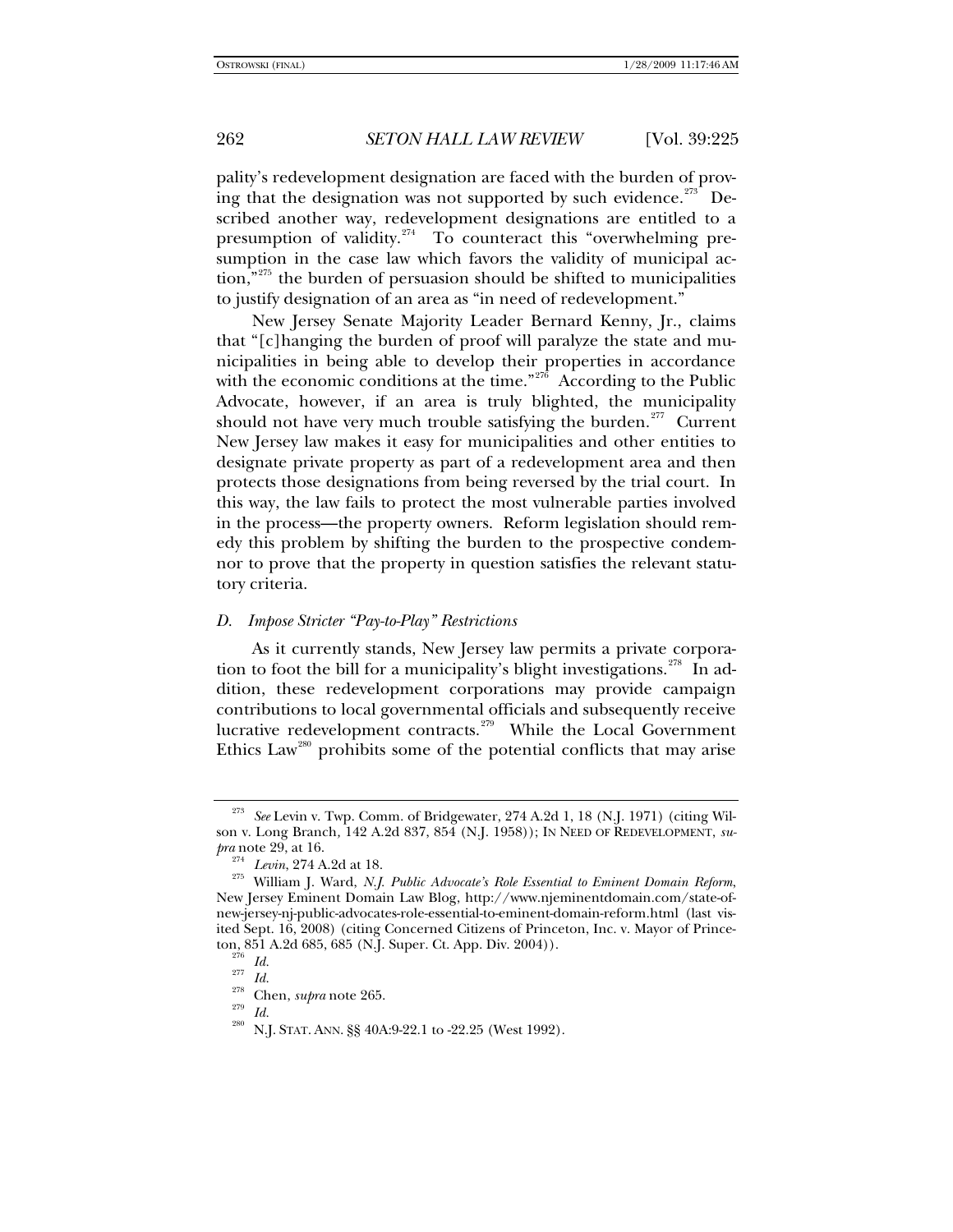in the redevelopment context,<sup>[281](#page-38-0)</sup> official misconduct, or at least the appearance of such impropriety, still raises concerns among many New Jersey property owners. Near the end of the *Mulberry Street* deci-sion,<sup>[282](#page-38-1)</sup> Judge Simonelli addressed this issue, commenting, in dicta, that there was evidence that the Mulberry Street Redevelopment Project and the Newark Redevelopment Corporation's role as developer was "'a done deal,' a *fait accompli*, before the required statutory rede-velopment process began."<sup>[283](#page-38-2)</sup>

As various arguably unethical practices are currently permitted or, at least, not expressly prohibited—by state law, legislators should craft legislation designed to prevent "the actuality or appearance of corruption which may result when property is purchased or acquired for development or redevelopment" through eminent domain.<sup>[284](#page-38-3)</sup> Assembly Bill 2812, introduced by Assemblyman (now Senator) Bill Baroni (R-Mercer) in March 2006, would effectively prohibit individuals, businesses, and other organizations that have made campaign contributions from purchasing or otherwise acquiring rights to de-velop or redevelop property through condemnation proceedings.<sup>[285](#page-38-4)</sup> However, reform legislation should go even further, prohibiting commercial redevelopers from paying for blight determination reports, imposing stricter "pay-to-play" restrictions on all local redevelopment projects, and preventing government officials from receiving direct financial benefits from redevelopment projects with which they are involved.<sup>[286](#page-38-5)</sup> Enacting and enforcing these types of reform will help alleviate property owners' concerns about corruption and eradicate New Jersey's reputation for unabashed eminent domain abuse.

## VII. CONCLUSION

Eminent domain is a powerful governmental tool that has been broadly permitted in New Jersey for decades. The New Jersey Su-

<span id="page-38-2"></span><span id="page-38-1"></span><span id="page-38-0"></span><sup>&</sup>lt;sup>281</sup> See IN NEED OF REDEVELOPMENT, *supra* note 29, at 18–19.<br><sup>282</sup> See supra Part V.A.2.<br><sup>283</sup> Mulberry St. Area Property Owner's Group v. City of Newark, No. ESX-L-9916-04, at 69 (N.J. Super. Ct. Law Div. July 19, 2007); *see also* Wang, *Setback for Newark*, *supra* note 176, at 19 (referring to Judge Simonelli's comments as "stinging criticism at the snug relationship between developers and officials in the city"). In his most recent report, Ronald Chen also highlights various cases that potentially raise concerns "about whether public officials had an impermissible special interest in the out-<br>come." IN NEED OF REDEVELOPMENT, *supra* note 29, at  $18-20$ .

<span id="page-38-5"></span><span id="page-38-4"></span><span id="page-38-3"></span><sup>&</sup>lt;sup>284</sup> N.J. Assem. 2812, 212th Leg., 2006–2007 Sess., at 4 (N.J. 2006).<br><sup>285</sup> Id. The bill also forbids an individual who, or a business or organization that, has purchased or acquired property through eminent domain proceedings from making any campaign contribution for three years thereafter.  $Id$ .

<sup>&</sup>lt;sup>286</sup> REFORMING THE USE OF EMINENT DOMAIN, *supra* note 26, at 3, 22.